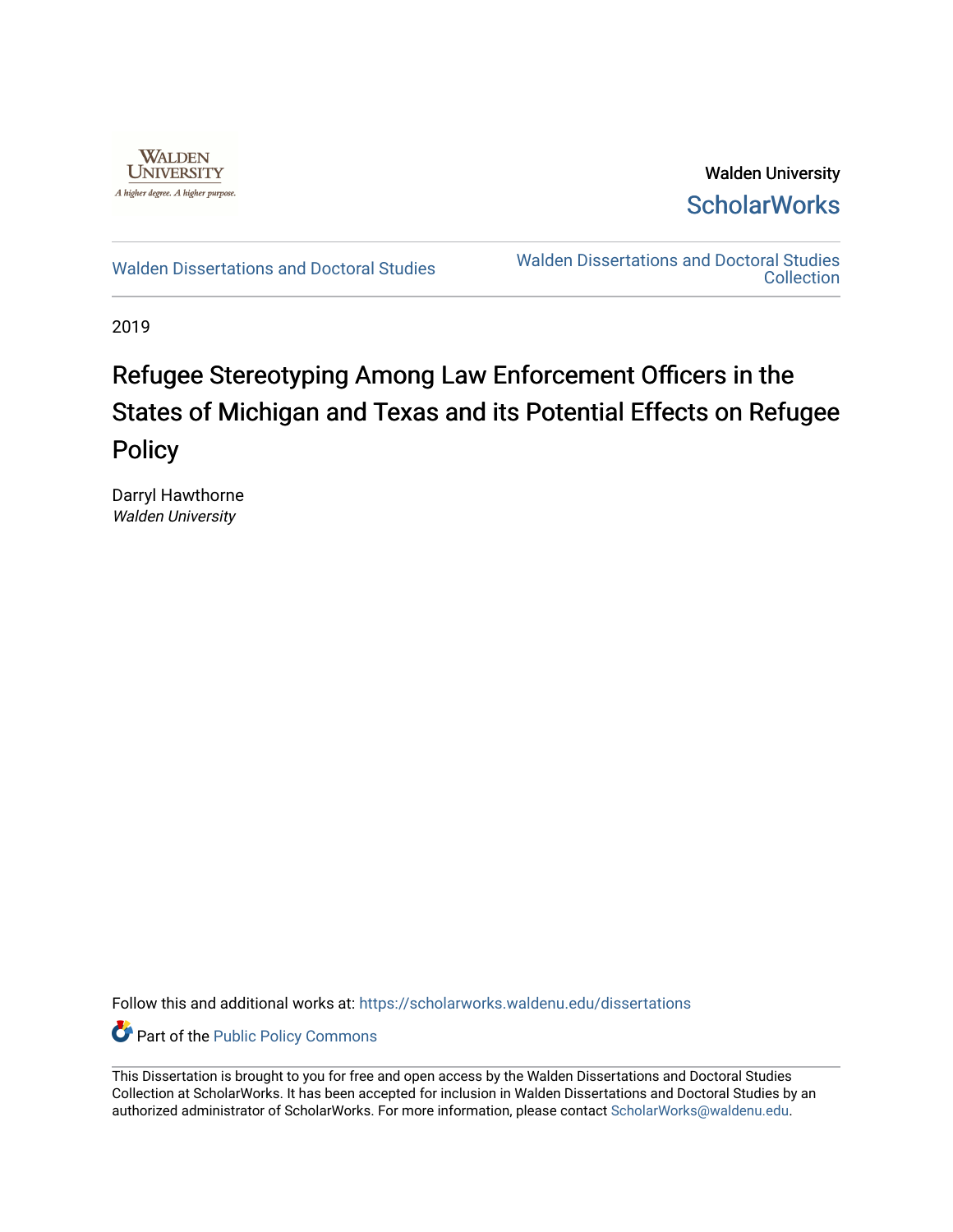# Walden University

College of Social and Behavioral Sciences

This is to certify that the doctoral dissertation by

Darryl Hawthorne

has been found to be complete and satisfactory in all respects, and that any and all revisions required by the review committee have been made.

> Review Committee Dr. Glenn Starks, Committee Chairperson, Public Policy and Administration Faculty

Dr. Gerald Regier, Committee Member, Public Policy and Administration Faculty

Dr. Olivia Yu, University Reviewer, Public Policy and Administration Faculty

The Office of the Provost

Walden University 2019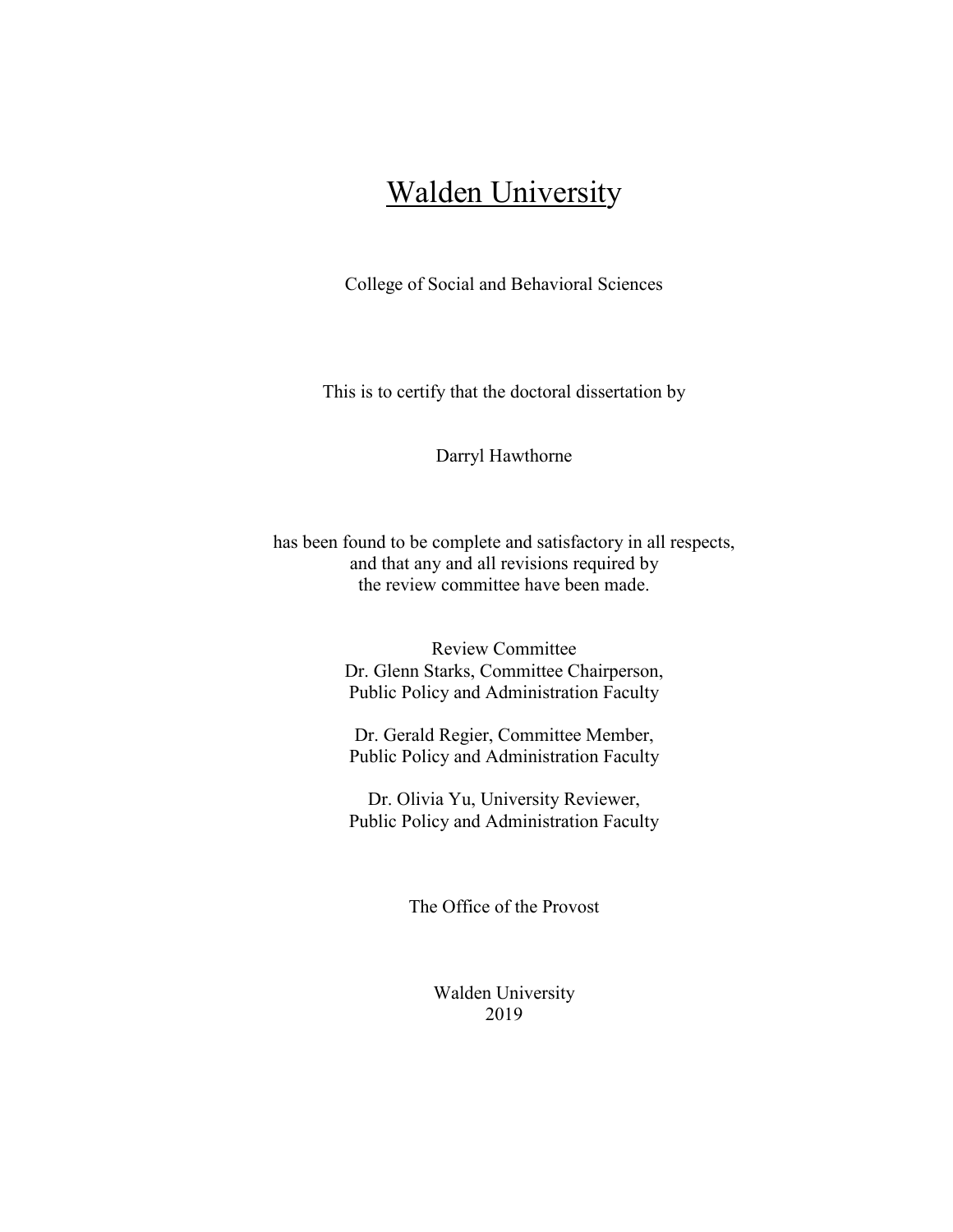Abstract

Refugee Stereotyping Among Law Enforcement Officers in the States of Michigan and Texas and its Potential Effects on Refugee Policy

by

Darryl Hawthorne

MA, University of Maryland University College, 2014

BS, University of Maryland University College, 2006

Dissertation Submitted in Partial Fulfillment

of the Requirements for the Degree of

Doctor of Philosophy

Terrorism Mediation and Peace

Walden University

November 2019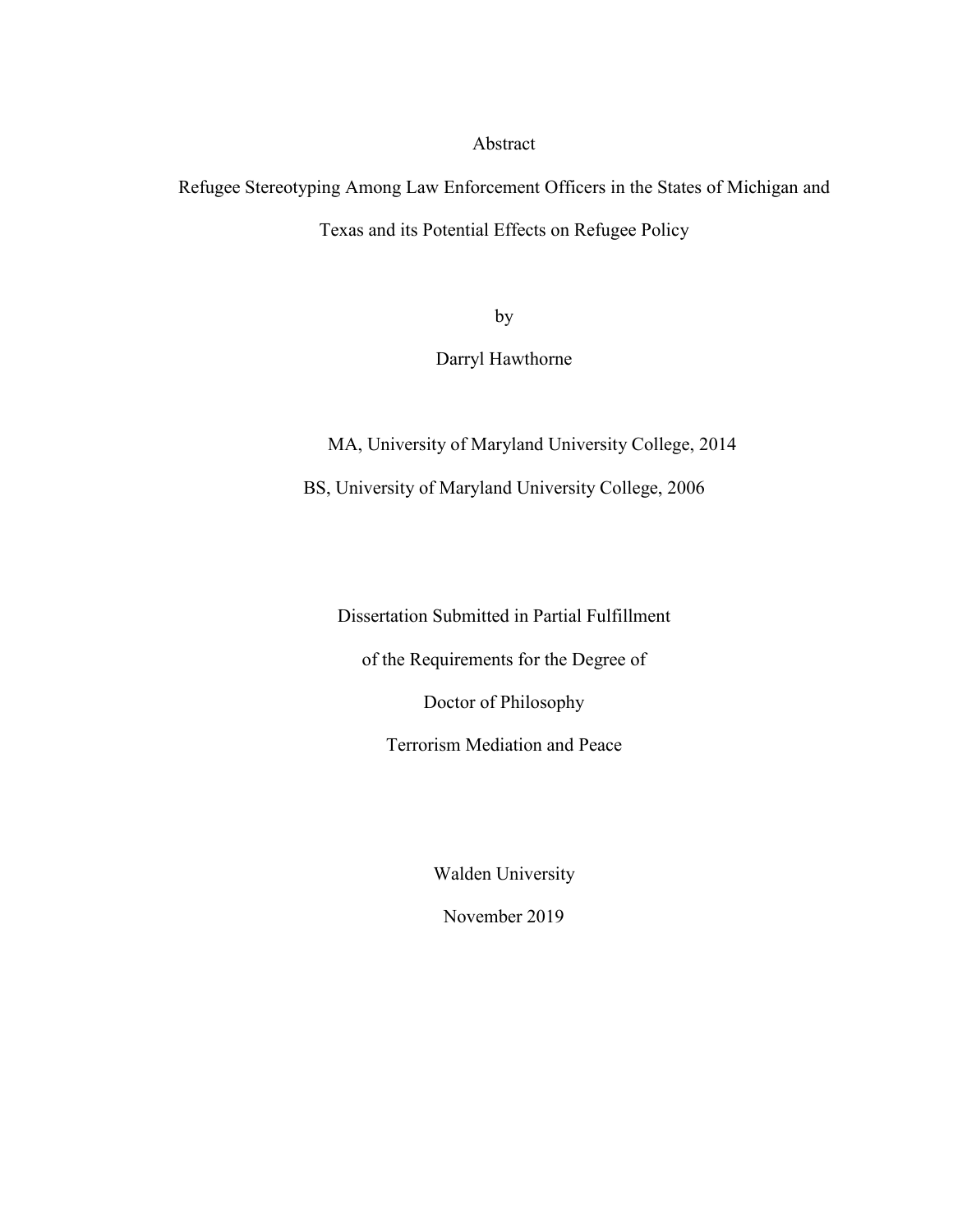Abstract

After the November 2015 Paris, France terror attacks when a terrorist posed as a refugee, the United States and other Western countries increased their concern regarding the flow of refugees into their countries. The United States admitted more than 84,000 refugees into the country from September 2015 through October 2016. The purpose of this qualitative study was to explore and comprehend the lived experiences of law enforcement officers from the states of Michigan and Texas and their attitudes and behaviors toward refugees in their state. The main research questions addressed the lived experiences of law enforcement officers in the states of Michigan and Texas relative to stereotyping and bias toward refugees resettled within the US and If there are, how they view refugees and the greatest influences on law enforcement officers' perceptions towards refugees. Implicit bias theory provided the theoretical framework for the study. Data were collected using purposeful sampling and semi-structured recorded interviews of 9 law enforcement officers from the states of Michigan and Texas. This study findings suggested law enforcement officers' early family experiences were related to stereotyping and bias toward refugees. The present research filled the gap in the literature by investigating if law enforcement officers have a stereotypical implicit bias toward refugees within the United States. The present study encourages positive social change through a qualitative prediction of law enforcement stereotypical implicit bias toward refugees.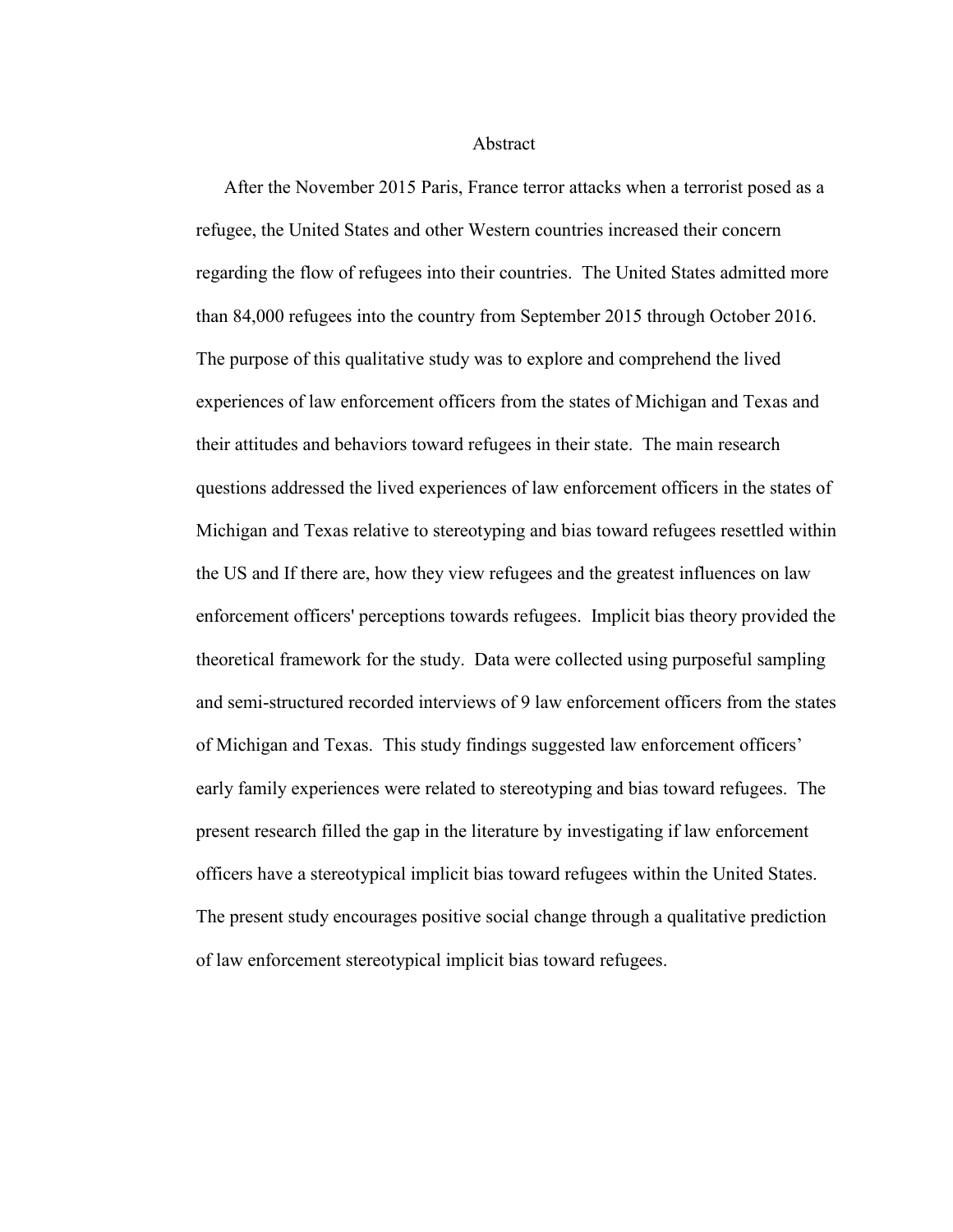## Refugee Stereotyping Among Law Enforcement Officers in the States of Michigan and Texas and its Potential Effects on Refugee Policy

by

Darryl Hawthorne

MA, University of Maryland University College, 2014

BS, University of Maryland University College, 2006

Dissertation Submitted in Partial Fulfillment

of the Requirements for the Degree of

Doctor of Philosophy

Terrorism Medication and Peace

Walden University

November 2019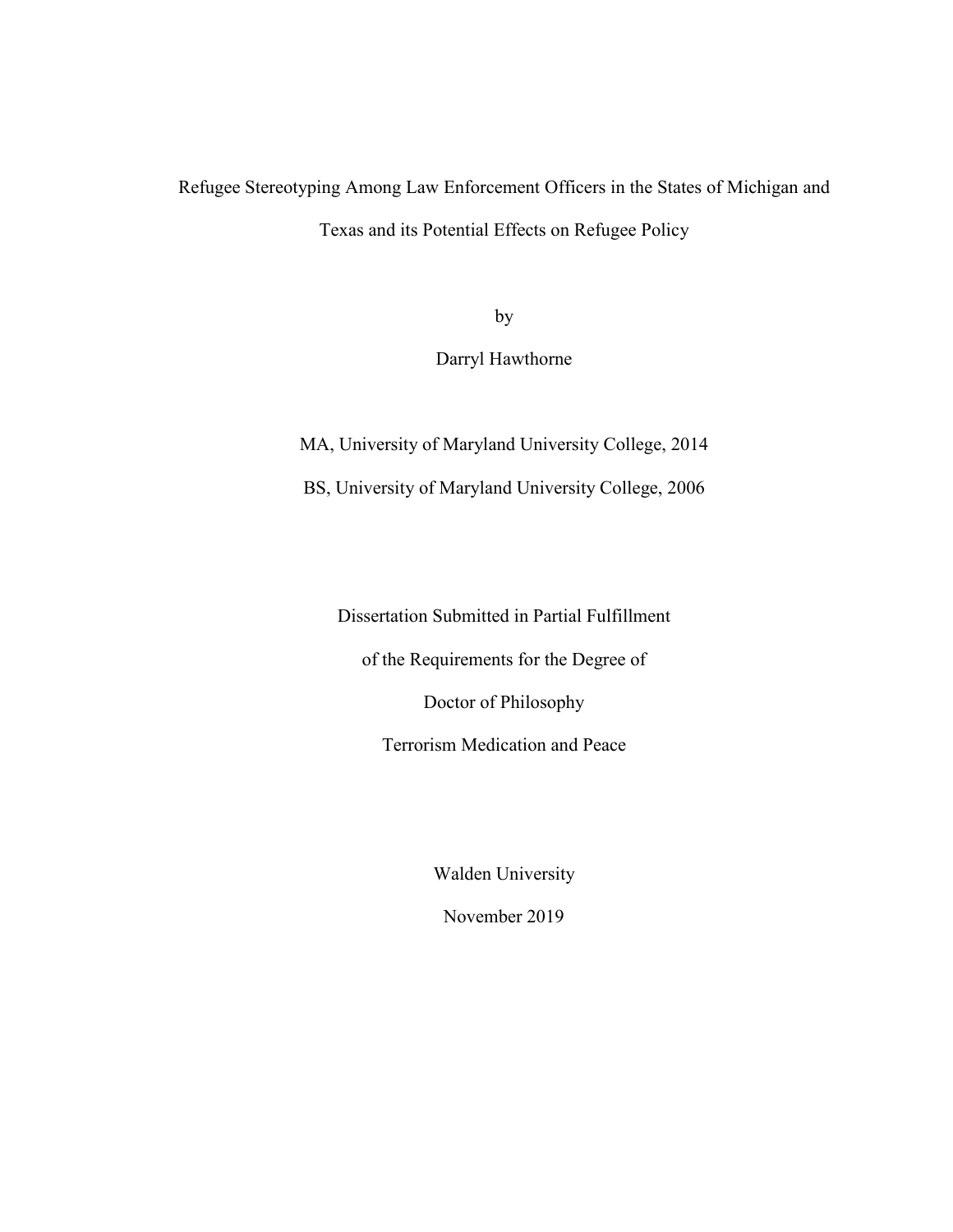### Dedication

I dedicate this dissertation to my mother and father who taught me the value of education. I also dedicate this work to my wife for encouraging me not to give up on my dream of earning a doctoral degree. I would also like to dedicate this work to my two children for their role in making my dream a reality.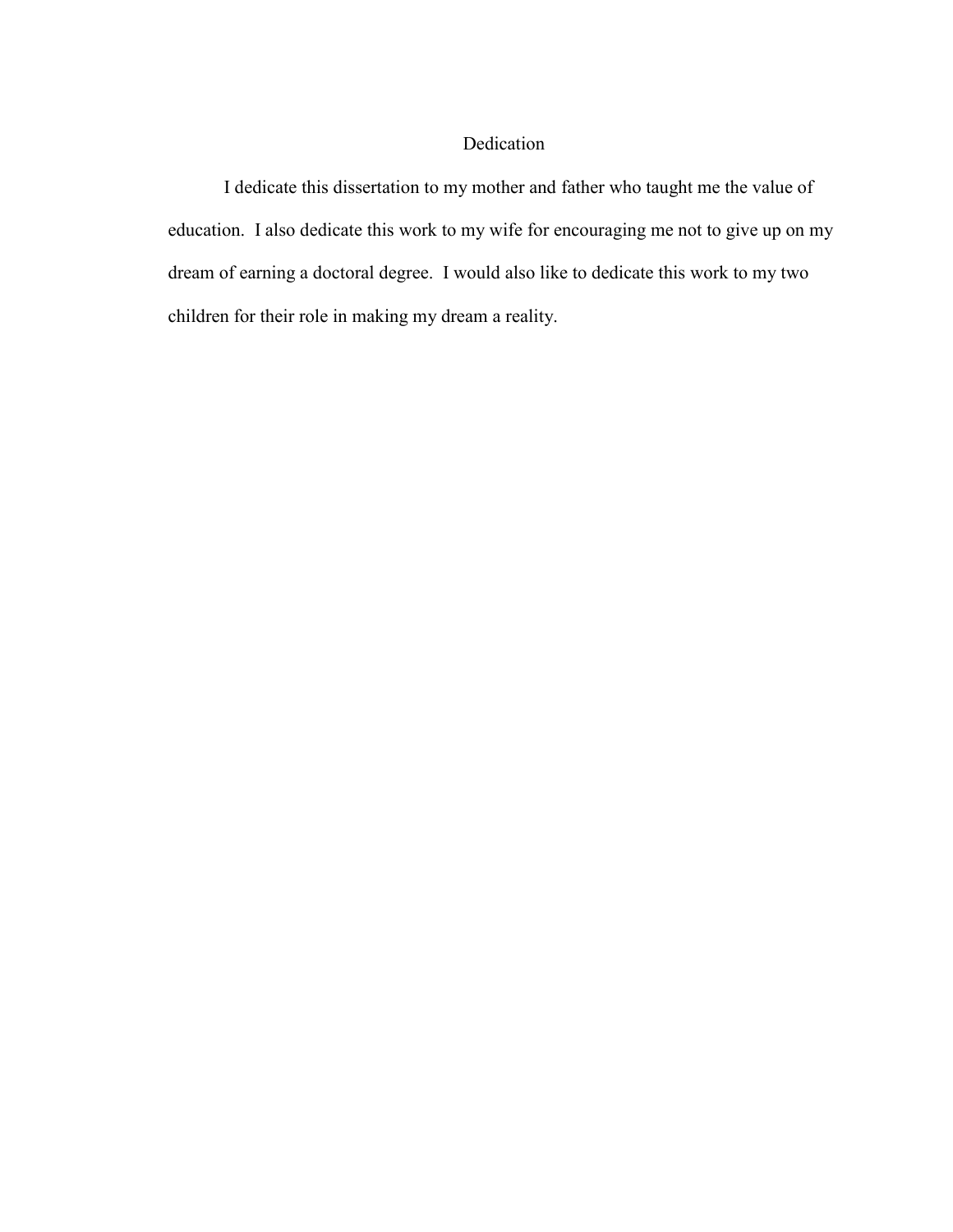### Acknowledgments

I would like to thank my committee chair and committee members who guided me through the dissertation journey. Dr. Starks, Dr. Regier, and Dr. Yu, I appreciate your condor through the dissertation process. I would also like to thank the Walden faculty for their dedication to service. Without the support and encouragement from so many, I would not have been able to compete my dissertation journey, for that I say, thank you.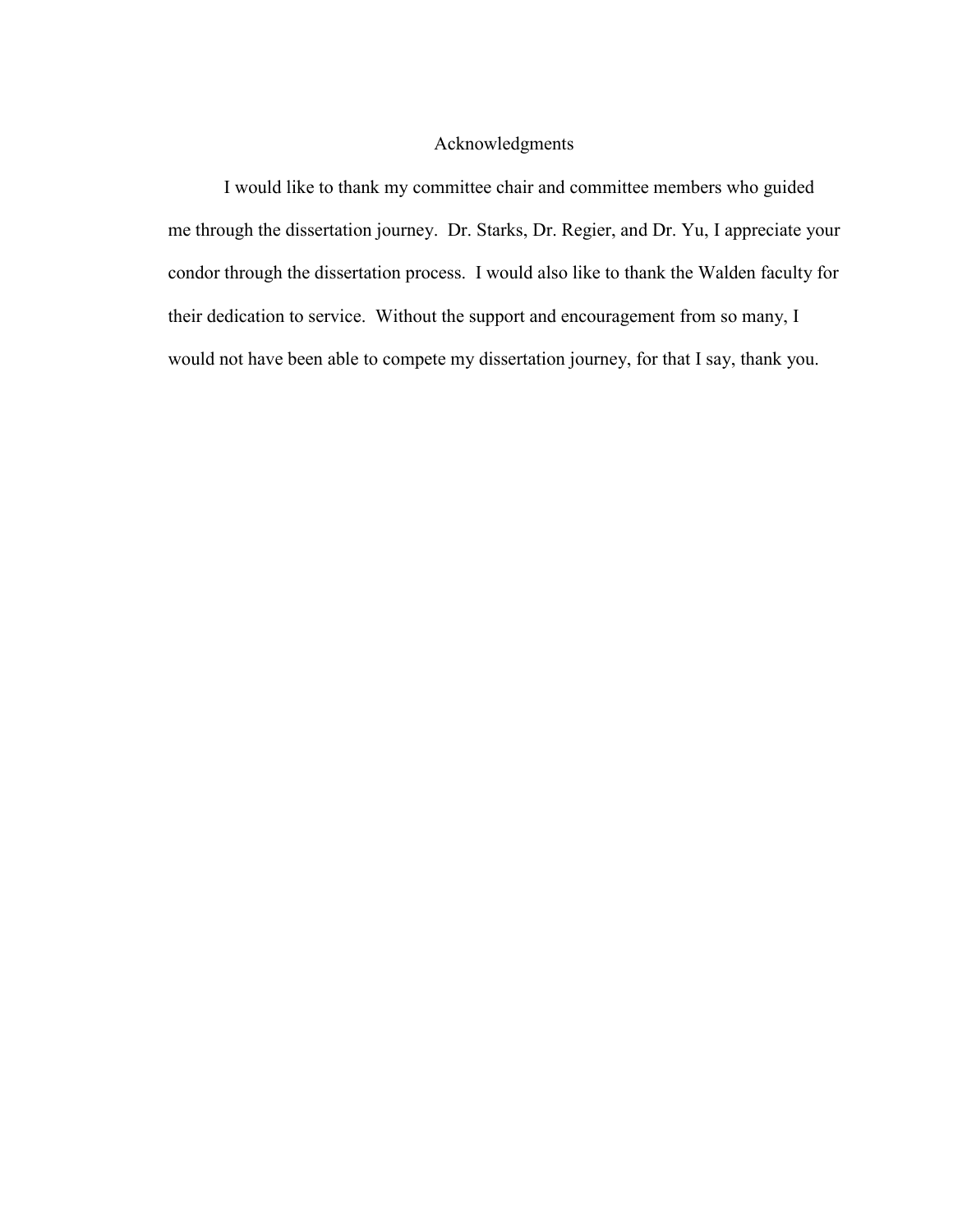### **Table of Contents**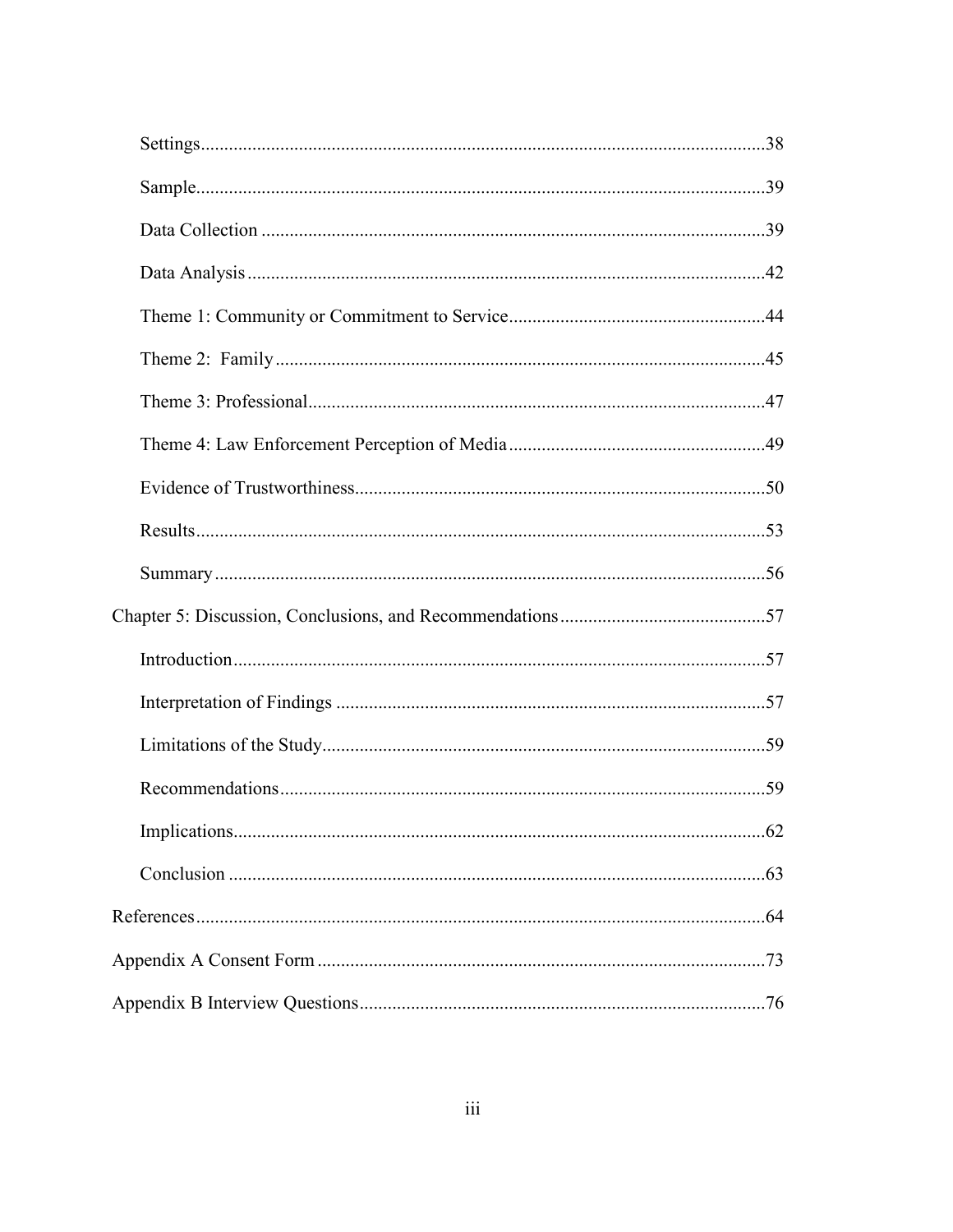## List of Tables

|--|--|--|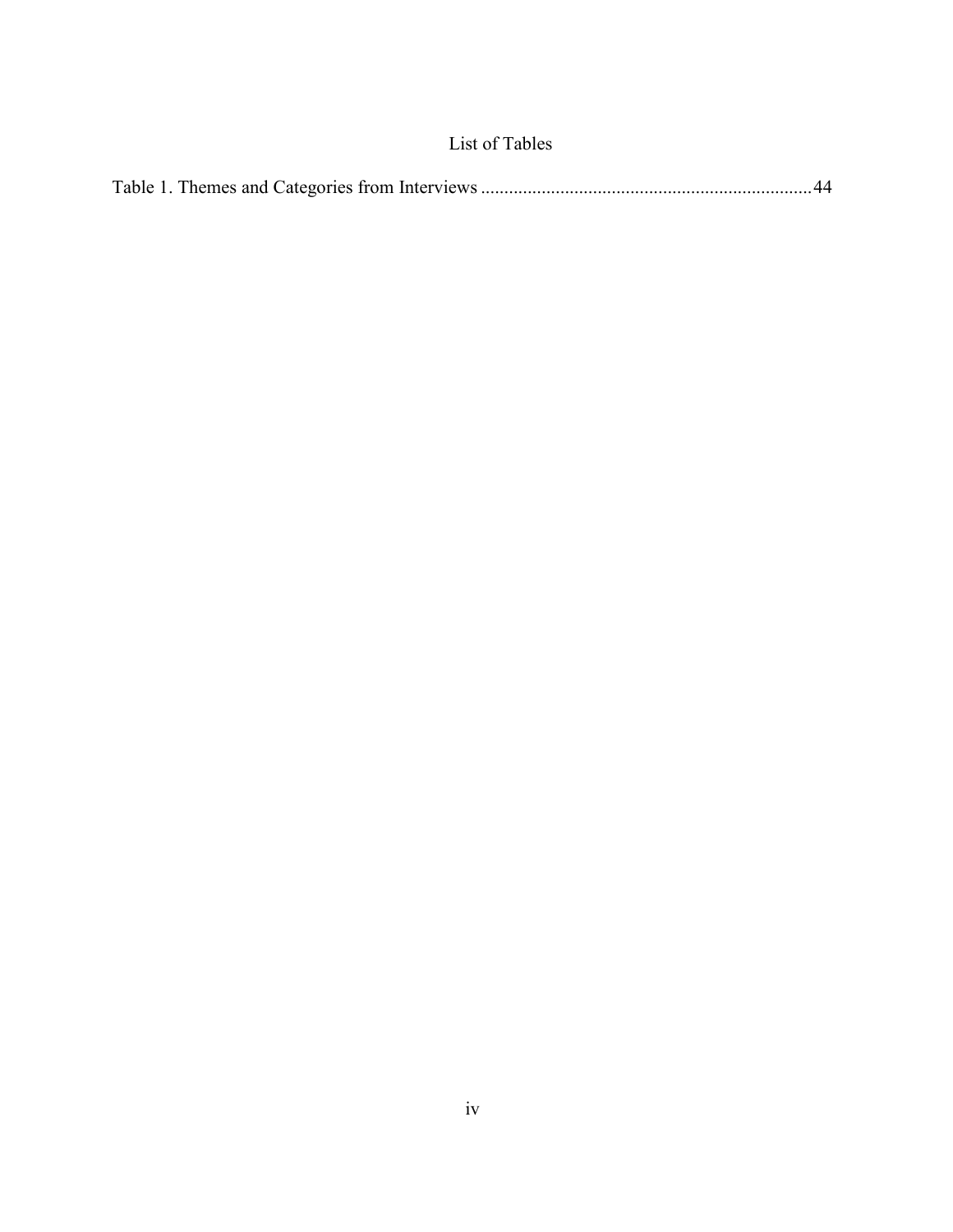#### Chapter 1: Introduction to the Study

#### **Introduction**

The international refugee crisis caused national security concerns for Western European countries and the United States. The accurate or inaccurate linkages between refugees and terrorist actors have raised American citizens' awareness of security concerns for resettled refugees within the United States.

The present study investigated how law enforcement perceives refugees and what factors influence their malleability of stereotypes and inherent bias. The study analyzed narratives of law enforcement officers in the states of Michigan and Texas. The study provides insight into law enforcement lived experiences and feelings about all refugees resettled within the United States. The study draws from personal interviews with law enforcement officers' descriptions of their experiences with refugees. The study may be useful to expose law enforcement's unconscious perception of refugees resettled within the United States after the November 2015 Paris, France terrorist attacks. The findings provide a rich contextual understanding of the phenomena with a thematic analysis of law enforcement experiences and how those experiences contribute to the treatment of resettled refugees. The findings might be used to influence cultural diversity training among law enforcement.

 In Chapter 1 of the study the researcher discusses how terrorism and the international refugee crisis may have conflated. The purpose of this study is to investigate if the Paris, France terrorist attacks and how the public discourse surrounding the attacks influence law enforcement's attitudes and outward behavior toward refugees. Specifically, the findings of the study will aid in the understanding of law enforcement and stereotypical implicit bias towards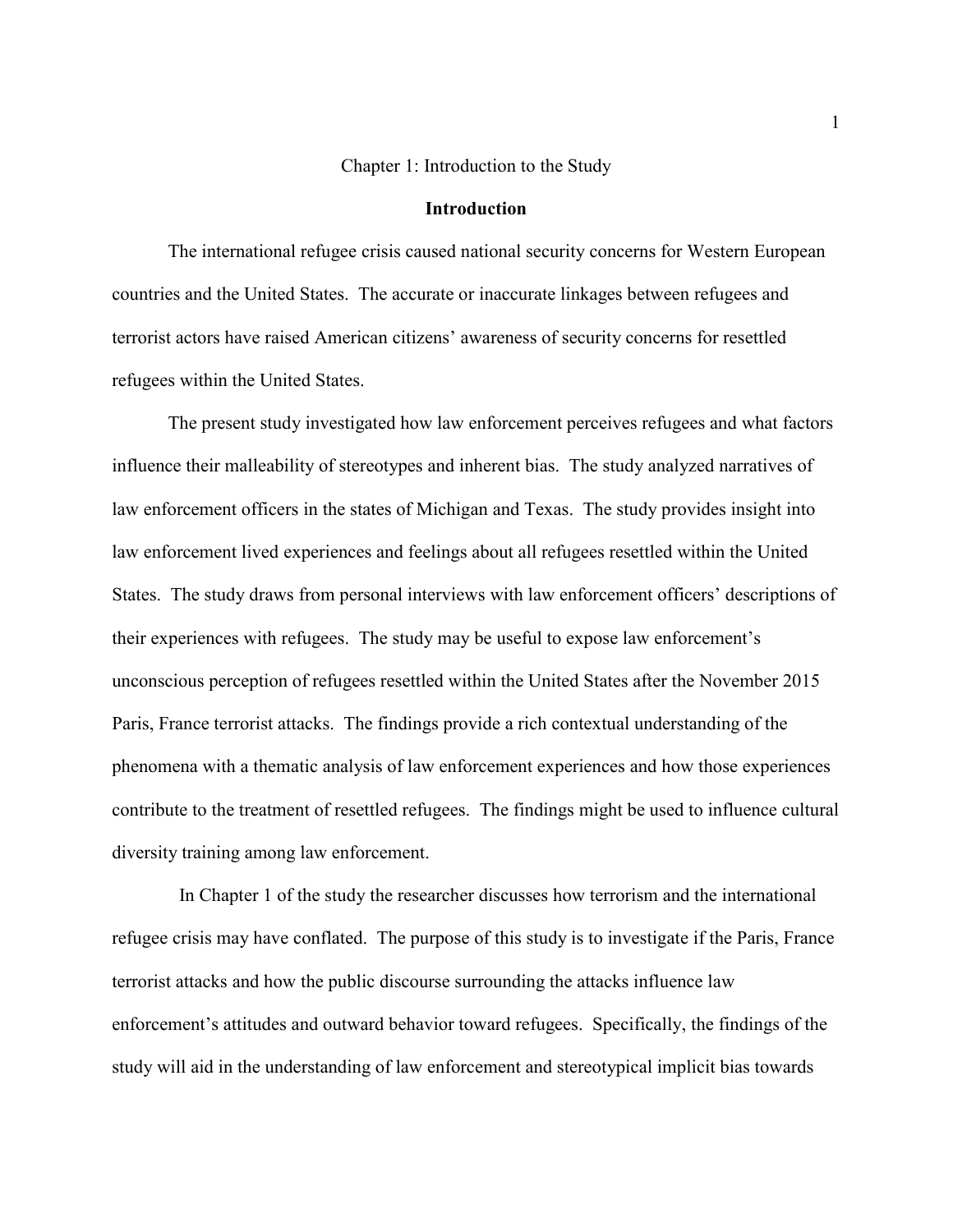refugees. This study investigated what factors influence law enforcement's behavior toward refugees and what contributes to their conduct with refugees. The use of Allport's implicit bias theory will provide the theoretical framework for the study.

#### **Background**

Documentation of police officers' unconscious behavior or implicit bias presented in the literature (eg., James 2018; Spencer, Charbonneau, & Glaser, 2016) is not new. Most of the research focuses on police bias toward African Americans and Latinos. A few studies also examined refugee perceptions of police and police bias towards them (Chenane, Jawjeong, & Huey-Long Song, 2017; Wu, Smith & Sun 2013). The researcher was unable to locate research literature that explored the lived experiences of law enforcement officers' attitudes and behaviors toward refugees in the United States. A perceiver's attitude and outward behavior toward a person or social group may be associated with cognitive evaluative and or stereotypical associations. As expressed by van Nunspeet, Ellemers and Derks (2015) implicit bias is an automatic evaluative and/or stereotypical association about a person or social group. Devin (1989) suggested that implicit bias might be controlled through a deliberative process. Mackie and Hamilton (1993) asserted that during emotional arousal such as anxiety, intellectual resources are reduced and the capability of controlling implicit bias. High cognitive ability might influence the stereotypical development and modify behavior (Lick, Alter  $\&$  Freeman, 2018; Ojanen, 2010). As expressed by Allport (1954), stereotypical development is a natural cognitive process. Other studies (Seate & Mastro, 2016; Smith & Mason, 2016) expressed that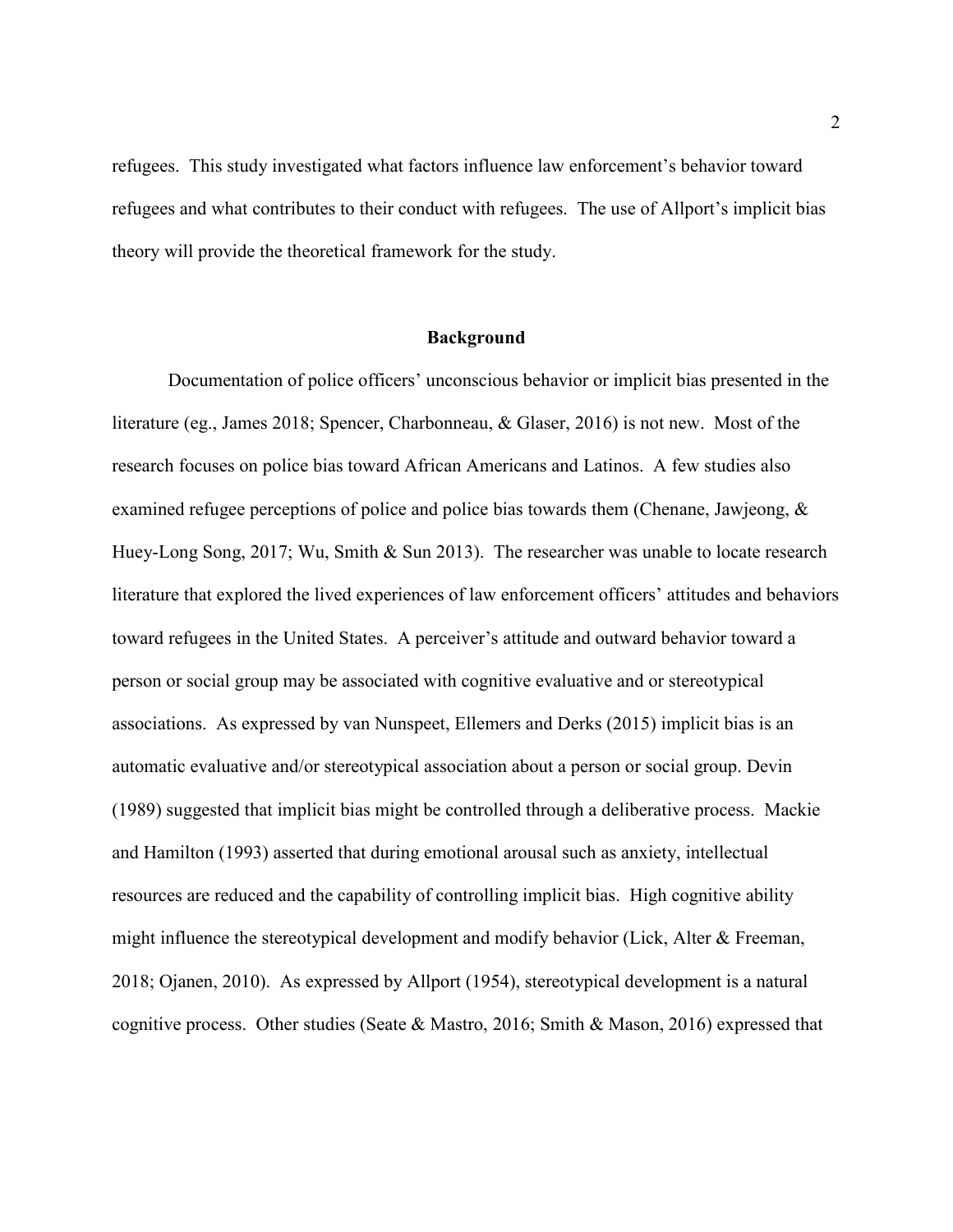environmental stimuli and cultural influences can shape a perceiver's behavior toward social groups.

Because of the Paris, attacks and the Department of Homeland Security's (DHS) assertion that refugee security screening is not accurate, it caused 31 United States governors to express objections to the government resettling of refugees in their states. State governors from Alabama, Arizona, Arkansas, Florida, Georgia, Idaho, Illinois, Indiana, Iowa, Kansas, Louisiana, Maine, Maryland, Massachusetts, Michigan, Mississippi, Nebraska, Nevada, New Hampshire, New Jersey, New Mexico, North Carolina, North Dakota, Ohio, Oklahoma, South Carolina, South Dakota, Tennessee, Texas, Wisconsin, and Wyoming (Fantz, & Brumfield, 2017) declined to accept Syrian refugees within their states until the accurate vetting of refugees could be confirmed. The states argued that under the Tenth Amendment, they had the right to protect their citizens' interest against a potential threat from refugees (Fandl, 2017). The state governors requested the federal government provide specific details of refugees scheduled for resettlement within their state. As expressed by Fandl (2017), the federal government is required to notify states of pending resettlements within their state. However, the federal government is not required to provide personal information of each refugee to a state. The United States Constitution Supremacy Clause is the "supreme law of the land" (Legal Information Institute, n.d.; Fandl, 2017) and prohibits states involvement in federal foreign affairs such as immigration and refugee resettlement. The inherent state powers of immigration and refugee resettlement are limited to a state's authority to regulate if it does not exclusively discriminate and conflict with federal law (Fandl, 2017).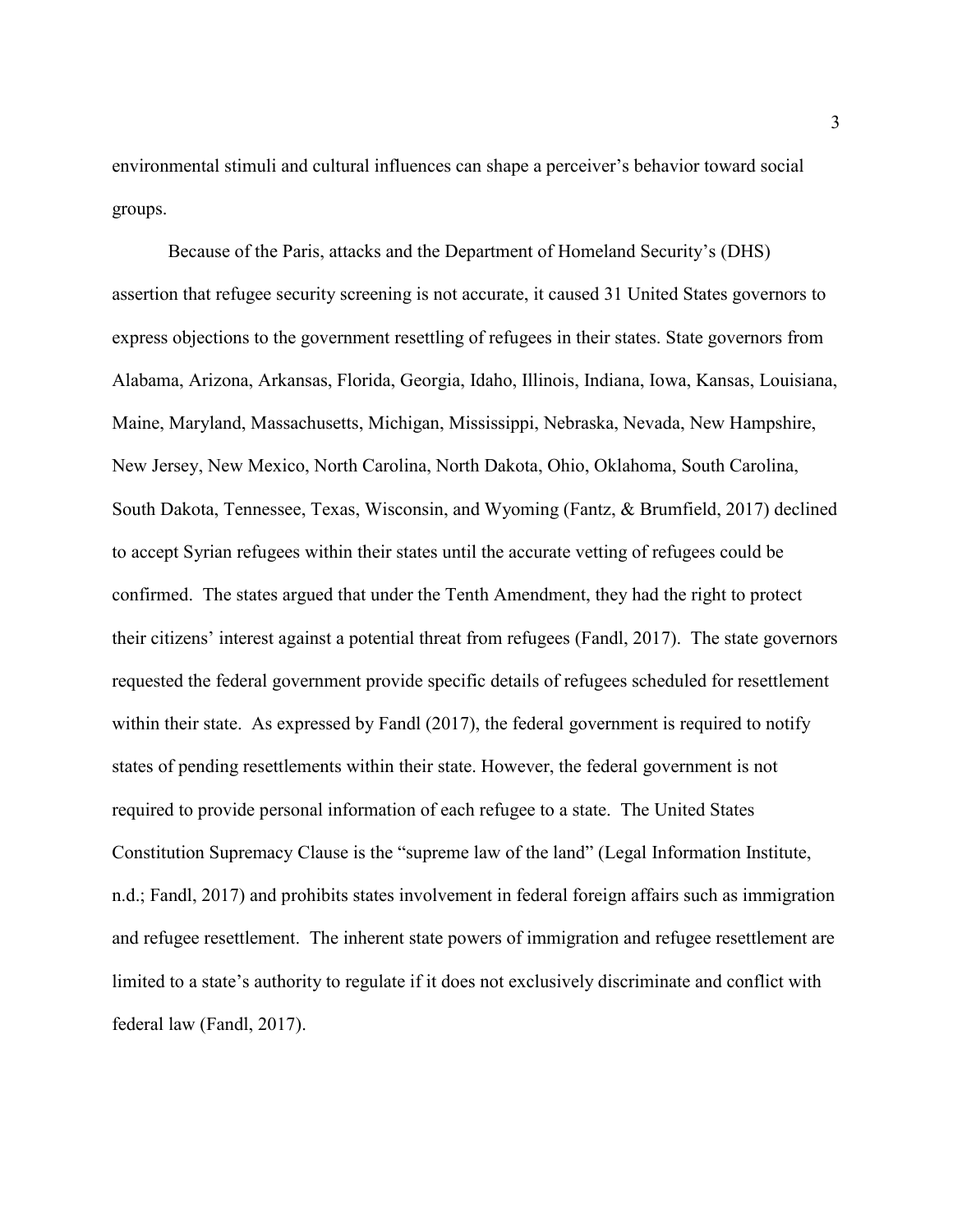From September 2015 through October 2016, the United States government resettled 84,994 refugees nationwide (RPC, 2018). Refugees resettled within the United States are subject to abide by the laws of the state where they are relocated, including those enforced by state and local law enforcement officers. A study of American citizens suggests the public likeability of refugees was negatively affected by the exaggerated generalization of the social group (Tent Foundation, 2016). Because law enforcement officers often originate from the society they are sworn to protect, they are subject to the same social and cultural stimuli as non-law enforcement individuals. From October 2015 through September 2016 the states of Michigan and Texas resettled 4,258 and 7,802 (RPC, 2018) respectively, more than any other individual state.

#### **Problem Statement**

Recent international incidents may have had a significant influence on the public's view of refugees as well as US law enforcement officers. One such incident occurred in November 2015 when a terrorist posed as a Syrian refugee to carry out attacks in Paris, France. The linkage between refugees and terrorist actors might form a refugee terrorist stereotype and influence the perceptions of refugees in general. As expressed by Allport (1954), stereotypes are evaluative categorizations placed on a social group to link characteristics of group behavior. The act of categorization can happen within the conscious and unconscious awareness of a perceiver. The relationship between implicit bias and a stereotype is malleable and may form favorable or unfavorable attitudes toward a social group (Gawronski & Payne 2010).

Law enforcement's stereotypical implicit bias is well documented in the literature as it relates to minorities, such as African Americans and Latinos. The researched literature suggests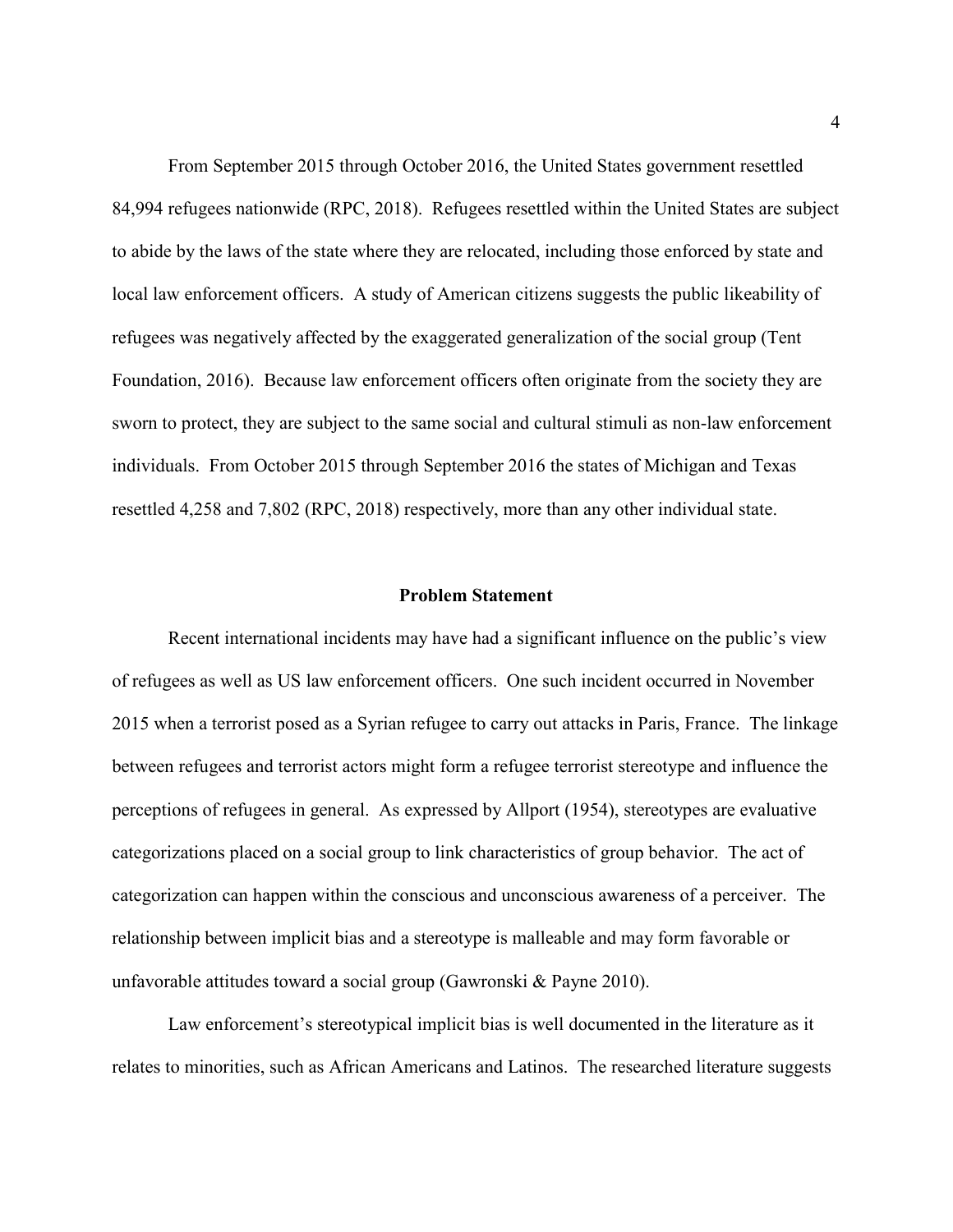the law enforcement's stereotypical implicit bias has produced discriminatory and prejudice actions towards social groups. The problem is there were no studies found in the research literature that have investigated the attitudes and behavior that law enforcement officers in the US have toward refugees. Because of the resettling of Syrian refugees, negative public likeability of refugees, and due to the political polarization of this issue, this issue has reached the forefront of public policy discourse.

#### **Purpose of the Study**

The purpose of this qualitative study is to explore and comprehend the lived experiences of law enforcement officers from Michigan and Texas and their attitudes and behaviors toward refugees in their state. Michigan and Texas were selected due to the number of refugees, 4,258 and 7,802 (RPC, 2018), respectively, resettled from October 2015 through September 2016. From the 31 states that initially publicly refused to accept Syrian refugees, Michigan and Texas resettled the most overall refugees during the aforementioned period.

This study is based on implicit bias theory, which states that a perceiver may have unintentional mental associations towards a phenomenon. A perceiver's cognitive process might happen outside their awareness and ultimately influence judgement and decision making.

#### **Research Questions**

RQ1: Are there lived experiences of law enforcement officers in the states of Michigan and Texas relative to stereotyping and bias toward refugees resettled within the US?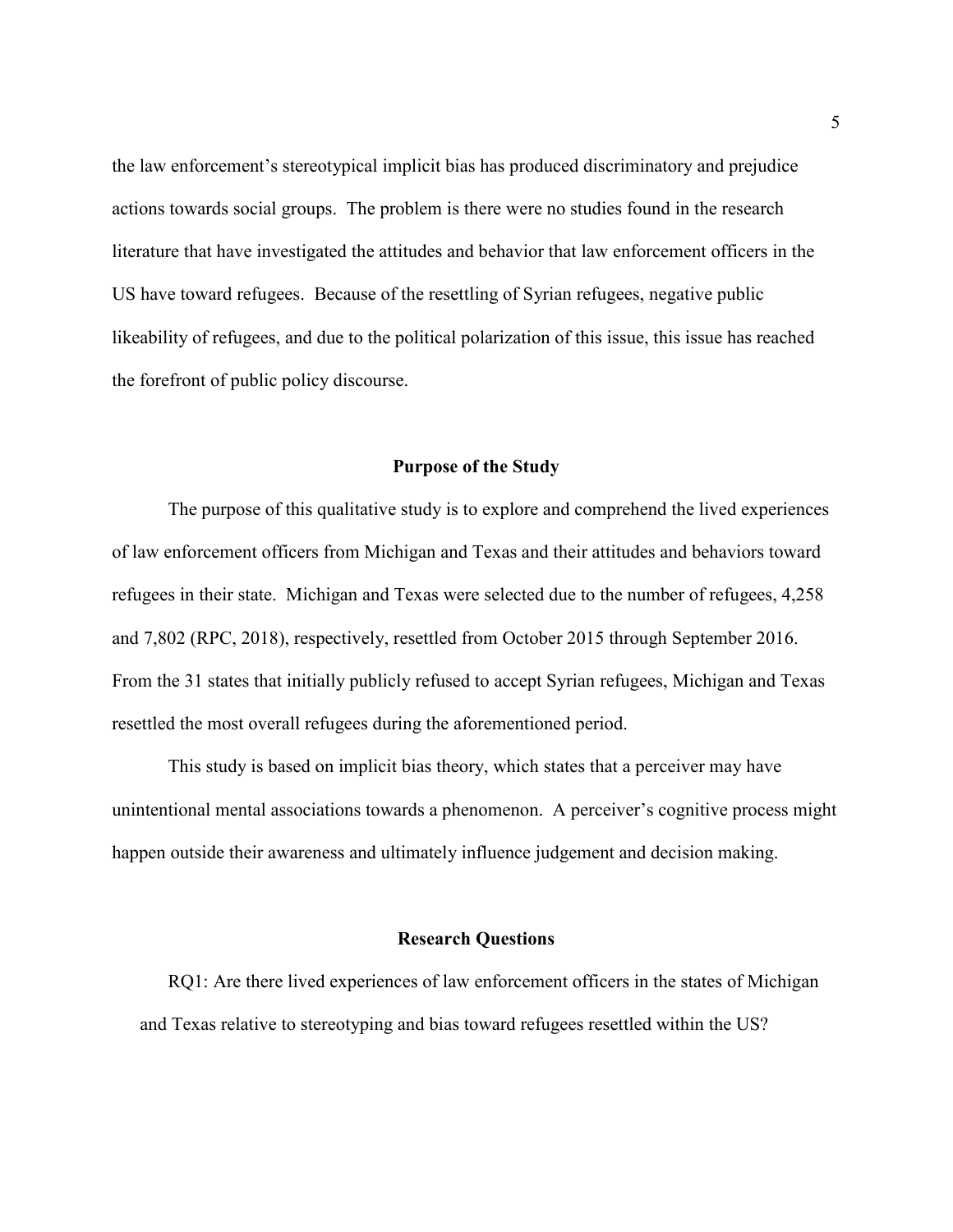RQ2: If there are [lived experiences], how do they view refugees and what might have the greatest influences on law enforcement officers' perceptions towards refugees?

#### **Theoretical Framework**

The theoretical framework for the study is Allport's implicit bias theory. Through the implicit bias lens, the researcher investigated if state law enforcement officers have a stereotypical implicit bias that may influence their attitude and behavior toward refugees resettled within the United States. Implicit bias is the unintentional mental association towards a phenomenon (Allport, 1954).

In his seminal work, *The Nature of Prejudice*, Allport (1954) identified and described the human nature of Implicit Bias Theory and its effect on cognitive judgment and decision making. Allport argued that a perceiver's cognitive processes might happen outside of his or her awareness and ultimately influence judgment and decision making. There are diverse causes that can influence a perceiver's cognitive processes that might contribute to implicit bias. In this study, law enforcement officers' experiences with refugees will draw from their visuospatial, acoustic, or haptic interactions with a specific target social group and how it might influence implicit bias.

As expressed by Allport (1954) in defining implicit bias, humans have a natural tendency to characterize a person or social group based on known stereotypes. This is unlike explicit bias, whereby a person knowingly can express animus towards a person or social group. Implicit bias is the unconscious expression of attitudes and behaviors toward a person or social group. The unconscious expression of attitudes and behaviors toward a person or social group may or may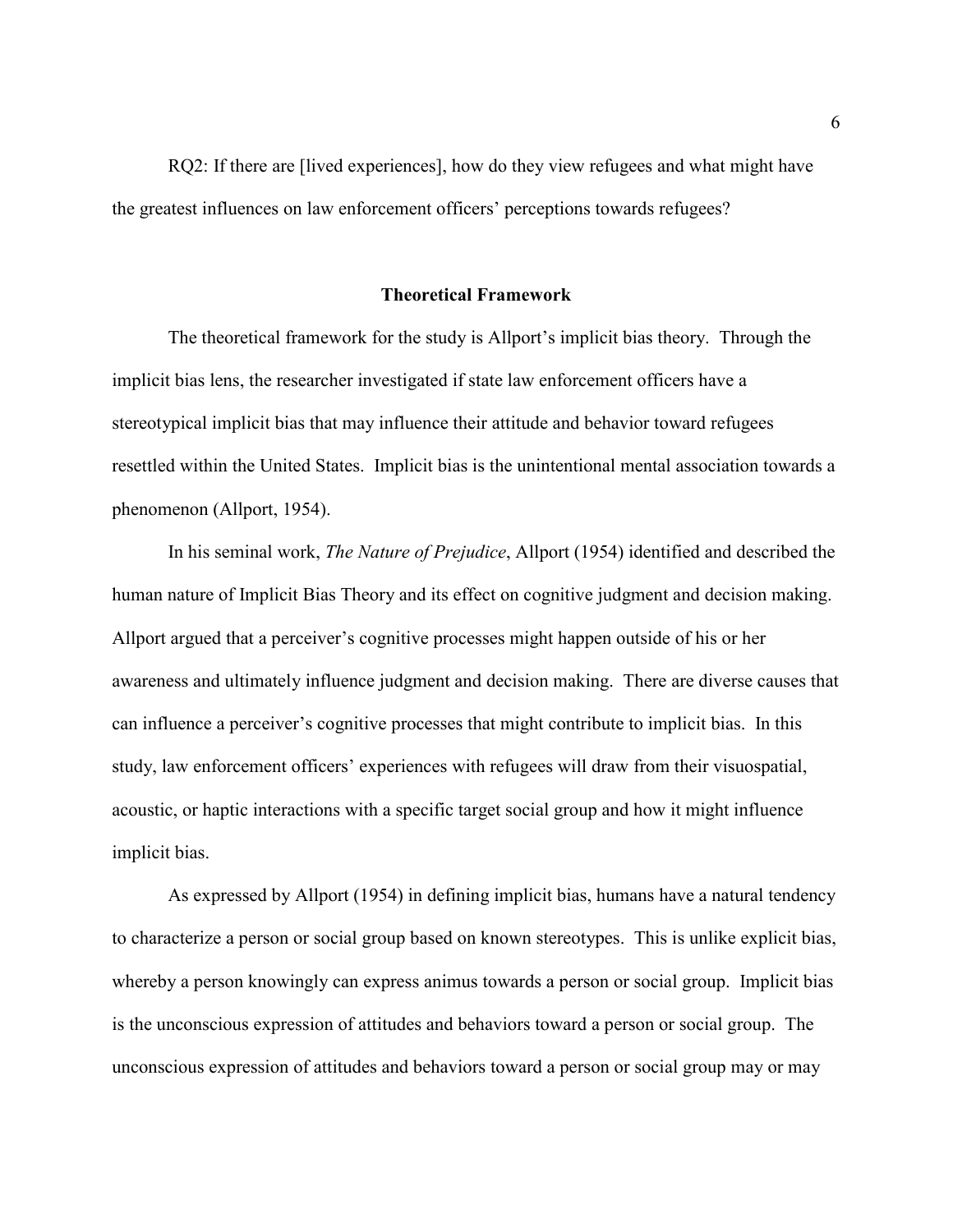not have animus tendency. Allport (1954) expressed that humans categorize known stereotypes to help a perceiver make sense of the world around them. Further, Allport suggested that explicit and implicit bias might be the basis for prejudice, discrimination, and animus towards a person or social group. Fridell and Lim (2016) found that explicit and implicit bias in police officers may be dependent on an officer's perception, jurisdictions, and situation. Further, Fridell and Lim suggested that an officer's life experiences have a relationship with implicit bias and how they may respond to a person or social group.

There is a need to explore and understand how police officers' life experiences influence their attitudes and behaviors toward refugees. The rationale for the selection of Implicit Bias Theory is because police officers are inherent to society and subject to the same cognitive process as non-officers. The authority that police officers can exert on society must be administered without personal prejudice or discrimination. The study is relevant to explore how police officers perceive refugees. For this reason, Implicit Bias Theory provides a method to explore law enforcement view of a person or social group. Prior experience can determine outward behavior outside their conscious awareness (Kahn, Steele, McMahon, & Stewart, (n.d.). This study relates to the continual challenge to understand police officers' perception of a person or social group and the bias mechanisms that could influence their attitude and outward behavior.

#### **Nature of Study**

The nature of this study is qualitative. As expressed in Creswell (2009), a qualitative research study is suitable to understand social problems. van Manen (2014) expressed that a qualitative phenomenological study is suitable to understand the human experience.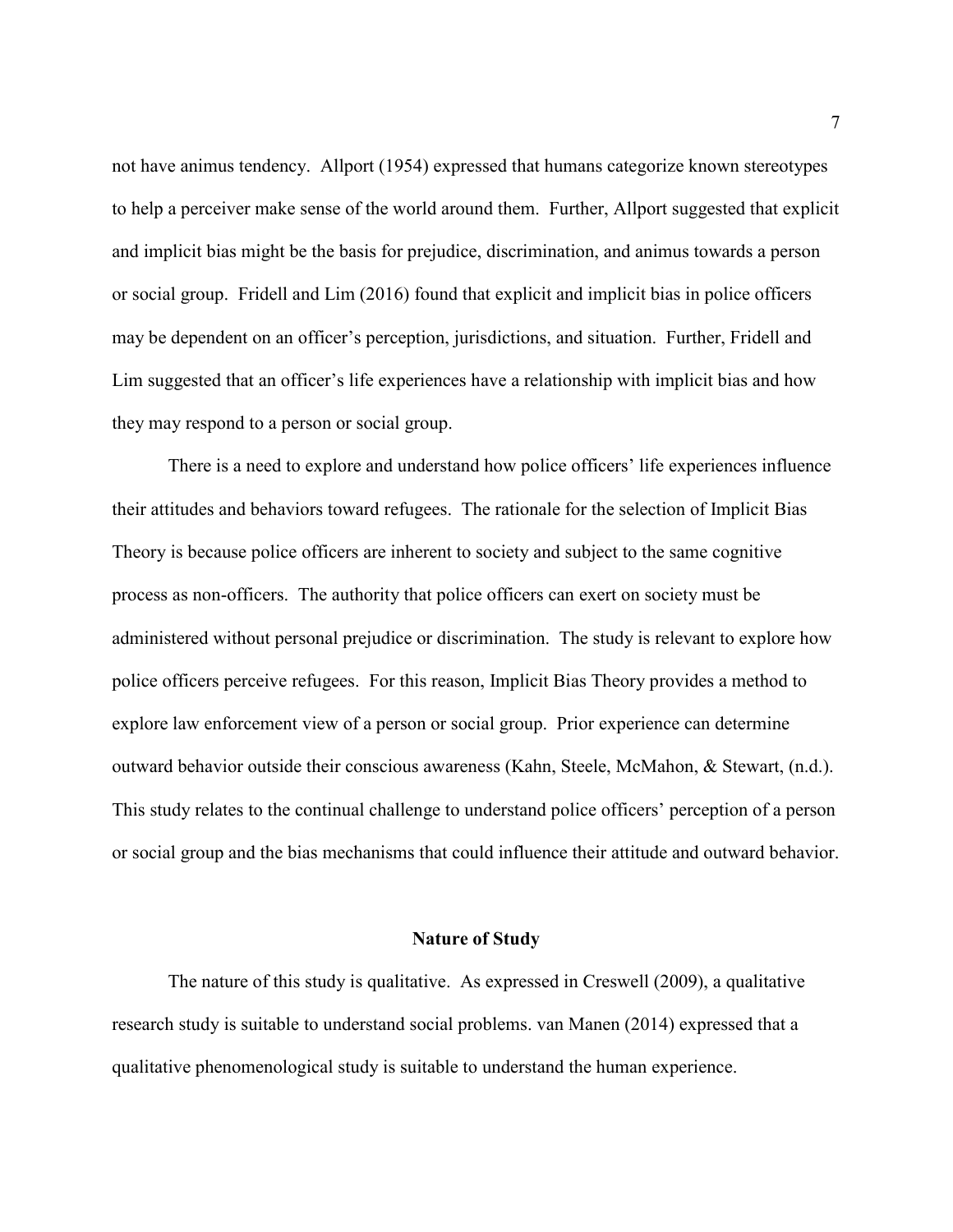Furthermore, a qualitative phenomenological inquiry not only helps researchers understand participants' experiences, but it also helps the researcher gain experiences (van Manen, 2014) for what it is like to be a law enforcement officer. Law enforcement is challenged with the ethical and pragmatic response to enforce the public law that is free of stereotypical behavior.

As expressed by Creswell (2009) and Rubin and Rubin (2012), the researcher serves as the primary data collection tool for a phenomenological inquiry. Data collected from rich concrete narratives were analyzed for categories, themes, and concepts that would help to understand the study participants' experiences and what it means to be a law enforcement officer.

The design of this study used purposeful sampling and semi-structured interviews. Interviews are the cornerstone of qualitative research (Ravitch & Carl, 2016). The researcher conducted personal interviews with law enforcement officers at a location of participants' choosing. Internet software such as Skype was not used in the absence of face to face interviews or telephone interviews. Telephone interviews were used to invoke detailed narratives of law enforcement experiences. Interview questions were specifically designed as open-ended to encourage a free flow of communication. The use of semi-structured interviews provided the researcher the opportunity for clarification and follow up questions. Clarification questions were central to understand the concepts of the participants' responses. By recognizing the concepts, the researcher was able to understand the lived experiences of state law enforcement officers and whether if stereotypical implicit bias exists. The uses of phenomenological research identified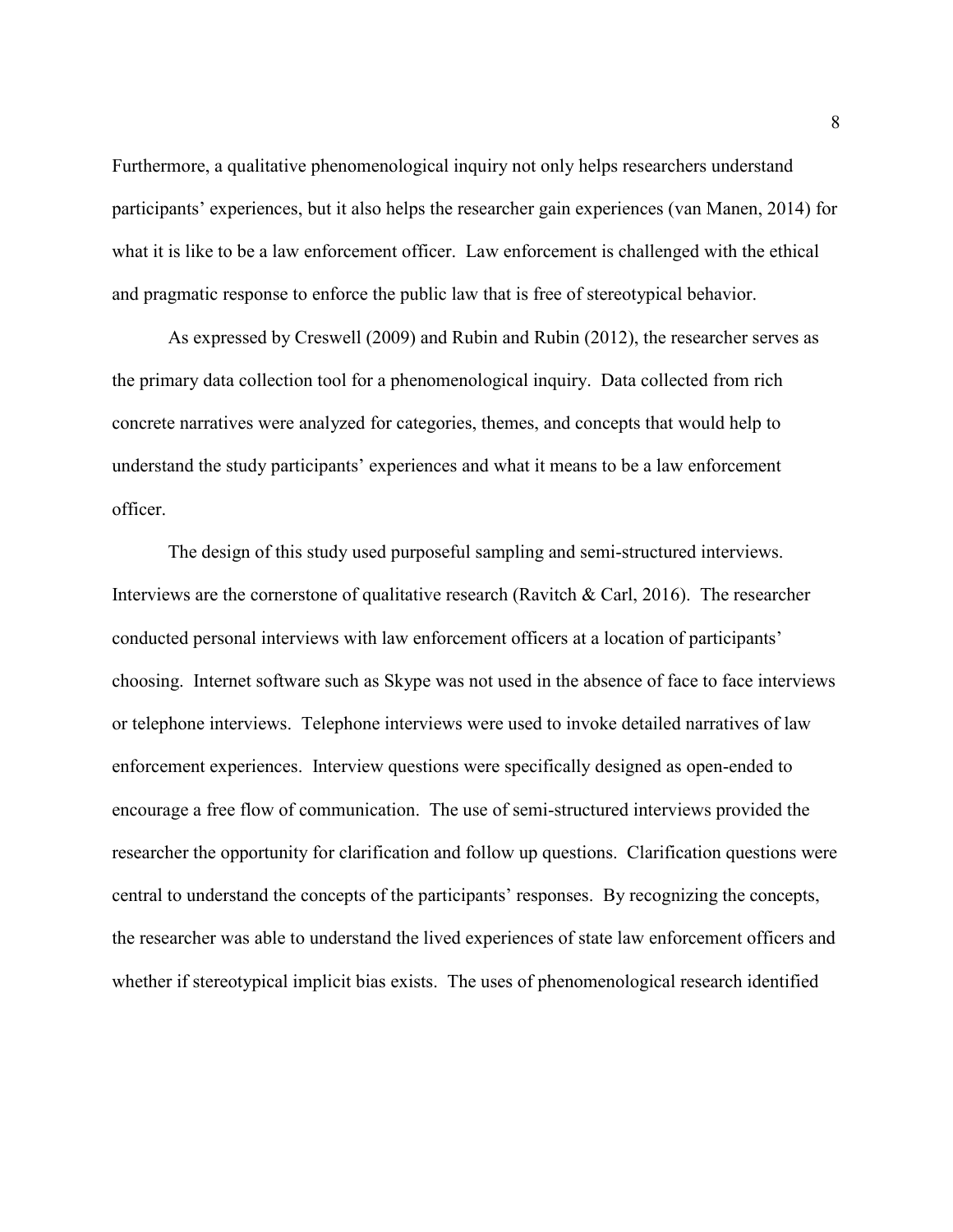constructs that influence state law enforcement officers' judgment. A clear expression of the thematic findings will justify current practices and the potential for new processes

#### **Definitions**

*Implicit Biases: The automatic evaluative and/or stereotypical associations people make* with their own and other groups" (van Nunspeet, Ellemers & Derks, 2015, p. 207)

*Phenomenological:* The attitude "to regard everything from the perspective of consciousness that is to look at all objects from the perspective of how they are experienced regardless of whether or not they actually are the way they are being experienced" (Giorgi, 2009 p. 87).

*Refugee:* A person living outside of their home country and is unable or unwilling to return due to persecution or fear of persecution because of race, religion, nationality, membership in a social group or political organization (Refugee Act, 1980).

*Stereotype:* An exaggerated belief associated with a category. "It functions to justify (rationalize) our conduct in relation to that category" (Allport, 1945, p. 191).

*Terrorist:* A person committed to incite violence, commit violence, cause death or serious bodily harm to further political, social, or religious goals.

#### **Assumptions**

There was an assumption that study participants could articulate their experiences in concrete descriptions. Also, it was assumed descriptions presented were accurate as possible to a participant's lived experiences. As the researcher, there is an assumption that epoche or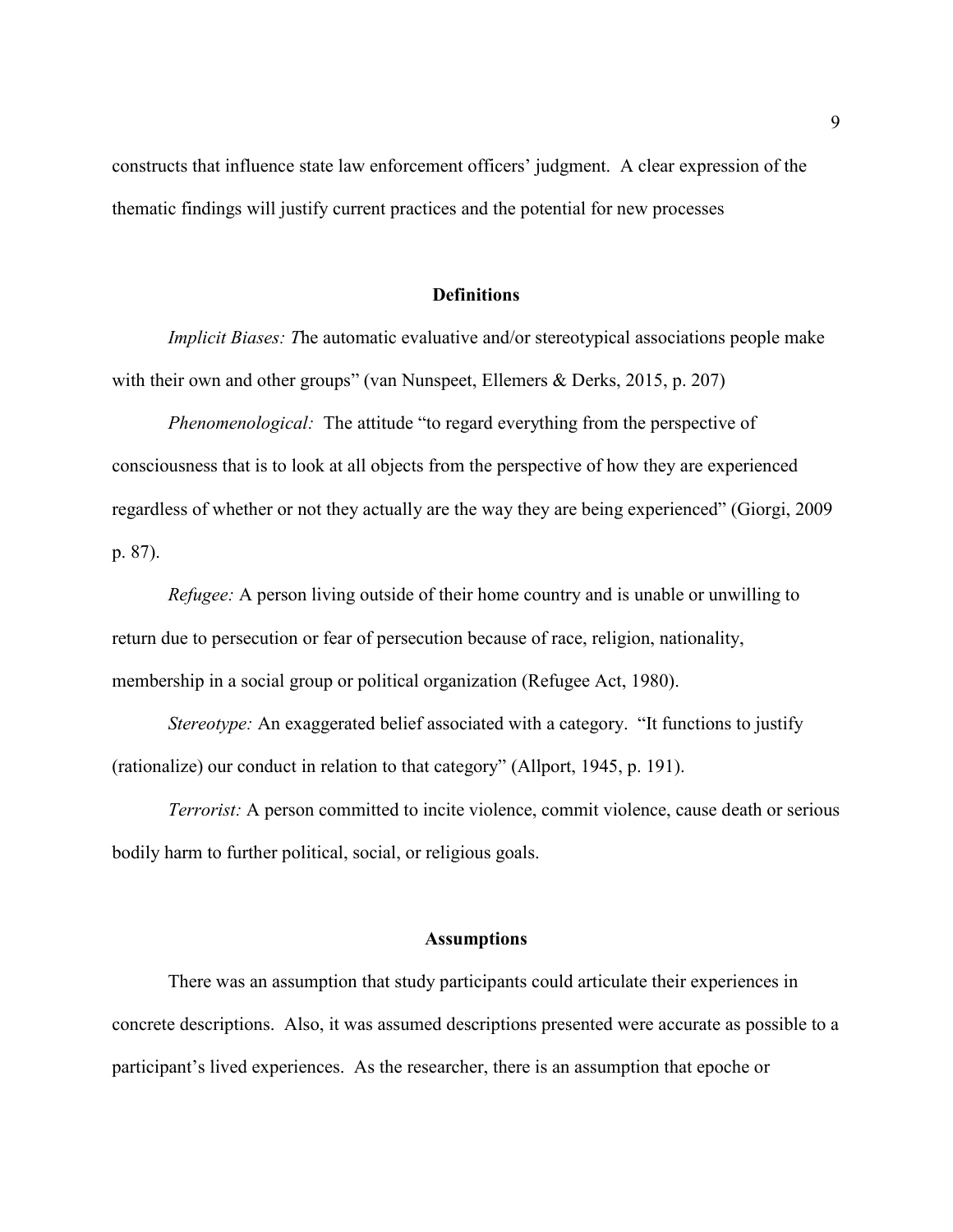bracketing personal experiences will not interfere with the analysis. Phenomenological research requires the researcher to understand the essence of the participants' lived experiences whether they share similar perceptions or not. Bracketing of personal experiences allows the researcher to focus on presented experiences. Giorgi (2009) asserted that it is critical in phenomenology research not to use past experiences to evaluate the present. The assumptions are necessary as they can affect the collection of the raw data, results of analysis and results of the study.

#### **Scope and Delimitations**

In this study, the researcher investigated law enforcements' perception of refugees, specifically law enforcement officers within Michigan and Texas. The specific interest of this study is to understand law enforcement officers' perceptions of resettled refugees in America in the aftermath of the 2015 Paris, France terrorist attack. The results of the study contribute to an understanding of law enforcement's use of categorizations of a person or social group as a principal for implicit bias. While there might be advancements in understanding law enforcement officers' cognitive response to social groups, it is unclear how law enforcement experiences with refugees make them feel and how that feeling is attributed to how refugees are treated. The findings of the study might be transferable to bias based policing research for social groups such as African Americans and Latinos.

#### **Limitations**

A limitation of the present study is that the findings will not represent the total population of law enforcement officers, rather the findings are restricted to the interviewed participants and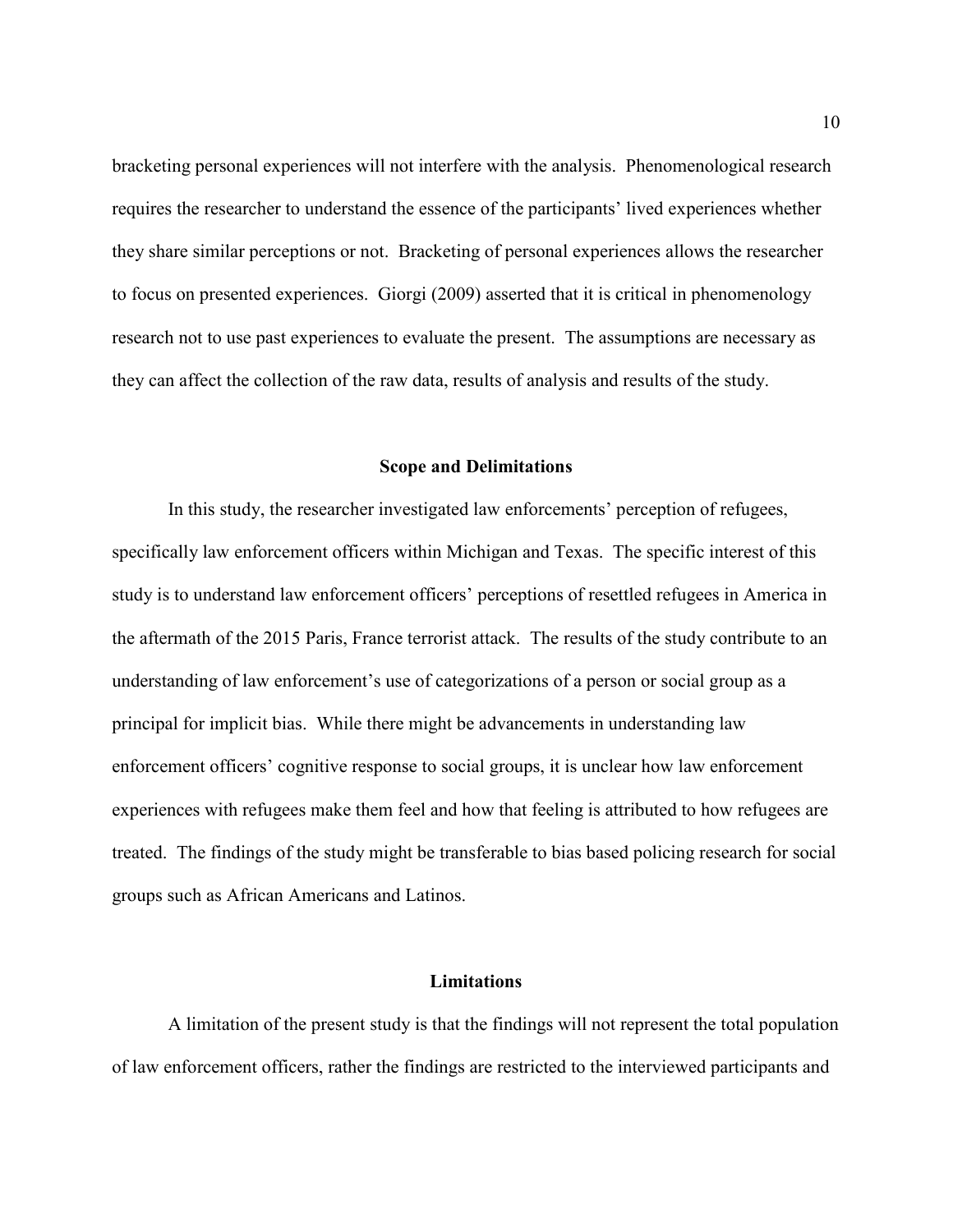those only located in Michigan and Texas. Further research should extend to other departments and agencies to determine how the findings of this study correlate with other states. The study might have been impacted by participants' rationale for taking part in the study. Participation in the study was voluntary and may have resulted in those participants knowingly proving inaccurate information that may have an adverse effect on the findings. The researcher acknowledges that other limitations may present themselves as outside the scope but relevant to understanding officers' experiences with refugees.

#### **Significance**

The study will recommend policies to encourage positive social change through a qualitative prediction of law enforcement attitudes and behaviors toward refugees and identify strategies to achieve social equality for refugees. The findings may inform law enforcement within other Western countries regarding strategies how to identify and eradicate refugee stereotypes and foster positive social change.

#### **Summary**

Law enforcement's stereotypical implicit bias is well documented in the literature as it relates to minorities such as African Americans and Latinos. However, there was no empirical literature that discussed law enforcement's attitudes and behavior toward refugees resettled in the United States. Because law enforcement officers might come from the communities in which they service, their chronic and situational experiences are of interest to understand if they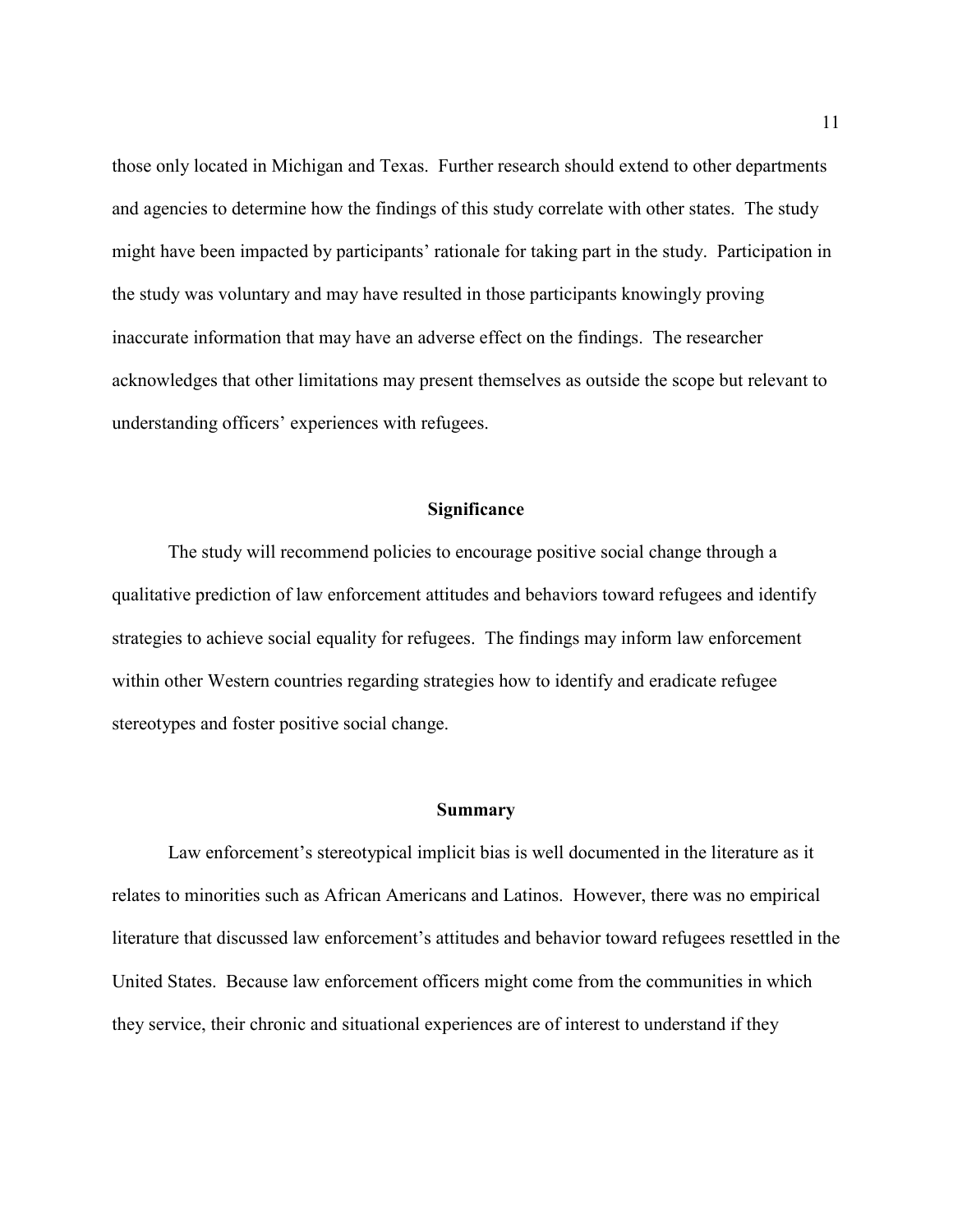influence attitudes and behaviors toward refugees. In Chapter 2, the researcher will discuss the relevant literature that shaped the present study.

#### Chapter 2: Literature Review

#### **Introduction**

Recent international incidents may have had a significant influence on the public's view of refugees as well as on US law enforcement officers. One such incident occurred in November 2015 when a terrorist posed as a Syrian refugee to carry out attacks in Paris, France. The linkage between refugees and terrorist actors might form a refugee terrorist stereotype and influence the perceptions of refugees in general. As expressed in Allport (1954) stereotypes are evaluative categorizations placed on a social group to link characteristics of group behavior. The act of categorization can happen within the conscious and unconscious awareness of a perceiver. The relationship between implicit bias and a stereotype is malleable and may form favorable or unfavorable attitudes toward a social group (Gawronski & Payne, 2010).

Law enforcement's stereotypical implicit bias is well documented in the literature as it relates to minorities such as African Americans and Latinos. The researched literature suggests the law enforcement's stereotypical implicit bias has produced discriminatory and prejudiced actions towards social groups. The problem is there are no studies found in the research literature that have investigated the attitudes and behaviors that law enforcement officers in the US have toward refugees. Because of the resettling of Syrian refugees, negative public likeability of refugees, and due to the political polarization of this issue, this issue has reached the forefront of public policy discourse.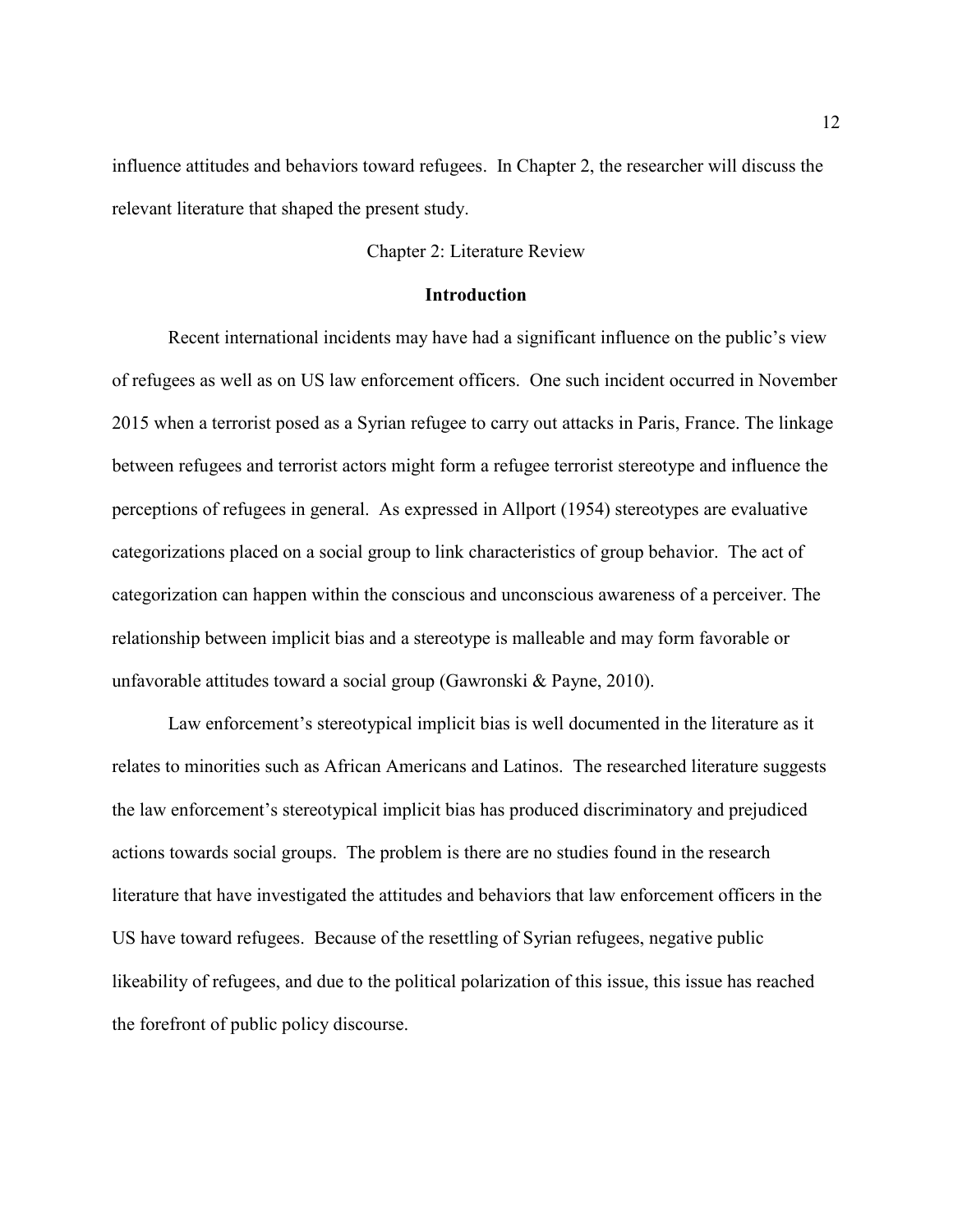The purpose of this qualitative study is to explore and comprehend the lived experiences of law enforcement officers from Michigan and Texas and their attitudes and behaviors toward refugees in their state. Michigan and Texas were selected due to the number of refugees, 4,258 and 7,802 (RPC, 2018), respectively, resettled from October 2015 through September 2016. From the 31 states that initially publicly refused to accept Syrian refugees, the states of Michigan and Texas resettled the most overall refugees during the aforementioned period.

Chapter 2 begins with background information on the United States' views regarding the refugee problem. There is a discussion about the refugee vetting process before they are resettled within the United States and problems associated with the process. The concept of stereotyping how they are developed and what influence they may have on implicit bias is discussed, as well as how illusory correlations might influence law enforcement's perceptions and outward behaviors toward refugees. Instruments of implicit bias measurement are discussed.

#### **Literature Search Strategy**

The present study draws on newspaper articles, seminal scholarly research articles, and scholarly books to establish the relevance of the problem. The researcher began a search by reviewing newspaper articles related to the international refugee crisis and how European countries were dealing with terrorist security concerns from the flow of refugees entering their countries. The United States also shared similar European security concerns through political discourse in newspapers (Phillip, 2015; Harris, Sanger, & Herszenhorn, 2015; Ross, 2016). Using key terms found in newspaper articles such as terrorism, refugee, stereotype, implicit bias, law enforcement, police, and dehumanization in various combinations, the researcher was able to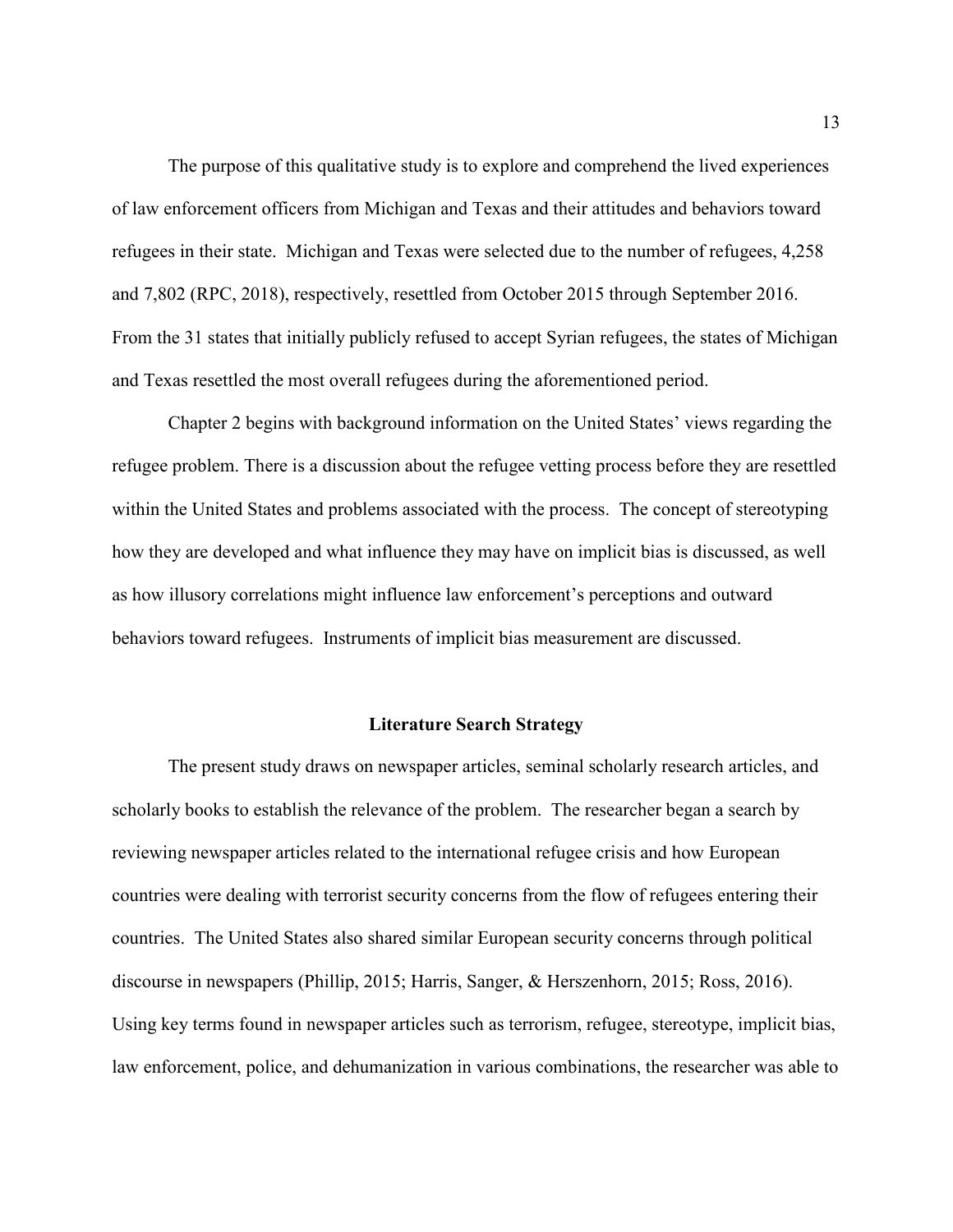gain insight into the scholarly research articles within the Walden online library and seminal books that discussed stereotypes and implicit bias prevalence with social groups. The Walden online databases used to find information were Criminal Justice  $\&$  Security, Psychology, and Public Policy & Administration. While there is considerable information about law enforcements' perceived stereotypical implicit bias towards social groups, there was scarce information about how law enforcement understands refugee social groups and if a stereotypical implicit bias paradigm applies. Due to the lack of information about law enforcement and their perceptions of refugees, the researcher drew from other scholarly work that examined law enforcement perceptions of different social groups such as African Americans and Latinos where stereotypical implicit bias may have been observed.

The literature discussed how decisions made outside the awareness of a perceiver and how it might influence their attitude and outward behavior towards a person or social group. The literature suggests that a person might believe they have an egalitarian attitude toward a social group although emotional stimulation or reduced intellectual resources can influence stereotypical implicit bias (Mackie & Hamilton, 1993). Some believe that implicit bias can be controlled if the perceiver is made aware of their bias (Divine, 1989). The interaction between French police and refugees after the November 2015 Paris terrorist attacks (Welander, 2017) might have conflated refugees and terrorist actors. While law enforcement in the United States hold an egalitarian attitude towards social groups, the literature suggests (James, 2018; Spencer, Charbonneau, & Glaser, 2016; Chenane, Jawjeong, & Huey-Long Song, 2017; Wu, Smith & Sun, 2013) that stereotypical implicit bias is pervasive in policing (Spencer, Charbonneau,  $\&$ Glaser, 2016). Law enforcement within the United States has a long history of stereotypical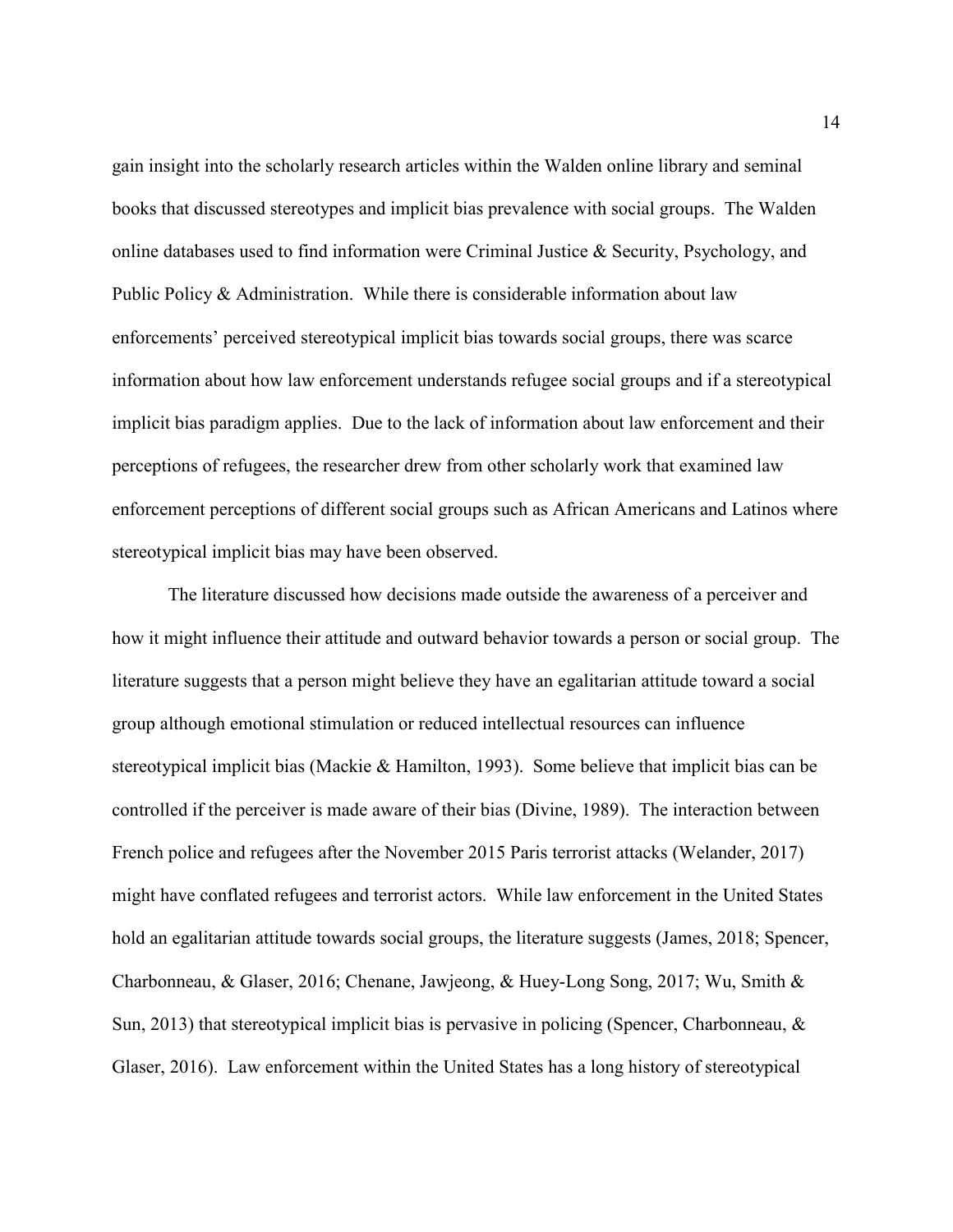implicit bias toward minorities (Durr, n.d.).Law enforcement attitudes and behaviors might influence refugee resettlement is relevant as the United States becomes more socially and culturally diverse.

#### **Theoretical Foundation**

Gordon Allport's 1954 seminal work, *The Nature of Prejudice*, identified and described the human nature of Implicit Bias Theory and its effect on cognitive judgment and decision making. Allport suggested that a perceiver's cognitive processes might happen outside of their awareness and ultimately influence judgment and decision making. There are eclectic causes that can influence a perceiver's cognitive processes that might contribute to implicit bias. In this study, law enforcement officers' experiences with refugees drew from their visuospatial, acoustic, or haptic interactions with a specific target social group and how it might influence implicit bias.

While implicit bias and stereotypes can be positive or negative, they are dependent on how a perceiver encodes information about an individual or social group and their accessibility to coded information during the decision process. Based on the literature (Allport, 1954; Fridell & Lim, 2016; Levy, n.d.) there is an assumption that implicit bias theory affects a perceiver's unconscious judgment and decision-making processes. Eberhard, Esser and Haider (2017) further suggest through repeated exposure to an individual or social group, an implicit bias develops over time. As expressed by Eberhard et al. (2017) assertion, a perceiver uses implicit learning in a decision process that may strengthen unconscious bias towards a target individual or social group.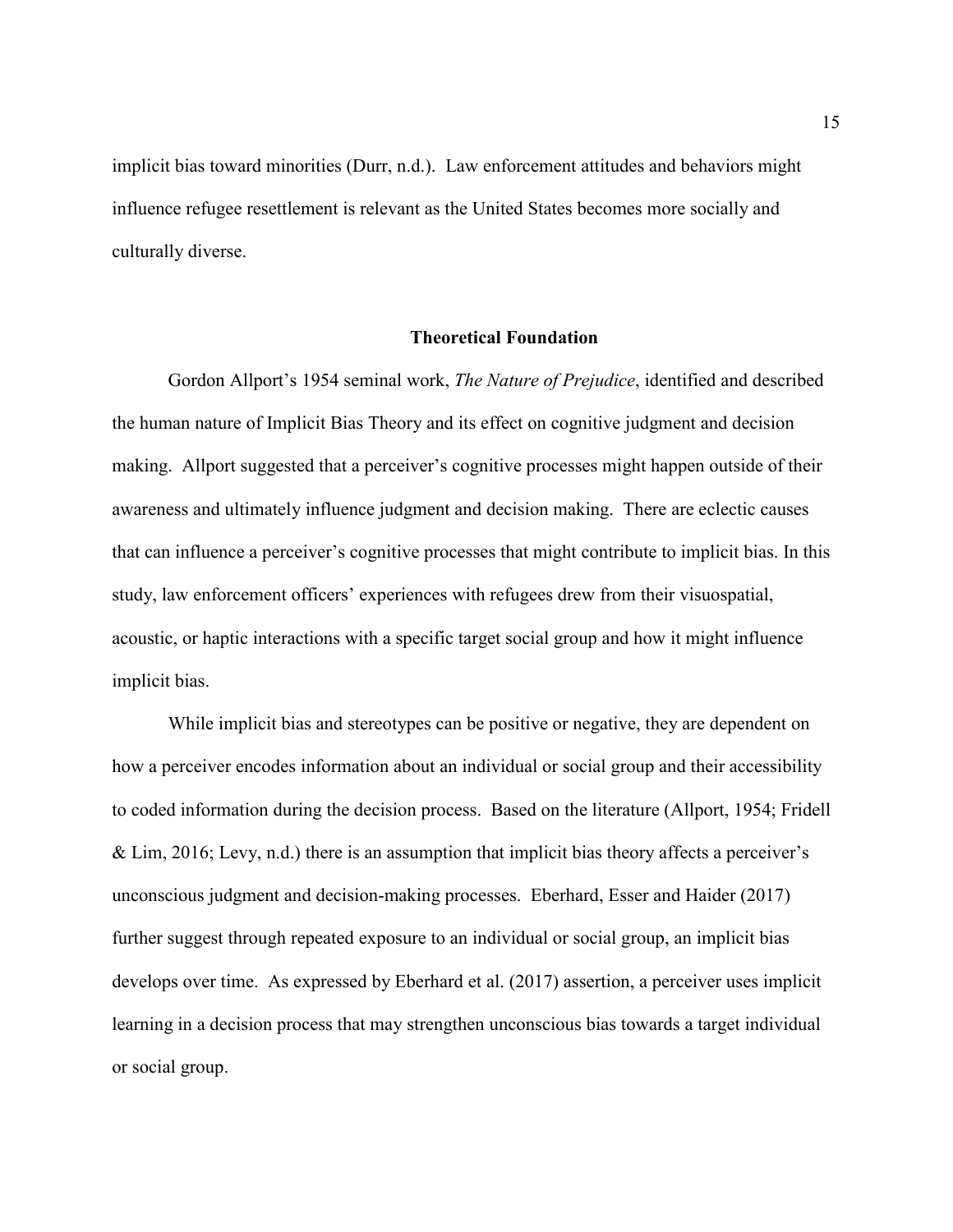Fridell and Lim (2016) conducted a study to understand if police officers' use of force was consistent with implicit bias. Allport (1954) asserted that a key cause of implicit bias might be the automatic tendency to categorize an individual and social group. The categorization of individuals and social groups may be generally stereotyped to help a perceiver make sense of the familiar and unfamiliar. Fridell and Lim (2016) found that implicit bias might contribute to a police officer's decision to use force when there was a repeated behavior associated with an individual or social group. A threat response to an individual or social group may result in a quick reactionary response opposed to a non-threating stimulus (Ruisch, Cone, Shen,  $\&$ Ferguson, 2018).

The dynamic environment in which law enforcement officers operate may increase the predictability of implicit bias decision strategies. As expressed by Mackie and Hamilton (1993) and Levy (n.d.), the predictability of implicit bias decision strategies is associated with anxiety and stressful emotional states of reduced intellectual resources. During a period of reduced intellectual resources, a perceiver may depend on lesser cognitive strategies during the decision process (Devine, 1989).

Because law enforcement officers may come from an environment in which they serve, understanding how they perceive and encode visual stimuli, social discourse, and physical interactions with refugees might be predictive of attitudes and outward behavior. Implicit bias theory provides the rationale to understand the human experience of being a law enforcement officer interacting with a social group. The present study focuses on the subtle or dramatic influences of the international refugee crisis and the Paris, France terror attacks that have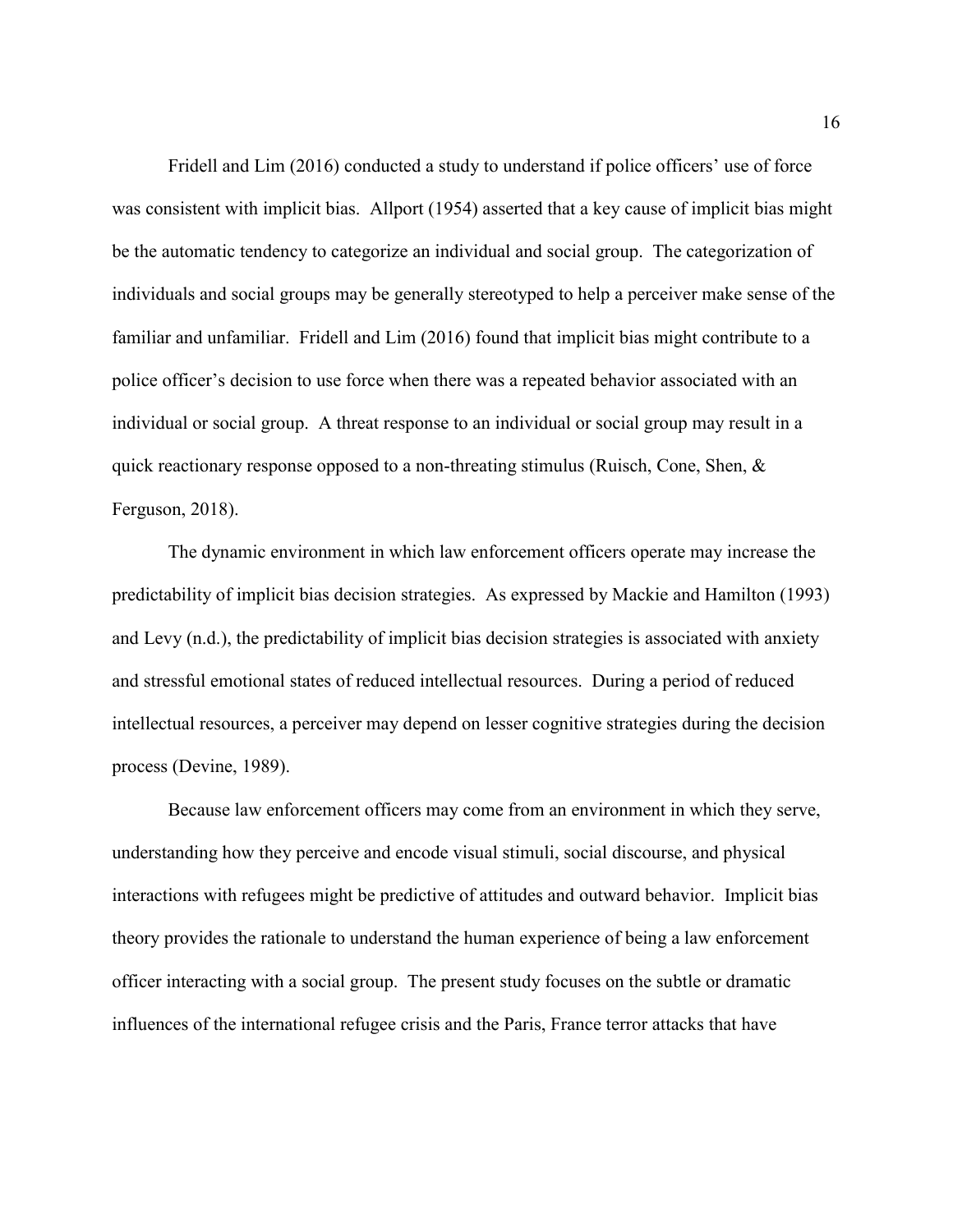accurately or inaccurately linked refugees as terrorist actors. Therefore, the focus of the research questions is on how law enforcement officers perceive refugees.

#### **Literature Review**

#### **Refugees**

The Tent Foundation (2016) conducted a multi-year study to track the international public perception of refugees. The survey finding of 1,501 American participants suggests that the perception of refugees following the November 2015 Paris, France terrorist attack has negatively influenced their opinion of refugees. In 2015 and 2016, thirty-eight percent of Americans surveyed expressed a negative attitude about refugees in contrast to thirteen percent with a positive attitude (Tent Foundation, 2016). In 2016 and 2017 the survey found forty percent expressed negative attitudes while fourteen percent had a positive attitude about refugees (Tent Foundation, 2016). While there is a general increased awareness of the refugee crisis within the United States, it is unclear how a specific population (law enforcement) view refugees. The Tent Foundation's (2016) findings provide a general understanding of how Americans feel towards refugees. As expressed by Connor and Krogstad (2018), in 2017 the United States decreased the number of refugees admitted for resettlement to a level before the adoption of the Refugee Act of 1980. Connor and Krogstad suggest that the United States' annual refugees' resettlement ceiling for the fiscal year 2018 was set at 45,000, the lowest it has been for more than 35 years. As expressed by Hartig (2018), the number of Americans that feel the United States does not have a responsibility to accept refugees has increased from February 2017 through May 2018. As expressed by Blitz (2017), the reconfiguration of refugee policy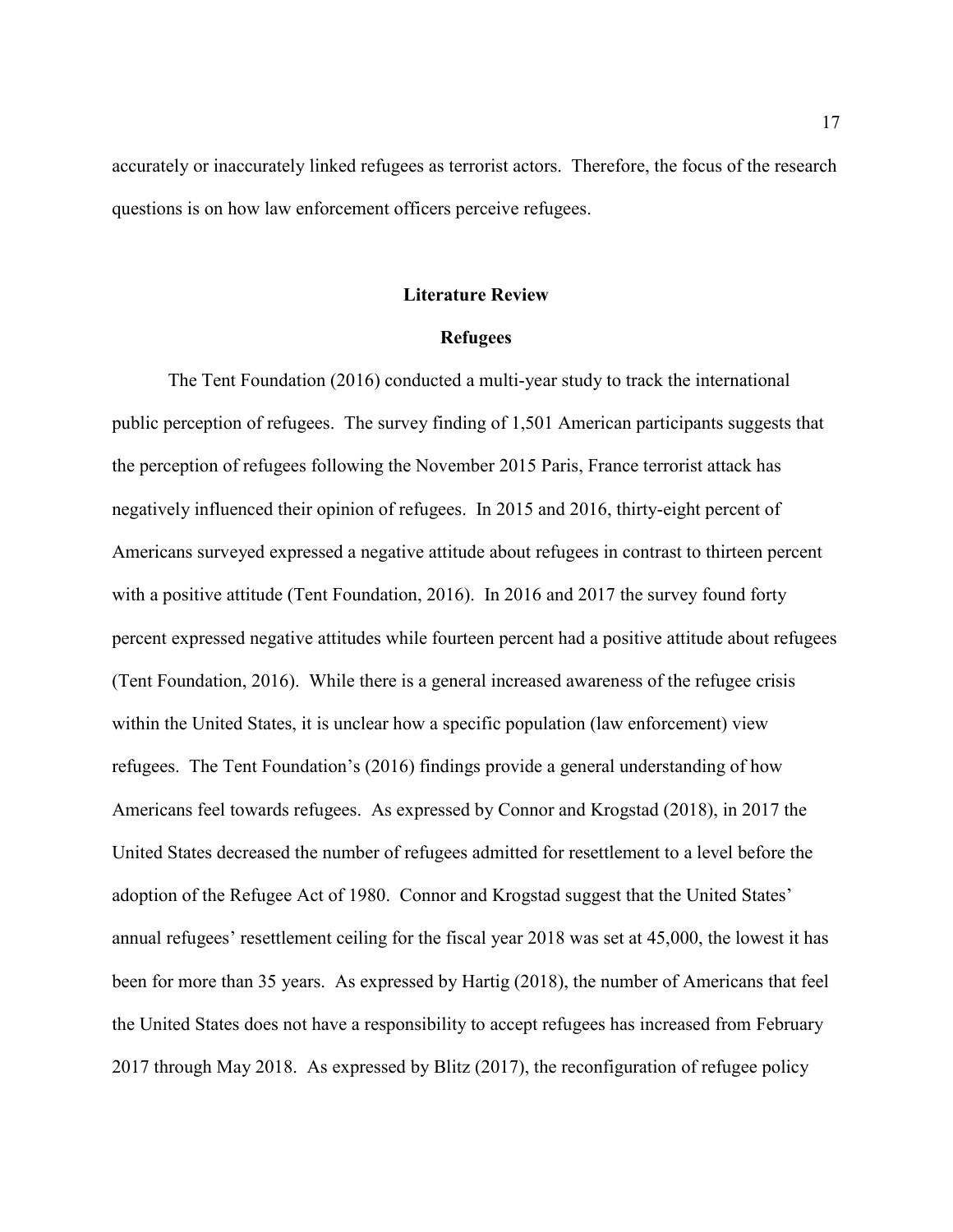extends to the terror attacks of September 11, 2001, as there may be a concerted effort to conflate security with humanitarian efforts. The categorization of a social group such as refugees as a terrorist might influence behavior and judgment by a perceiver. Because law enforcement officers often originate from the society they are sworn to protect, they are subject to the same social and cultural stimuli as non-law enforcement individuals. Those perceivers in positions of authority such as a law enforcement officer may be influenced by thought outside of their intellectual awareness that would inform a stereotypical implicit bias toward a social group. Thus, the purpose of this qualitative study is to explore and comprehend the lived experiences of law enforcement officers from the states of Michigan and Texas relevant to stereotypical attitude and potential bias toward refugees.

#### **Stereotypes**

The word stereotype was first introduced into the psychological discipline by Walter Lippmann (Allport, 1952). Lippmann (1922) expressed that a stereotype is imaged in mind and held as truth by a perceiver. Lippman suggested that a person's perception of reality is informed by life experiences and those experiences shape mental images of social groups. Lippman further asserted that social stereotypes are a way for a perceiver to catalog social groups as a cognitive survival process.

Liberman, Woodward, and Kinzler (2017) conducted a study to examine the nature and origin of social schemes and if stereotypes are a consequence. Liberman et al. (2017) suggested that during early cognitive development, infants and children can perceive and categorize their social environment, thus suggesting that stereotypes are learned implicitly.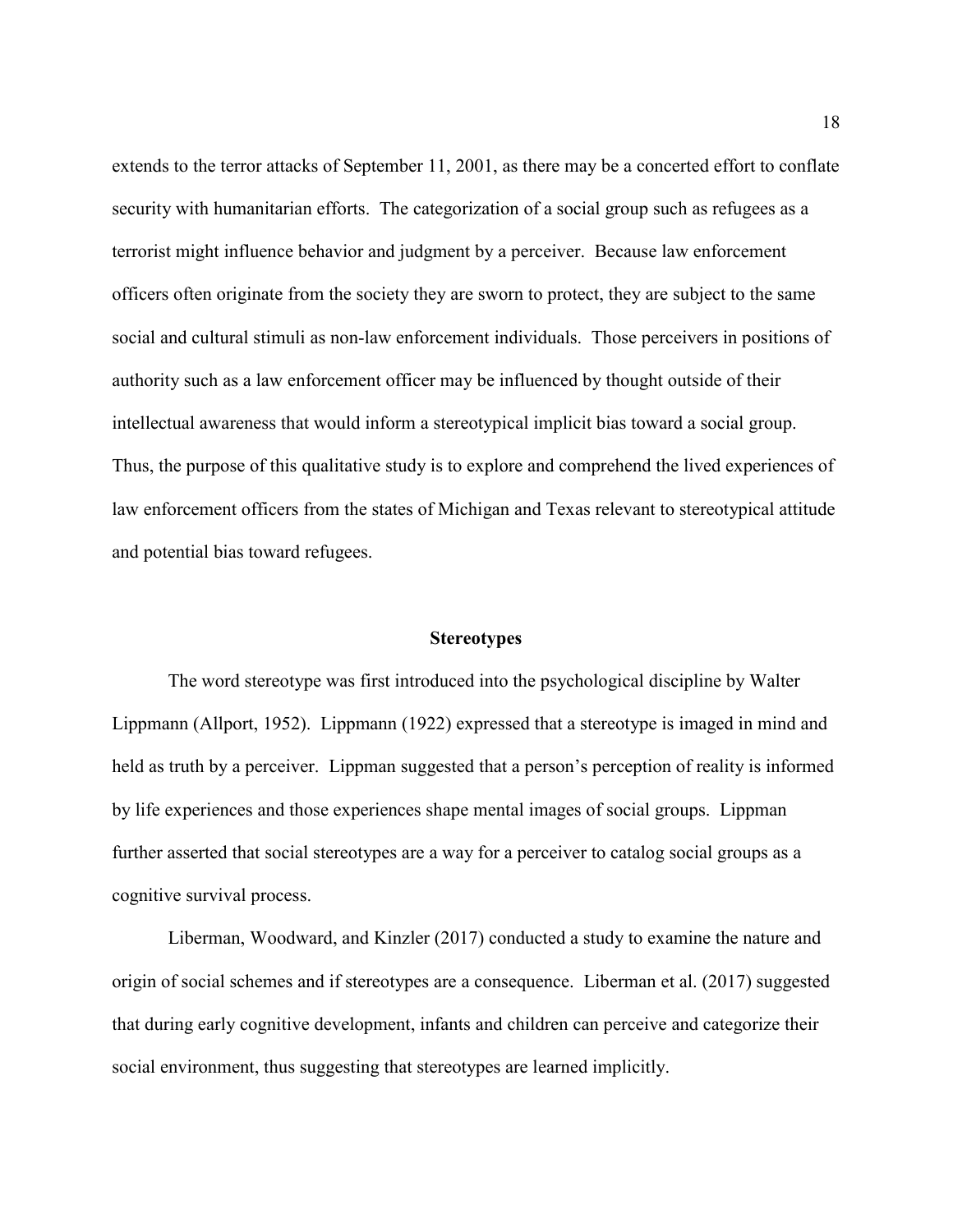Devine (1989) suggested that stereotypes can be activated outside the awareness of the perceiver and might be controlled with adequate intellectual resources. Stereotype activation is when a perceiver associates a target social group or group member with a preconceived stereotype. Stereotype application is when a perceiver's behavior toward a person or social group is based on stereotypical beliefs. Bos and Stapel (2009) conducted a study to investigate if there are motivations for stereotyping. The authors found that fulfilling personal goals are salient for stereotype activation and application.

Nier, Bajaj, McLean, and Schwartz (n.d.) examined a perceiver's position of power and if it would influence the stereotypical process. The authors used correspondence bias to evaluate the psychological processes that might infer stereotypical beliefs about high and low-status social groups. The authors concluded that high-status perceivers might be predictive of a stereotypical process that influences behavior towards low-status groups. In other words, perceptions of a person in a position of authority can be predictive of stereotypical behavior towards social groups (Fiske, Cuddy, Glick, & Xu, 2002). While stereotypes can be positive or negative, the linguistic connotations might also influence its malleability.

Cauthen, Robinson, and Krauss (1971) expressed that the descriptive aspect of stereotypical language might manifest through social behavior toward a targeted group. The authors concluded that public opinion influences the inference of stereotypical language and the intensity in which the stereotypes might apply to a social group. As an example, the connotation of the term Syrian refugee might invoke empathy or fear. As expressed by Allport (1954), depending on a perceiver's frame of reference it can influence how they will react to presented information. The media provides perceivers with information that can influence the cognitive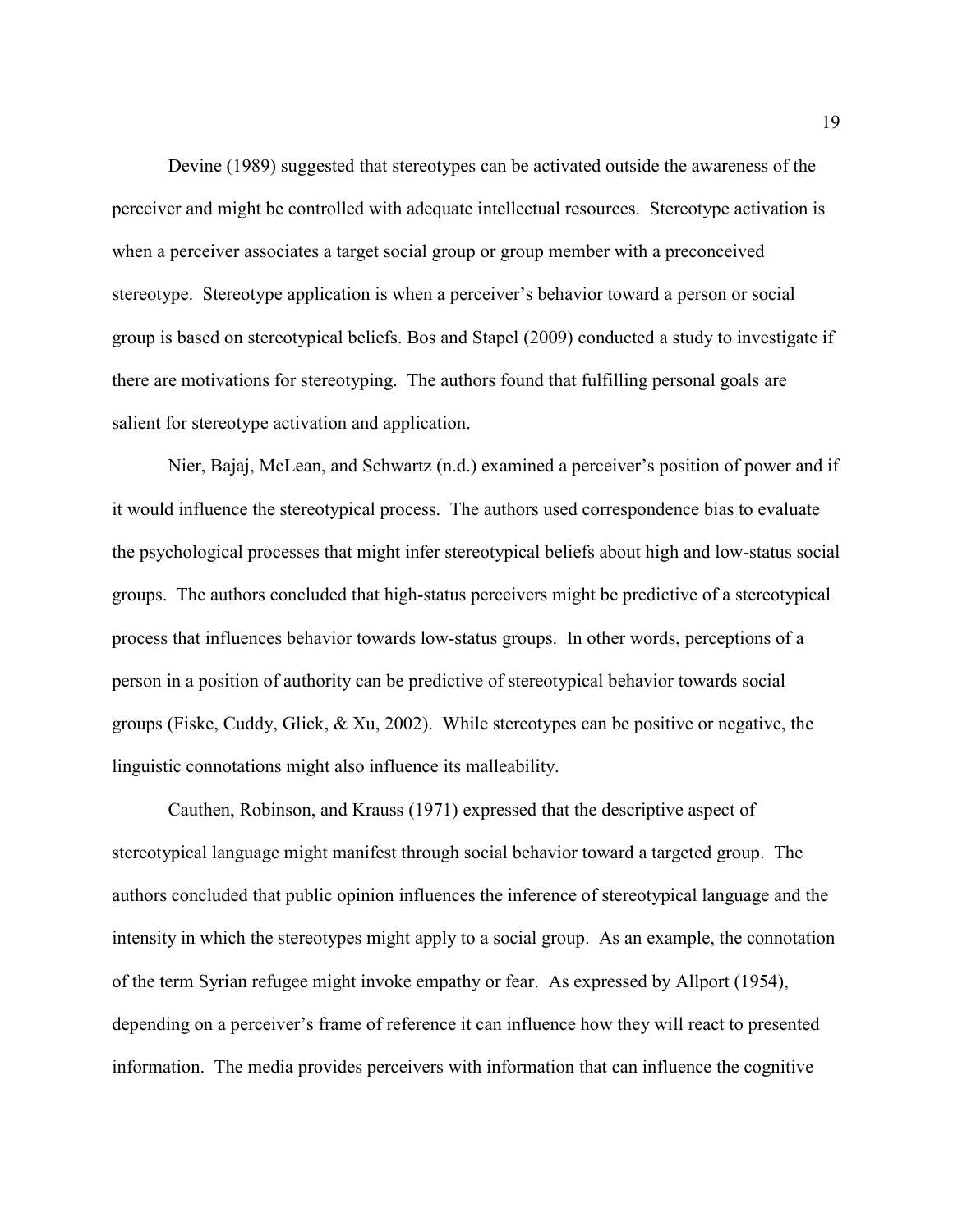process that supports social stereotypes (Atwell & Mastro, 2016). As expressed by Thweatt (2005) the media representation of a social group can unconsciously influence relationships between social groups.

#### **Implicit Bias**

Human beings are social animals capable of categorizing individuals into social groups. The categorization of social groups allows a perceiver to predict their environment quickly. The act of categorization can happen within the conscious and unconscious awareness of a perceiver. Devine (1989) expressed that a perceiver will categorize a person into a group moments after seeing them.

Chen, Ross, and Murphy (n.d.) investigated perceiver category induction to predict possible response to an environmental stimulus. The authors found a perceiver's implicit cognitive process integrates across multiple categories to decide in contrast to conscious, sophisticated intellectual strategies. Chen et al. (n.d.) assume that a perceiver's implicit cognitive process can provide an accurate response to environmental stimulus.

Payne, Vuletich, and Lundberg (2017) asserted that a perceiver's implicit bias is reflective of social categories. Payne et al. (2017) also assumed that a perceiver's social categories are shaped by exposure to an environmental stimulus. In other words, Payne et al. (2017) suggested that implicit bias is a social phenomenon derived from a situational influence. Situational factors influence a perceiver's cognitive process (Kofman & Mather, 2017). In contrast Rivers, Rees, Calanchini, and Sherman (2017) expressed that a perceiver's implicit bias includes cultural and socialization perceptions.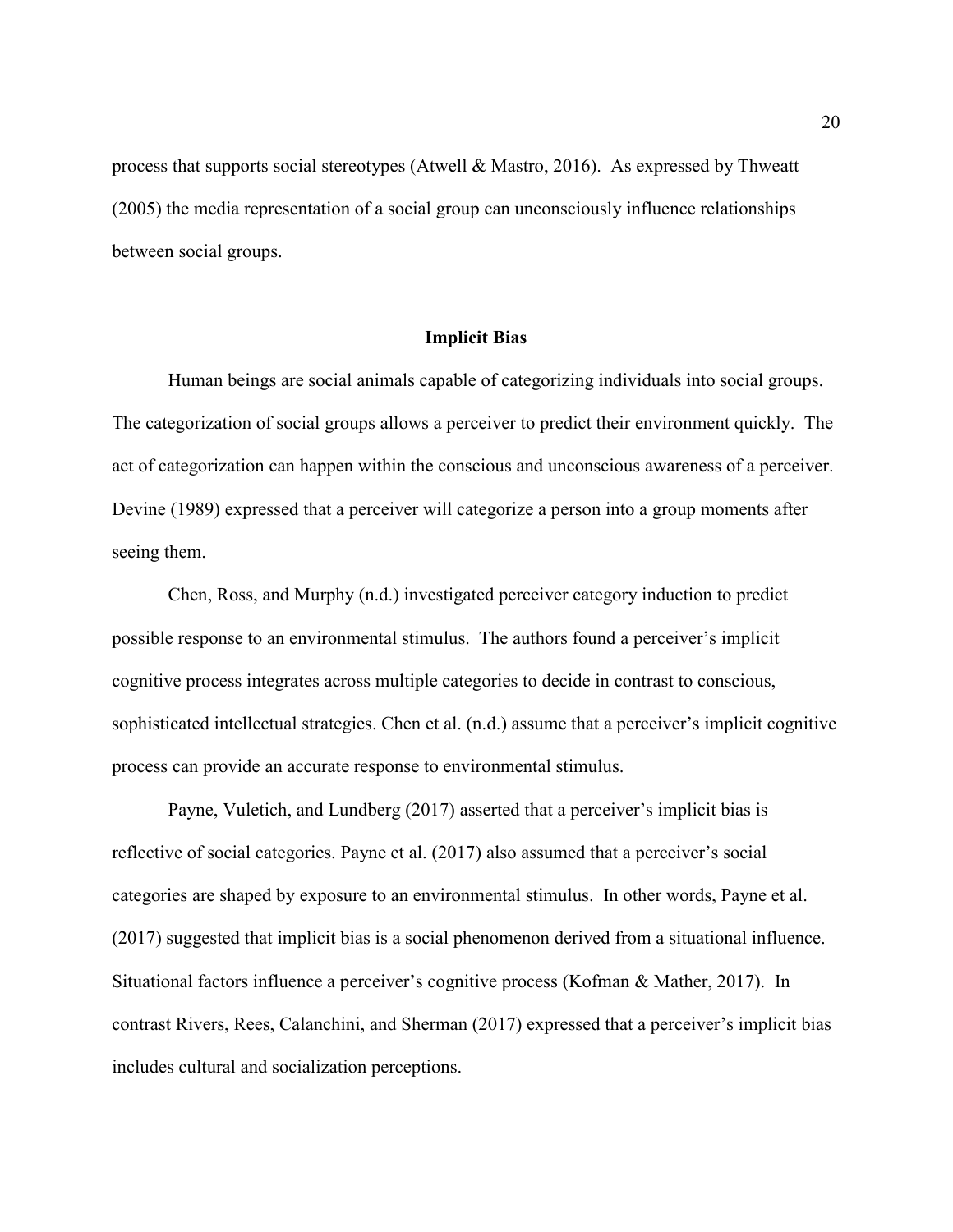Gawronski and Bodenhausen (2017) argued that a perceiver's implicit bias is a byproduct of chronic and situational factors. The interrelationship between chronic and situational factors may not be severed because they reflect one another (Gawronski & Bodenhausen, 2017). Given that, law enforcement officers are products of the public domain and not exempt from chronic and situational factor.

#### **Implicit Bias Measures**

The Implicit Association Test (IAT) is a widely used instrument to measure police implicit bias (Cameron, Payne, & Knobe 2010; James, n.d.). The IAT was first introduced by Greenwald, McGhee, and Schwartz in 1998. Greenwald et al. (1998) developed the IAT to identify targeted discrimination. They conducted three test experiments designed to identify implicit discrimination of participant's stimuli response capabilities. Participants were instructed to categorize concepts when pressing corresponding computer keys. The researchers hypothesized that concepts and attributes that are strongly associated with a social group would be categorized quicker than weak associations. This is in line with (Mackie & Hamilton 1993) the assertion that implicit bias decisions require less intellectual resources and produce a quicker response. As expressed by Greenwald et al. (1998), White participants constantly associated White names with more pleasant qualities than Black names at a higher rate. As expressed by Arkes and Tetlock (2004) emotional elements not related to personal animus toward a social group can affect a participant's response time to IAT stimuli. Arkes and Tetlock (2004) expressed that priming may influence automatic association responses. Kawakami, Dovidio, and Dijksterhuis (2003) conducted a study to evaluate if social priming effected a person's attitude.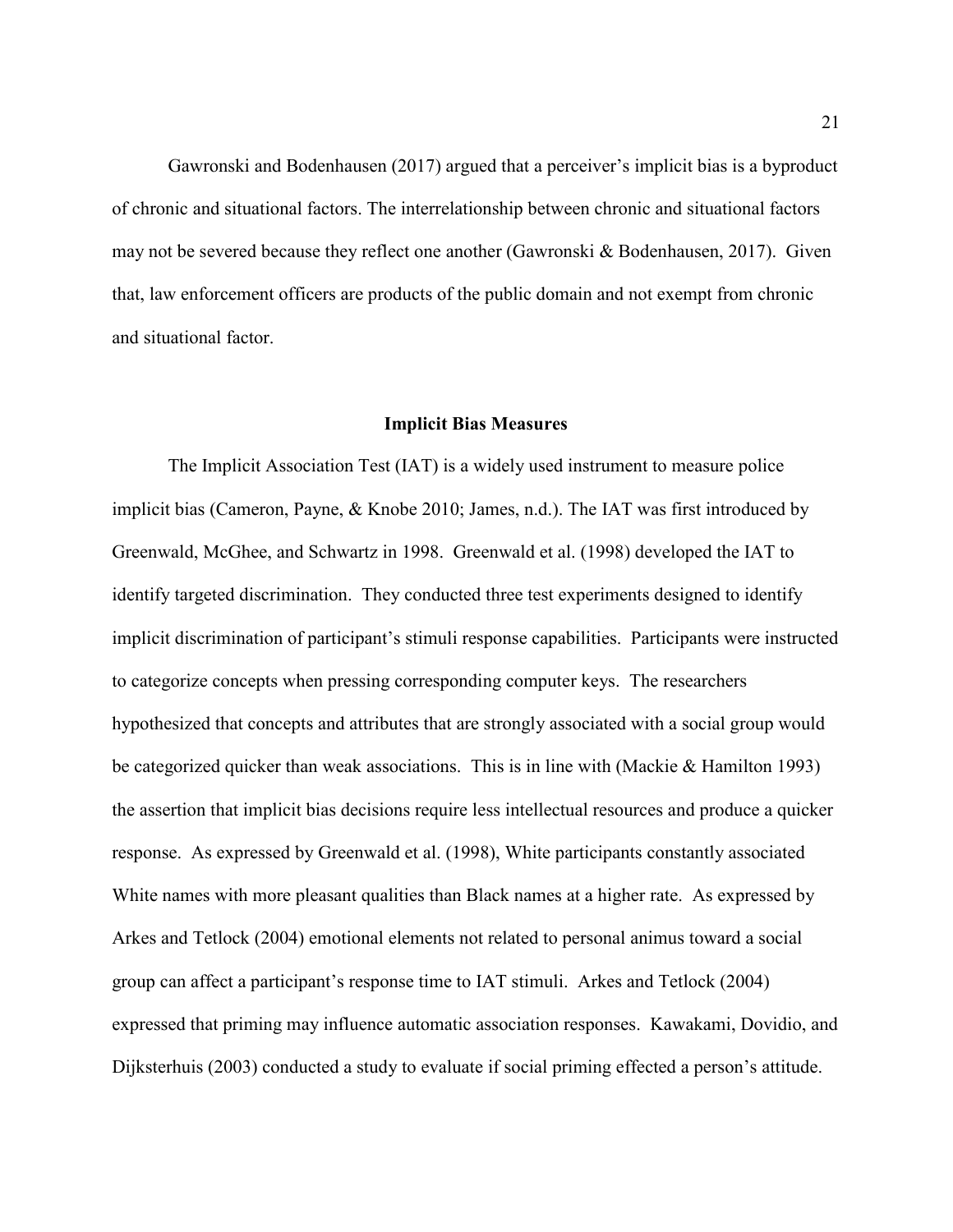They concluded that participant may adapt attitudes and characteristic constant when socially primed. As expressed by Payne Cheng, Govorun, and Stewart (2005) unrelated events can influence judgement. Payne et al. (2005) introduced the affect misattribution procedure (AMP) as a method to measure implicit bias.

Affect Misattribution Procedure (AMP) measure works by presenting a participant with a prime image and followed by an ambiguous target image. Payne and collogues found that participant's perception of the target was influenced by the prime. Gawronski and Ye (2014) found similar results when the process was revered. The AMP reliability to identify implicit bias was noted in Bar-Anan and Nosek's (2012) study. They found that participants' acknowledgment of consciously rating the prime rather than the target effected the reliability and validity of the test. To test this assumption, Payne et al. (2013) conducted an additional study where participants complete a standard AMP implicit bias test and modified test, whereby participants were asked to rate the target without the use of a prime. They found a strong racial bias association with the standard AMP implicit bias test unlike in the modified test thus suggesting participant inability to control unconscious association. While the IAT and AMP provide some reliability of identifying implicit bias, they do not fully explain the influences that guide an individual's decision. As expressed by Allport (1954) stereotypical implicit bias has chronic and situational elements, whereby indirect measurement instruments are not suited to investigate the different attributes.

To understand the psychological introspective of an individual that is shaped over a lifetime, a comprehensive assessment of an individual's targeted narrative must be analyzed (Cervone, Shadel, & Jencius, 2001). Further, Cervone, et al. (2001) suggested that mapping an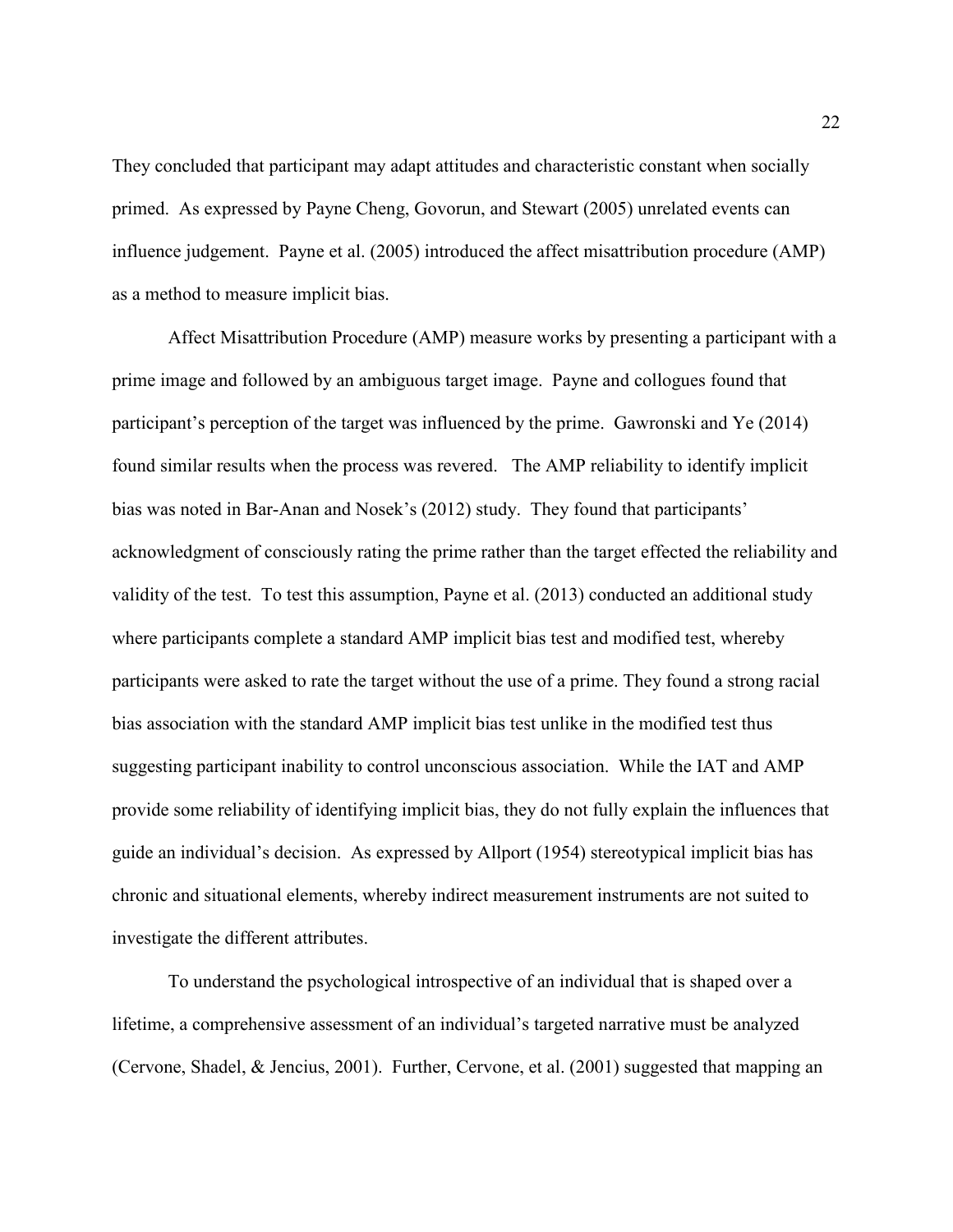individual's social environment in context to the targeted stimuli will bring into play different values and interpretation of a target. For this reason, a complementary approach to investigate if stereotypical implicit bias of US law enforcement is needed. Direct measurement will investigate law enforcement's independent experiences that have shaped their perception of refugees. While direct and indirect measures are not conclusive, they may offer complementary findings for the existence or nonexistence of stereotypical implicit bias. Because implicit bias measures such as IAT and AMP are dependent on time reaction responses or prime association, a direct measure of personal interview responses are needed. The interview responses may provide a comprehensive understanding of the experience and if contextual cues within an experience might shape perception.

#### **Law Enforcement Stereotypical Implicit Bias**

Kahn et al. (n.d.) conducted a study to investigate how police biases influence the use of force towards a social group. They concluded that stereotypes might influence behavior toward social groups. Predictively, police stereotypical behavior can be based on a perceiver's threat. Police are specifically situated within society to interact with various social groups such as refugees, the economically advantaged and disadvantaged, various political affiliations, mentally impaired, and criminal elements to name a few. Because police are subject to contact with the various element of society they might develop and rely on stereotypical implicit bias during the decision process. Smith and Alpert (2007) expressed that unconscious bias toward social groups might involve an illusory correlation.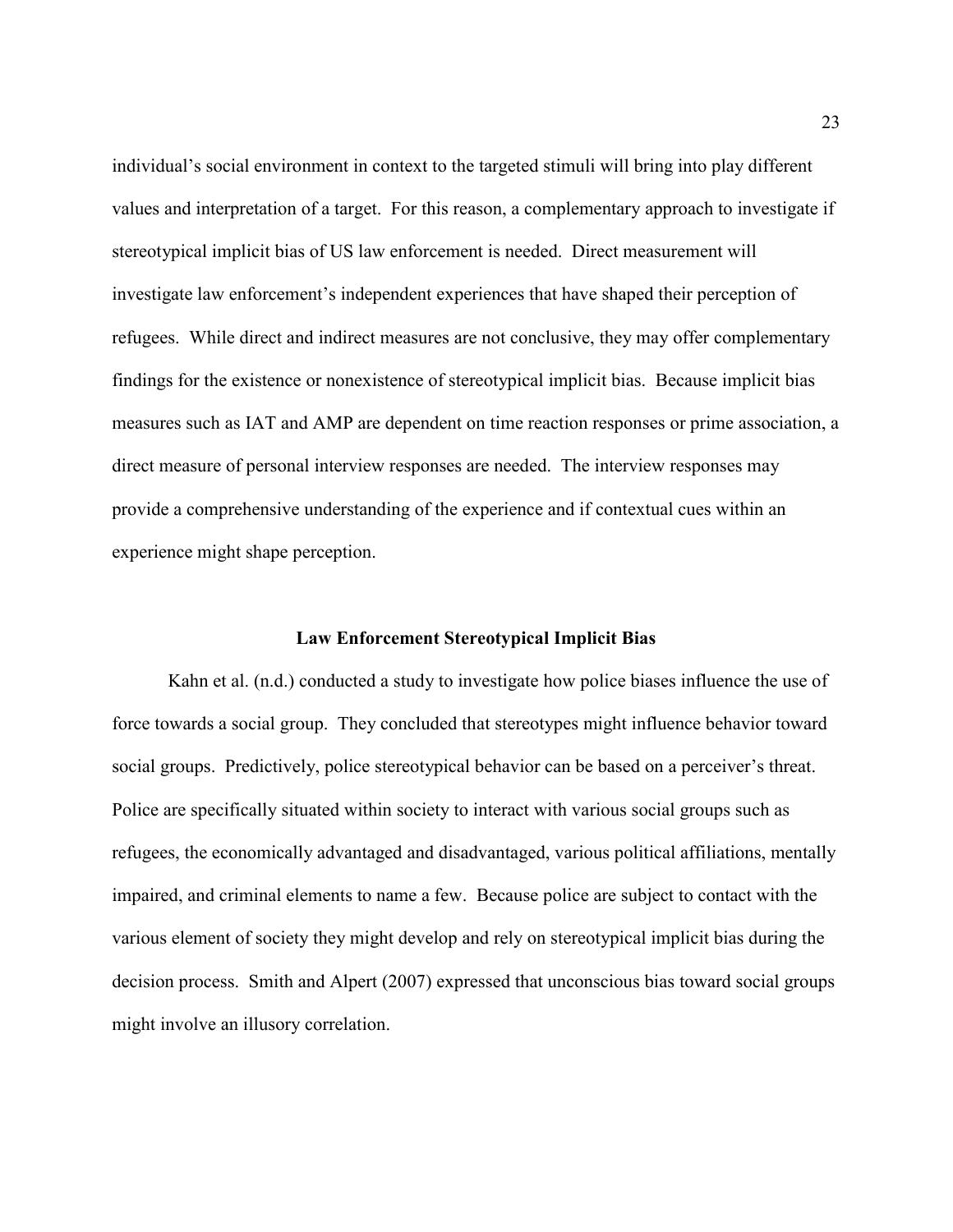Mackie and Hamilton (1993) expressed that outside the awareness of a perceiver, illusory correlation can influence an observer's relationship between a target group. Mackie and Hamilton (1993) proposed two distinct illusory correlations for a perceiver's perception: distinctiveness-based illusory correlations represent the overestimation of infrequent events, a generalization of a phenomenon whereby acting as the starting point for stereotype formation. In other words, a perceiver's chronic beliefs committed to memory are correlated with information to enhance beliefs. The new information associated with a perceiver's belief can be represented more in memory than information not associated with chronic beliefs. The perceiver relates relevant information with chronic belief in developing and perpetuating stereotypical implicit bias.

The expectancy-based illusory correlation draws on existing stereotypes and new information to formulate a decision (Mackie and Hamilton, 1993) about a social group. Expectancy-based illusory correlation might bias a perceiver's judgment due to a misperception of a target group, based on an existing stereotype (Mackie & Hamilton, 1993). Explicitly a perceiver is unable to separate stereotypical thinking from contradictory new information.

As an example, the United States defines a refugee as a person living outside of their home country and is unable or unwilling to return due to persecution or fear of persecution because of race, religion, nationality, membership in a social group or political organization (Refugee Act, 1980). The events about the Paris terror attack perpetrators and refugee status might conflate law enforcement officers' perceptions of refugees, thus leading them to be unable to separate new information from prior memory.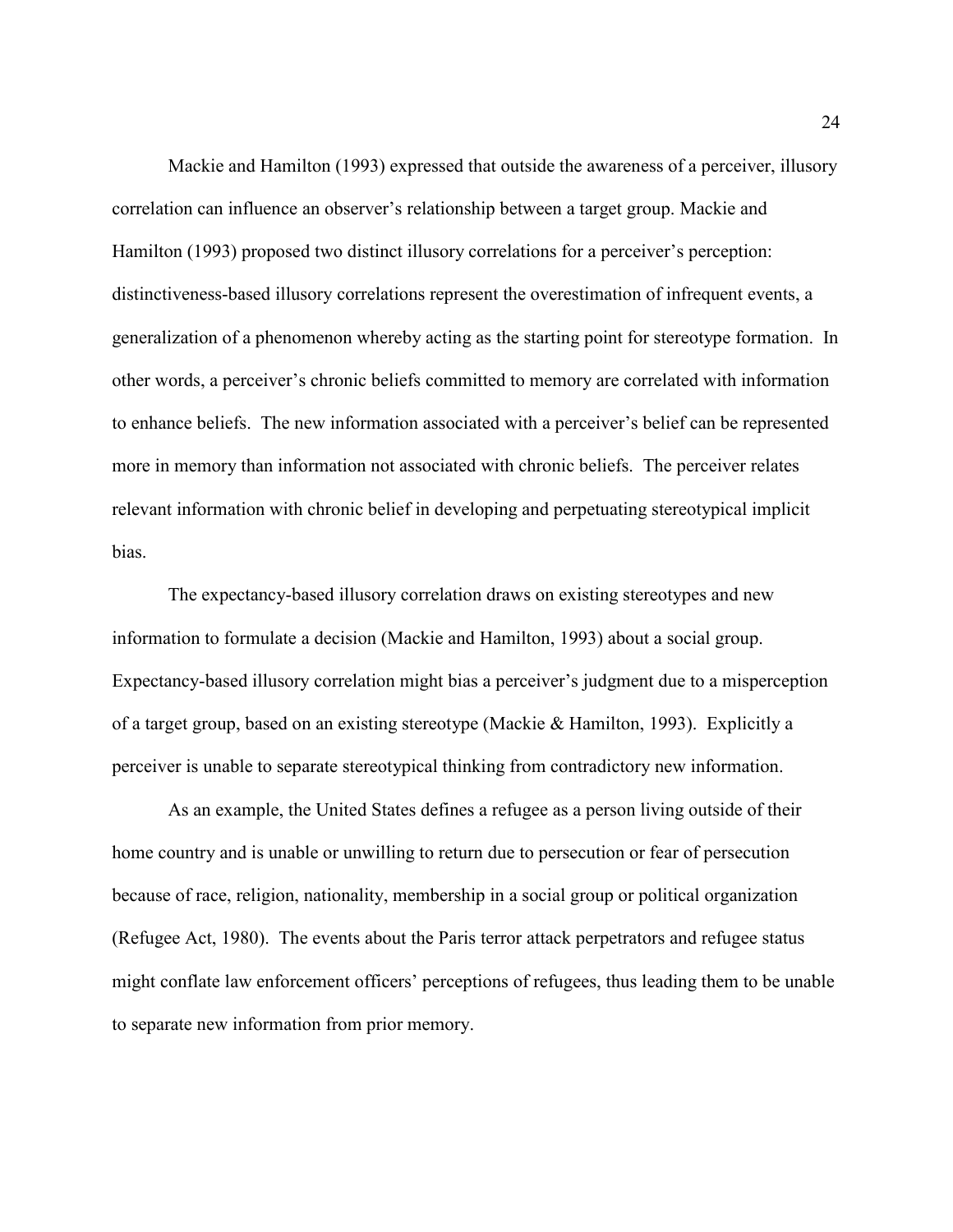What Mackie and Hamilton (1993) found constant across both possibilities of illusory correlation is the amount of intellectual resources available at the time of decision. As expressed by Devine (1989), during information overload a perceiver will draw from simplistic strategies at the time of decision. Mackie and Hamilton (1993) asserted that a condition that influences information processing such as anxiety might affect the amount of intellectual resources available. Patterson, Chung, and Swan (2012) expressed that police are subject to anxiety because of preforming day to day duties.

In this study, the researcher investigated if law enforcement has formulated implicit bias stereotypes about refuges resettled within the United Sates. The individual experiences of day to day interaction and challenges of law enforcement duties may establish patterns of behavior that influence a target population. Law enforcement's cognitive process to evaluate and respond to individual and events are reflective of chronic and situational interaction with their environment. The complementary aspects of direct and indirect implicit bias tools of measurement may not disentangle perception from behavior. The present study investigates the experiences that contribute to law enforcement behavior towards a target social group.

#### **Summary and Conclusion**

The November 2015 Paris, France terrorist attack has influenced public opinion of refugees and how they are perceived by American citizens. Influences such as the Paris, France terror attacks can have a broad effect on how society perceives and categorizes a refugee. Because law enforcement officers often originate from the society they are sworn to protect, they are subject to the same social and cultural stimuli that can influence thought outside of their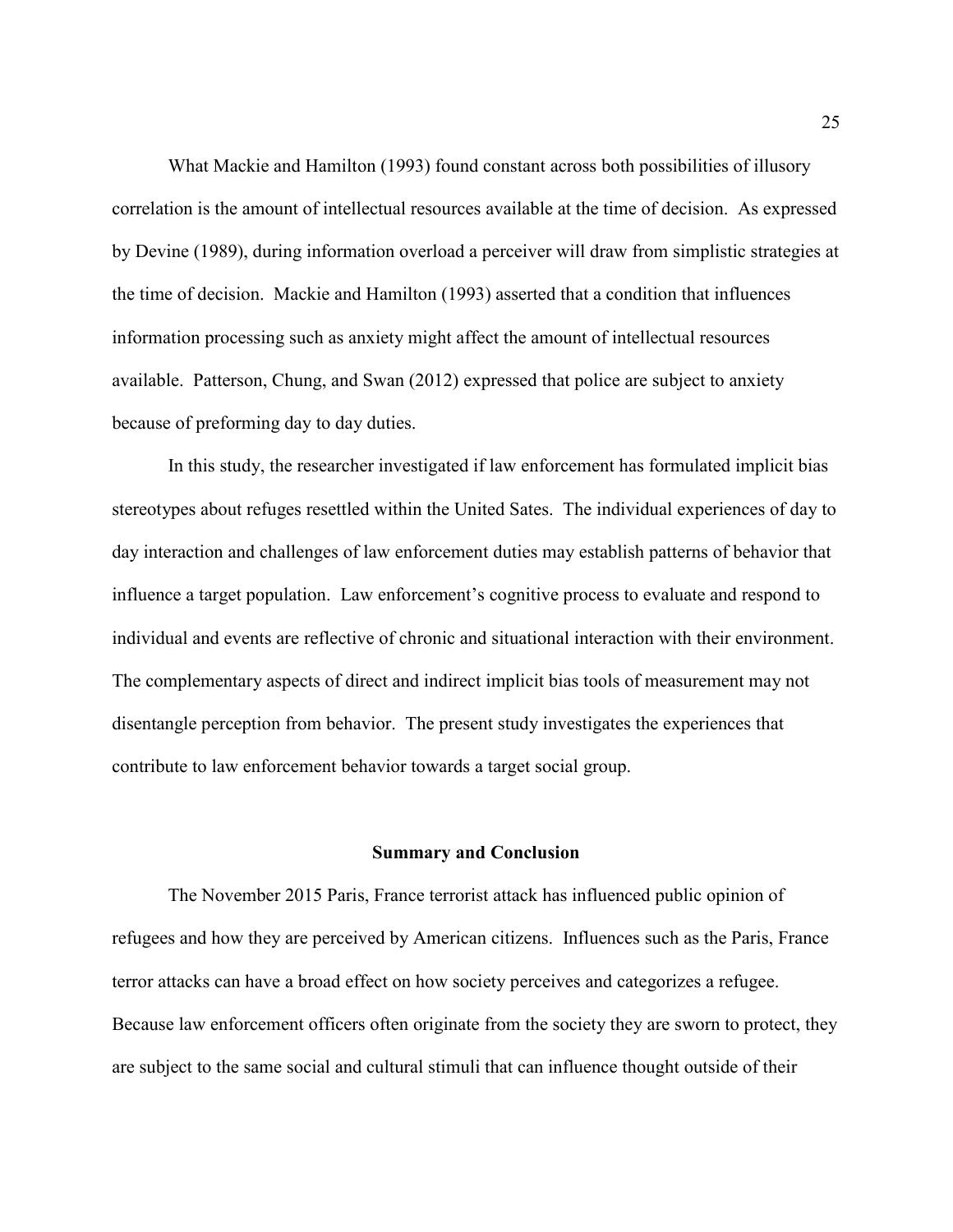intellectual awareness that might lead to stereotypical implicit bias toward a person or social group.

The literature suggests stereotypes are learned implicitly at an early age, committed to memory and are accessible during the decision process. Devine (1989) suggested that chronic memory decision making requires fewer intellectual resources and is considered a simplistic decision strategy. A perceiver's chronic relationship with a stereotype might be represented during the decision process. Overall, a perceiver's perception of a person or social group is based learned events. This is consistent with Gawronski and Bodenhausan's (2017) finding that chronic and situational factors are used during the decision process.

Allport (1954) also suggested that a person's decisions are based on a perceiver's perception of past events and their current situation. Devine (1989) suggests that the relationship between the chronic and situational decisions are not equally valued. During time of information overload a perceiver will draw from simplistic strategies during the decision process. The dynamic environment in which law enforcement officers operate may increase the predictability of implicit bias decision strategies. As expressed by Mackie and Hamilton (1993) and Levy (n.d.) the predictability of implicit bias decision strategies is associated with anxiety and stressful emotional states of reduced intellectual resources. Authority and social positioning (Nier, et al. n.d.; Fiske et al. (2002) may also be predictive of stereotypical implicit bias of a person or social group.

 Thus, the literature suggests that law enforcement have a stereotypical implicit bias towards minorities such as African Americans and Latinos. This study will extend the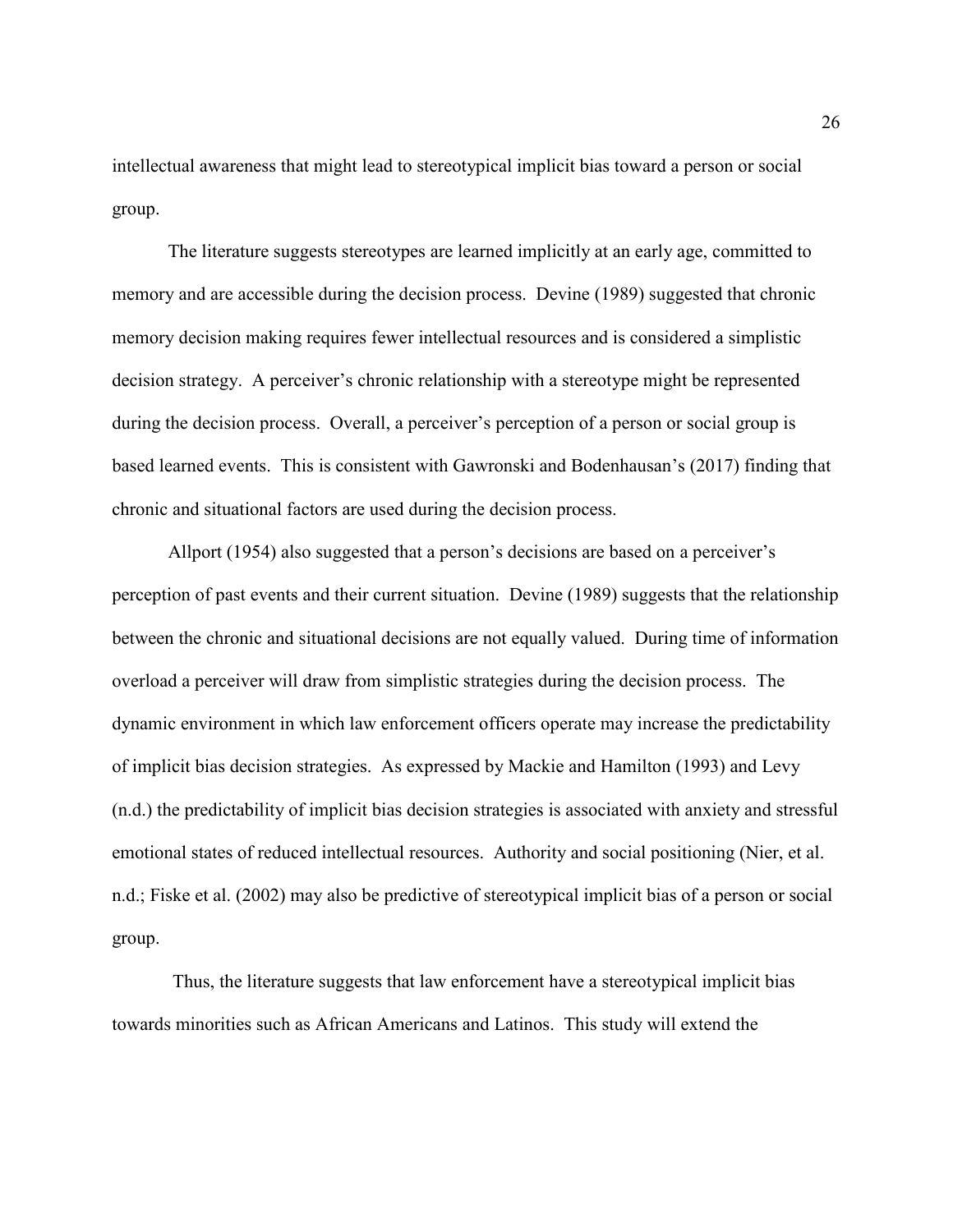knowledge of law enforcements perception of minorities, specifically refugees resettled within the United States.

In Chapter 2, the researcher discussed how terrorist and refugee might have conflated American citizen's general attitude towards refugees. The researcher also discussed how stereotypical bias might influence outward behavior in law enforcement toward social groups. Indirect implicit bias measures IAT and AMP are widely used to determine the implicit bias. While the IAT and AMP provide some reliability of identifying implicit bias, they do not fully explain the influences that guide an individual's decision, whereby indirect measurement instruments are not used in this study.

In Chapter 3, the researcher discusses the rational and design of the study and how the methodology is supportive of phenomenological research and its findings. A phenomenological study seeks to explore and understand a participant's perception of a phenomena from their perspective and what it means to be them while experiencing the phenomena. Conducting interviews with law enforcement officers provided concrete data to fill the gap in understanding how minorities, specifically refugees, are perceived. The study findings might be transferable to other minority groups such as African Americans and Latinos.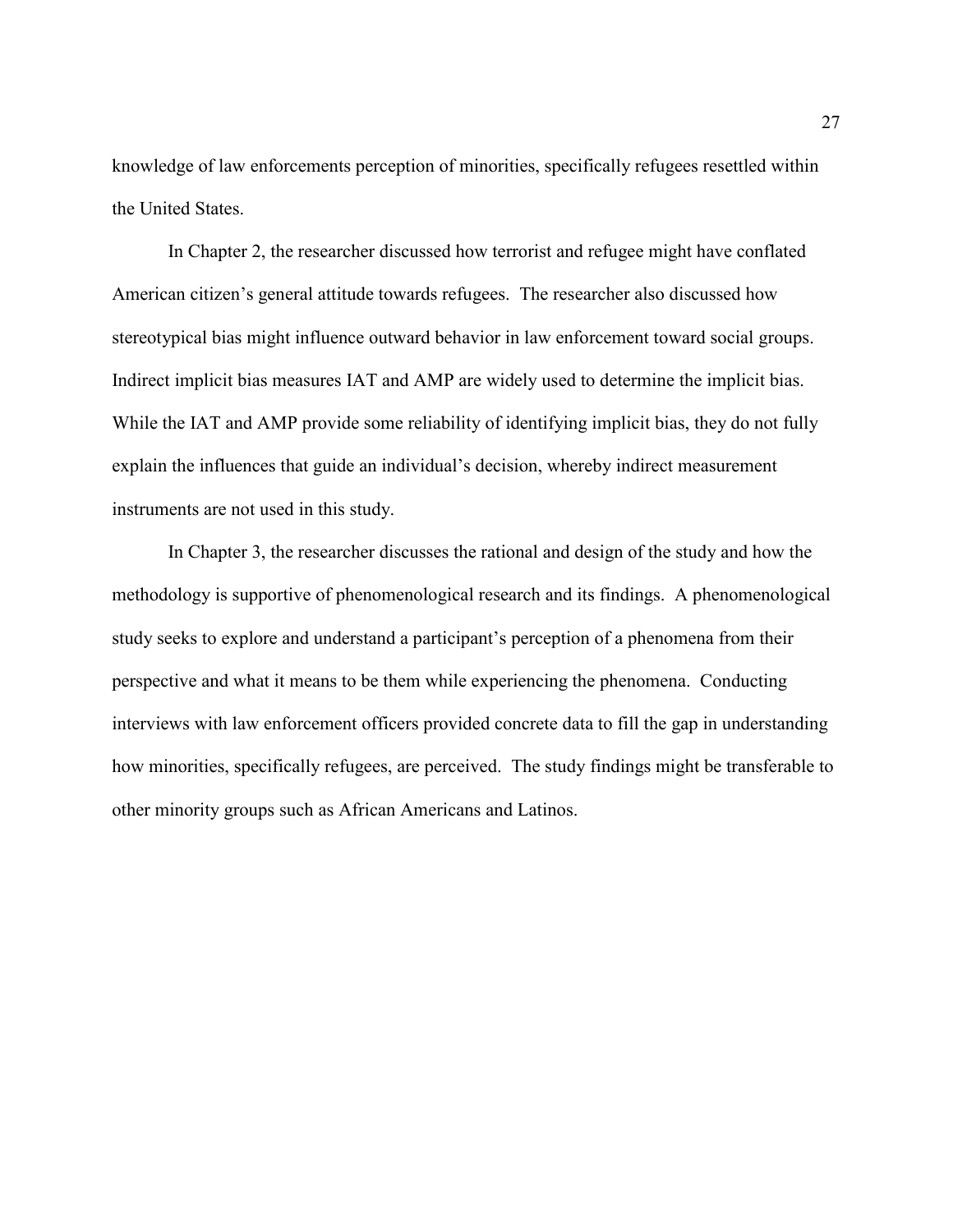## Chapter 3: Research Method

## **Introduction**

The purpose of this qualitative study was to explore and comprehend the lived experiences of law enforcement officers from the states of Michigan and Texas and their attitudes and behaviors toward refugees in their state. The states of Michigan and Texas were selected due to the number of refugees, 4,258 and 7,802 (RPC, 2018), respectively, resettled from October 2015 through September 2016. From the 31 states that initially publicly refused to accept Syrian refugees, the states of Michigan and Texas resettled the most overall refugees during the aforementioned period.

In this chapter, the researcher provides the design and rationale for the study and how the sample was selected. The researcher will discuss examples and how ethical issues are addressed in accordance with Walden policy. Additionally, the researcher will outline how trustworthiness of findings was addressed.

## **Research Design and Rationale**

## **Research Questions**

RQ1: Are there lived experiences of law enforcement officers in the states of Michigan and Texas relative to stereotyping and bias toward refugees resettled within the US?

RQ2: If there are [lived experiences], how do they view refugees and what might have the greatest influences on law enforcement officers' perception towards refugees?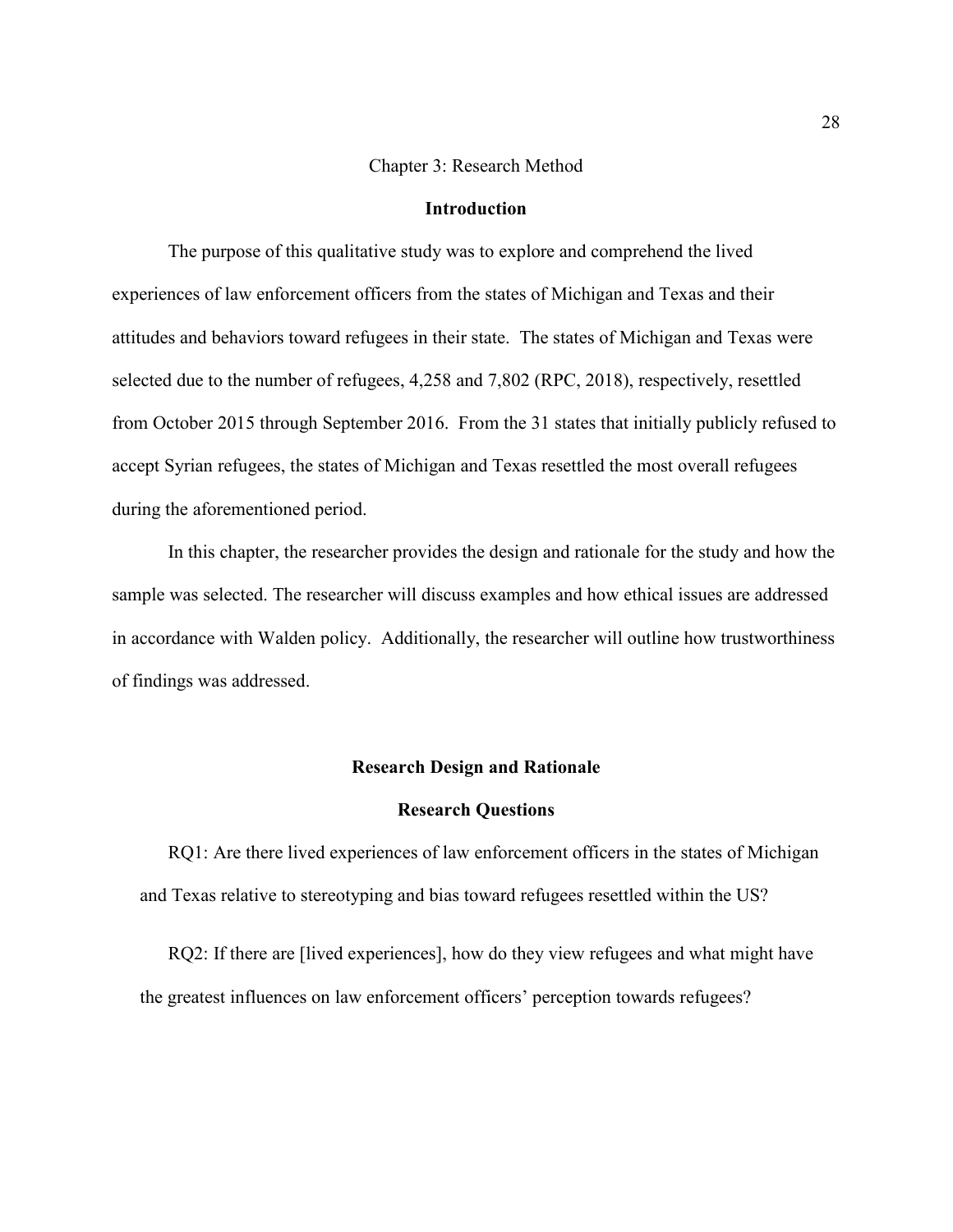## **Central Concept / Phenomenon of the Study**

The study phenomenon is the lived experiences of law enforcement officers from the states of Michigan and Texas. The design of the study used purposeful sampling and semistructured interviews of law enforcement officers in Michigan and Texas. Michigan and Texas were chosen because of the 31 states that initially refused to accept Syrian refugees. Michigan and Texas resettled 4,258 and 7,802, respectfully, of the total refugees relocated to the United States from October 2015 through September 2016 (RPC, 2018).

## **Research Tradition**

Interviews are the cornerstone of qualitative research (Ravitch & Carl, 2016). The researcher conducted personal interviews with state law enforcement officers at a location of participants' choosing. Internet software such as Skype was not used. Interview questions were designed specifically for this study to be open-ended to encourage a free flow of communication. The use of a semi-structured interview provided the researcher the opportunity for clarification and follow up questions. Clarification questions are central to understand the concepts of the participants' responses. By recognizing the concepts, the researcher was able to understand the lived experiences of state law enforcement and if stereotypes exist. The uses of phenomenological research identified the phenomenon and constructs that influence state law enforcement officers' judgment.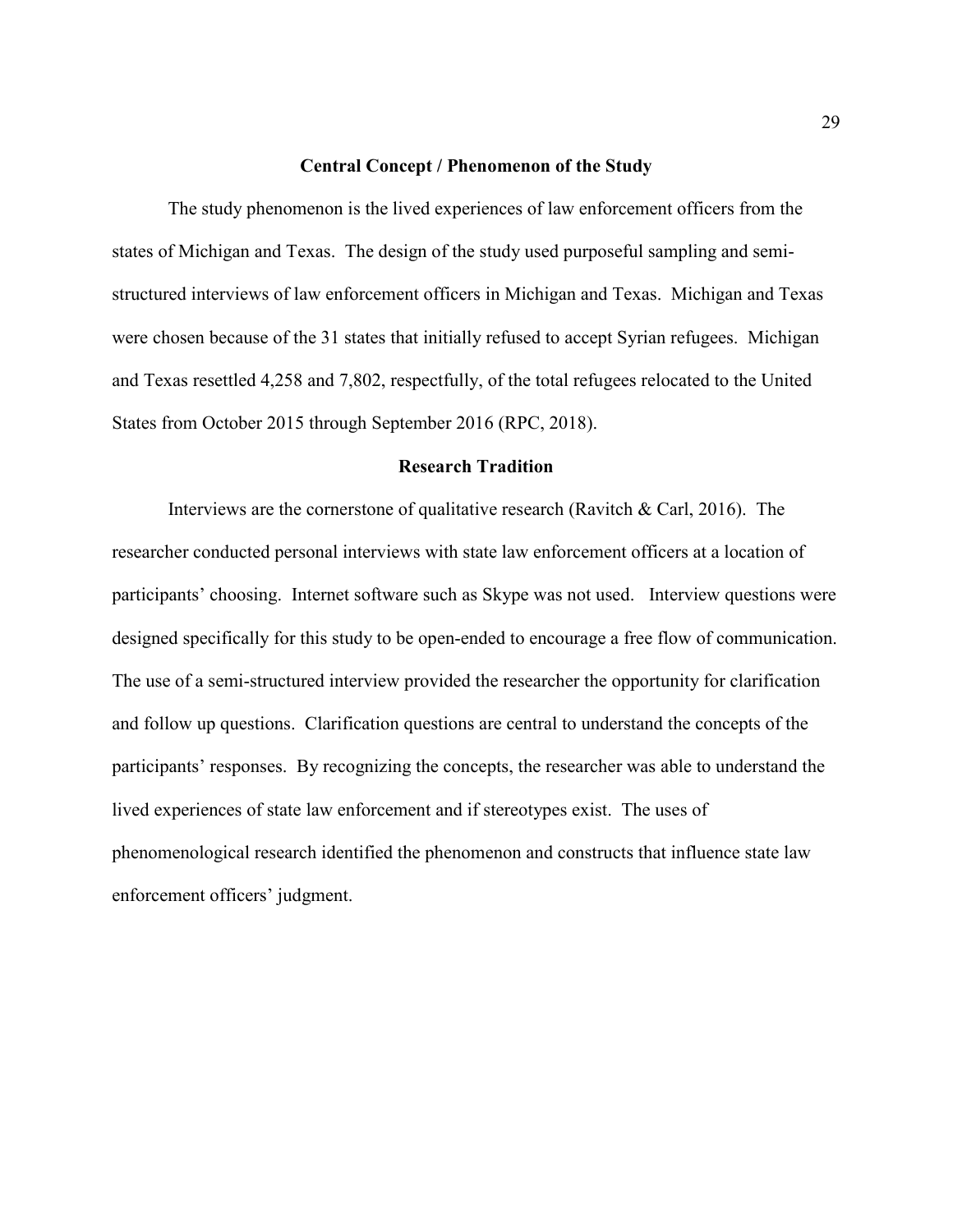#### **Rationale for the Research Tradition**

The rationale for selecting phenomenology is drawn from its roots in philosophy, the study of human existence (van Manen, 2016). A phenomenology tradition tries to understand the essence of being human. While there are similarities, van Manen (2016) asserted a delineation between philosophy and phenomenology. Philosophy is interested in the developing theories to explain human behavior in contrast to phenomenology whereby interest lay in understanding the human experience. The present study seeks to understand law enforcement concrete experiences with refugees. Also, phenomenological research is supportive of empirical findings for a qualitative enquire (Giorgi, 2009). Giorgi provides concrete steps for analysis of empirical qualitative data. Broome (2014) found Giorgi's method to be useful to understand police officers' concrete experiences with the use of deadly force.

#### **Role of the Researcher**

For this study, a Walden University PhD candidate conducted research about law enforcement's lived experiences with refugees. The researcher explained to the participants why understanding law enforcement's everyday encounters with refugees is of interest for this study. The researcher familiarized himself with organizational and professional norms of the participants so not to offend or display disrespect. Also, the researcher ensured that participants understood that the research would be conducted with full transparency. Participants were advised that they may end the interview at any time, withdraw from the study, and review their interview transcript upon request. The researcher's role is to ensure that participant responses did not stray from the meaning of enquiry. As expressed by Giorgi (2009) the interviewer might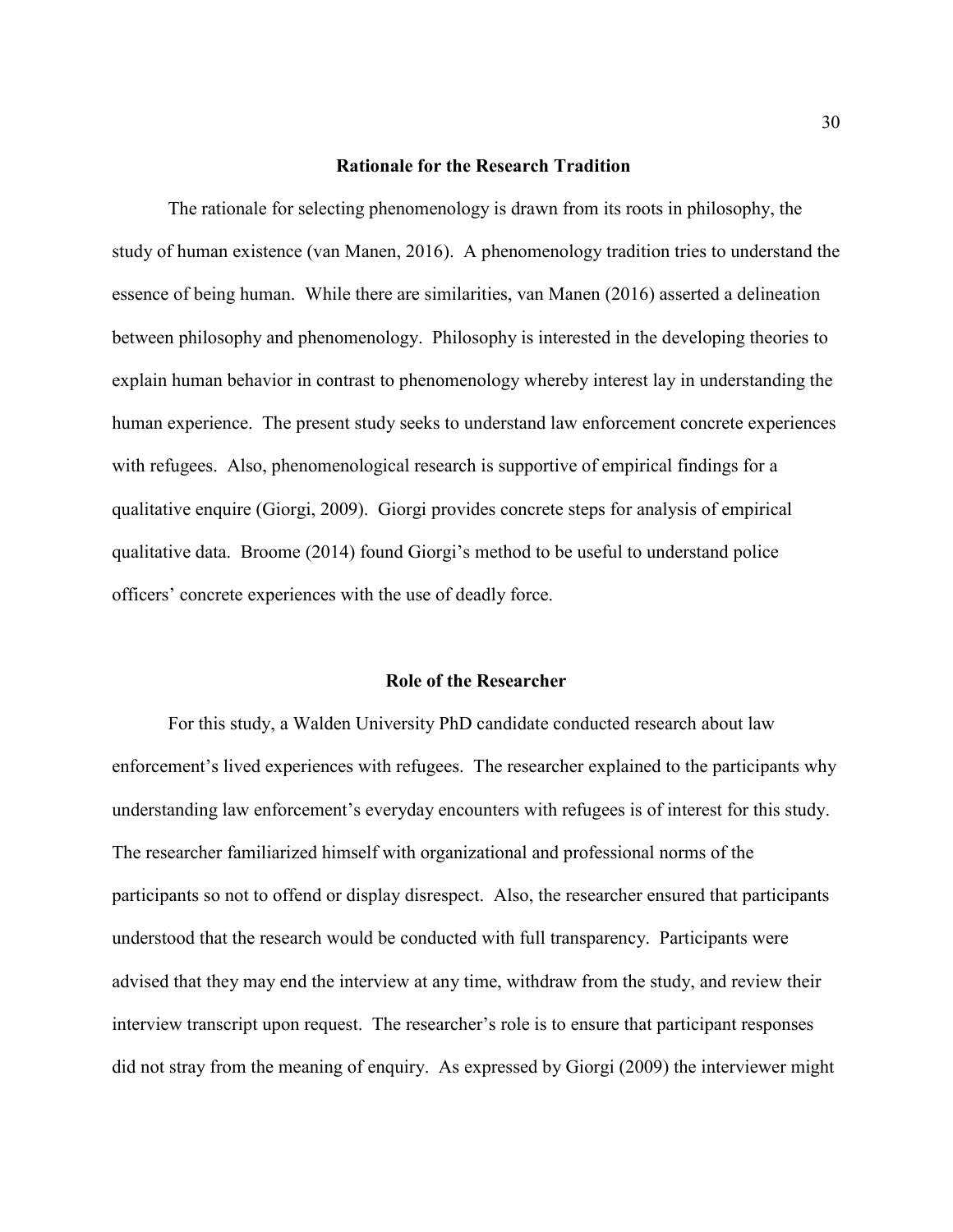have to direct the participant to refocus on the meaning of the interview. This is not to be confused with leading participates to respond in a way that biased the data. Open ended questions were presented to the interviewee in such a manner that provided meaningful discourse that didn't negatively affect the participant or bias the data. This was best accomplished by establishing positive rapport with participants before, during and after the interview process. As the researcher and the interviewer for this study, the researcher had no professional relationship with potential participants nor any bias toward the phenomenon.

The researcher addressed ethical issues such as participant privacy with an interview consent form. The researcher requested that potential participants sign a Walden University Intuitional Review Board (IRB) approved consent form. The researcher developed, submitted and received approval of an IRB interview consent form that outlined in plain language the nature of the study, how participants' comments would be used in the research, and their option to withdraw from the study. The consent form also outlined how a participant's personal identifying information would be protected to include organization anonymity.

## **Methodology**

The sample for this study was taken from the population of law enforcement officers from the states of Michigan and Texas. The sampling strategy for this study was criterion based purposeful sampling. A criterion-based sampling strategy aligned with participants that had experience in the phenomenon and were able to provide a meaningful discussion of their interaction with refugees. Participants were also required to meet the following criterion; employed as a sworn officer within the state of Michigan or Texas during September 2015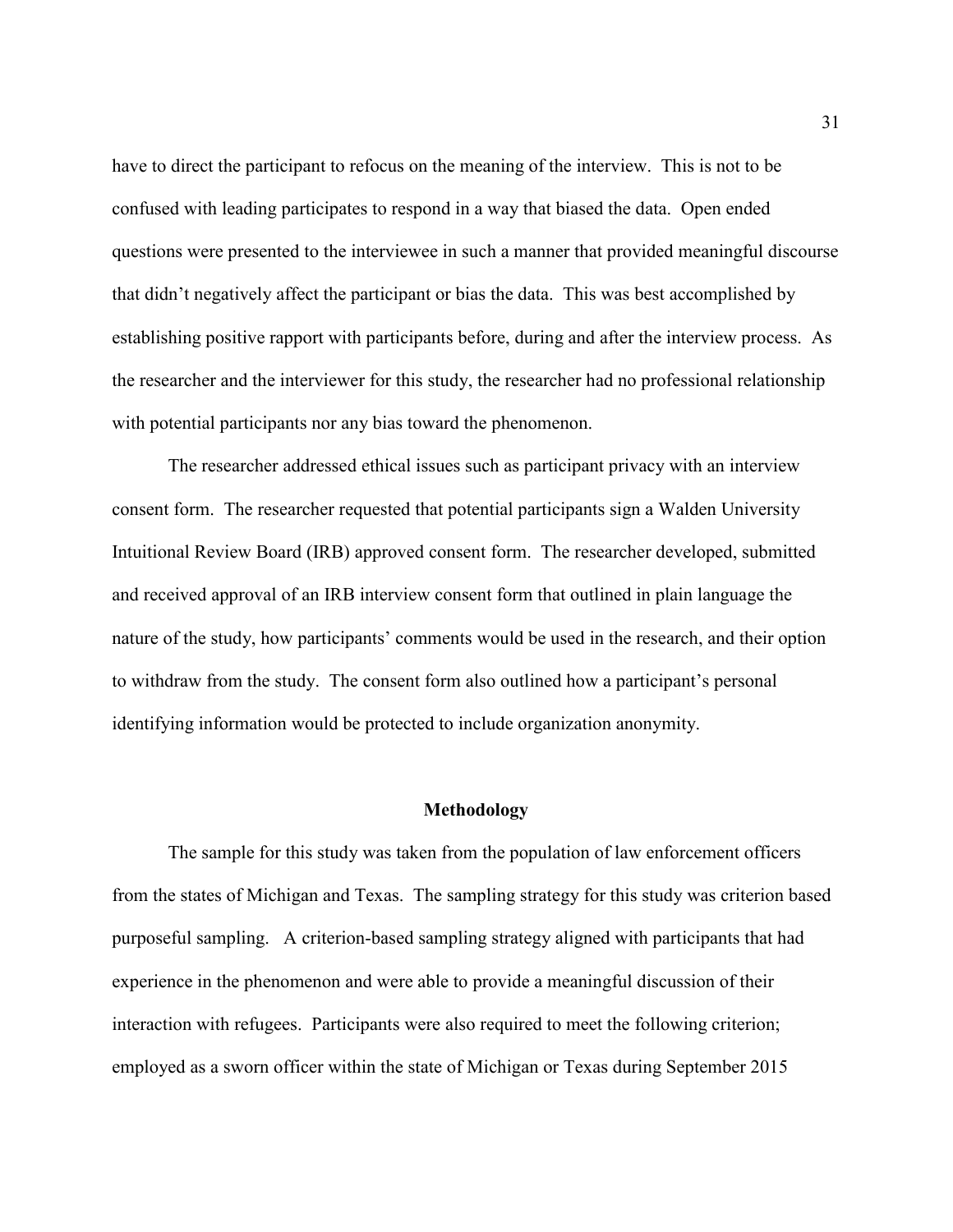through October 2016, must have interacted within the line of duty with one or more refugees during the before mentioned dates, and must be a volunteer for the study.

Due to a homogenous population, a large sample size might not be needed (Mason, 2010) for a law enforcement community. In this study the researcher identified nine of the suggested ten participants, four from the state of Michigan and five from the state of Texas. As expressed by Reynolds, Fitzgerald, and Hicks (2018), a sample size above 10 to 25 participants will provide data saturation. Reynolds and colleagues conducted a phenomenological study using interviews with of law enforcement officers.

The researcher used their Walden University email account to contact the public affairs office for police departments within the states of Michigan and Texas and asked for their assistance with this study. The email request specified a need for volunteers at police departments or agencies that have at least 50 sworn officers employed and have a known refugee community population. Additionally, the initial inquiry requested the names and contact email information for the potential volunteers that have had interacted with refugees in an official capacity between September 2015 and October 2016. The researcher selected the first five names received from each state that matched the participant criterion. The researcher contacted the study volunteers via Walden email and provided them with the scope of the study and asked if they would like to be involved in the study. The invitation outlined the reason for the study, participant responsibilities in the study, how their information would be used and their time requirement for the study. Because the researcher conducted a qualitative phenomenological study, the researcher informed potential participants that interviews would be recorded and transcribed for thematic analysis. The study invitation also stated they would have the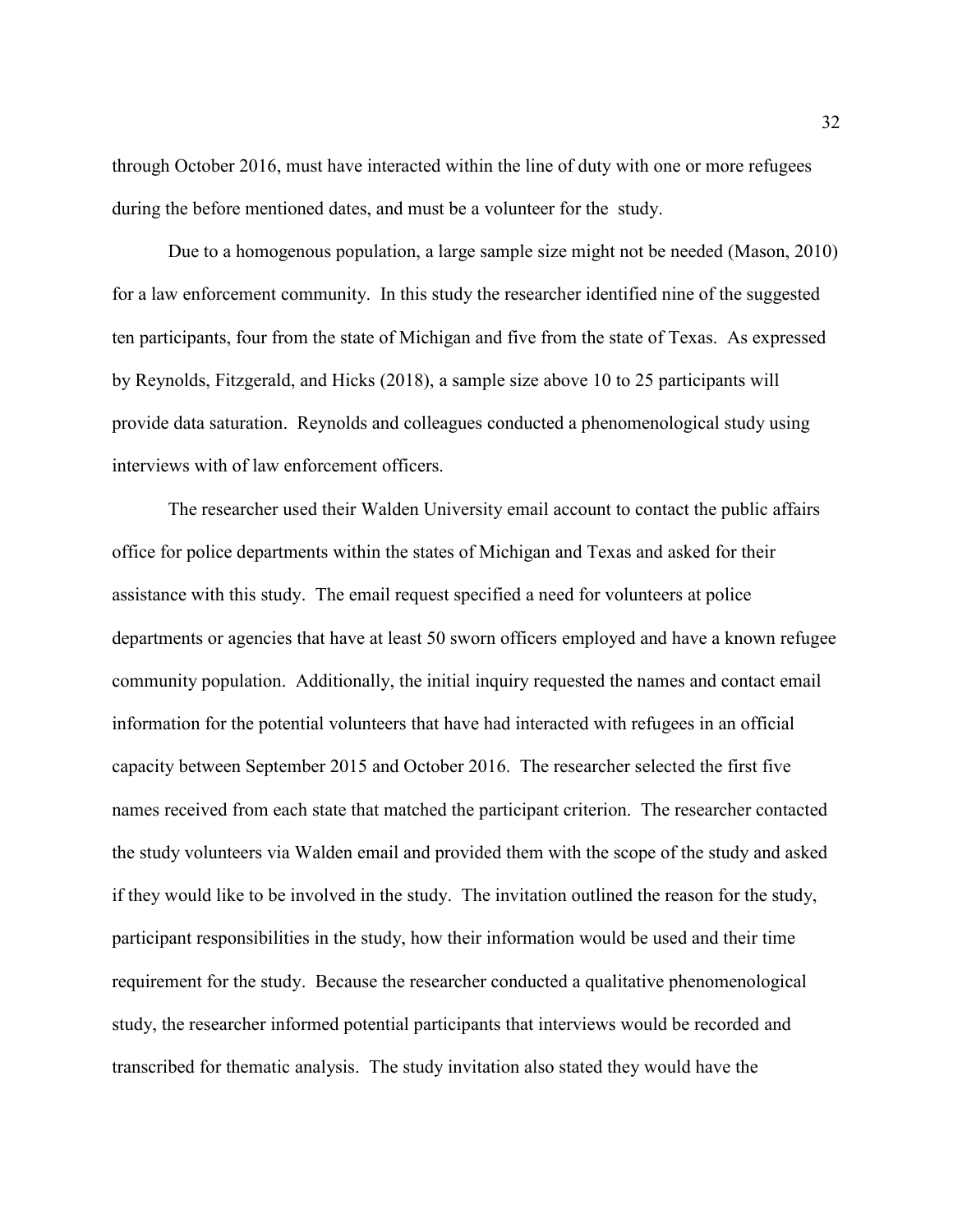opportunity to review the transcript at any point. Also, they were under no obligation to remain in the study if they felt uncomfortable with subject material or other obligations precluded them from remaining as an active participant in the study. The researcher also expressed, if they decided to take part in the study, an IRB approved consent form would be emailed to them for their signature.

Participants for this study were from an exclusive population: Police officers that have interacted with refugees while in the performance of their duties. In a qualitative phenomenological study, the researcher is interested in uncovering meaningful data that will inform the research question. A qualitative phenomenological research study probes meaningful descriptions of life experiences and how those experiences were lived by the perceiver. The results of the theoretical analysis will aid to understand the lived experiences of police officers' interaction with refugees.

## **Data Analysis Plan**

For this study, the researcher used two cycle coding to analyze the raw data transcripts. As expressed by Saldana (2014), Vivo coding is useful to extract actual words used by the participant during the interview. Further, Vivo coding helps to expose common language used to describe lived experiences and understand the cultural nuance of the law enforcement officers' vernacular. Finally, the selected coding method added to the trustworthiness of the study findings. Other researchers will be able to analyze the study transcripts and duplicate the process arriving at their own unique findings whereby adding to the body of knowledge of law enforcements' perception of refugees within the United States. For this study, data analysis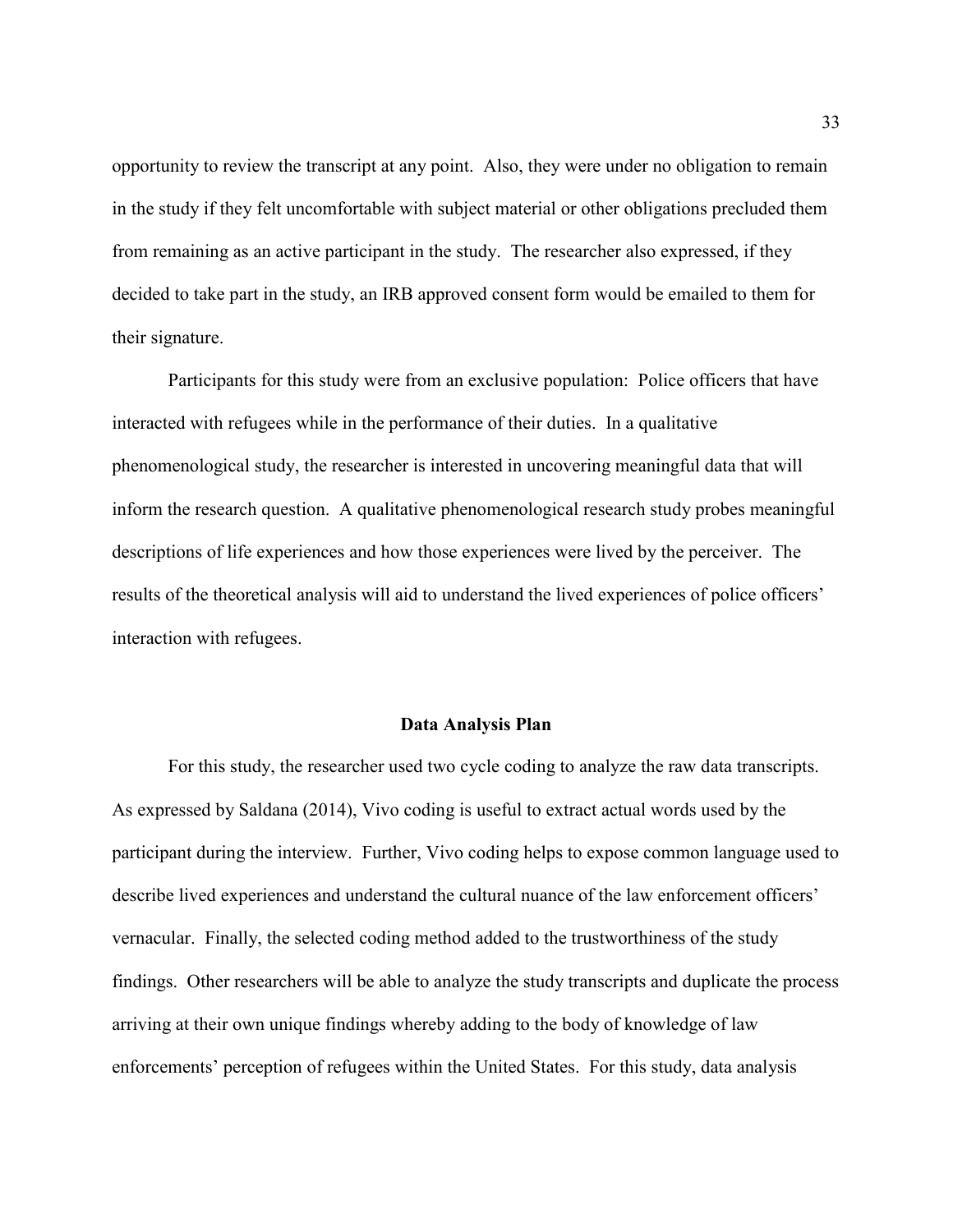software was not used. Raw data was transcribed, and an analysis of the date was conducted by the researcher. Discrepant raw data was not used during the data analysis, although the concise explanation was referenced in the procedural section of the study why the data was not used. The discrepant data would not be destroyed and would receive the same ethical and privacy considerations as other materials associated with the study.

#### **Issues of Trustworthiness**

This qualitative phenomenological study used Guba's model for trustworthiness found in Shenton (2004). Shenton (2004) described the four-point model to add trustworthiness to research, and they include; credibility, transferability, dependability, and confirmability. For the study, all participants were required to sign a consent form that outlined the study and how their information will be used. Also, the consent form detailed the researcher's and the participants' responsibilities within the study. The consent form expressed how a participant may exit the study and how their recorded responses will be handled.

## **Credibility**

Credibility for the study was addressed by establishing early contact with police departments or agencies prior to the interviews. The researcher contacted study participant via Walden email account and provide them with the scope of the study and ask if they have any questions that the research may answer. There were no on-site visits to meet with participants. As expressed by Shenton (2004) a researcher must find a balance between rapport buildings,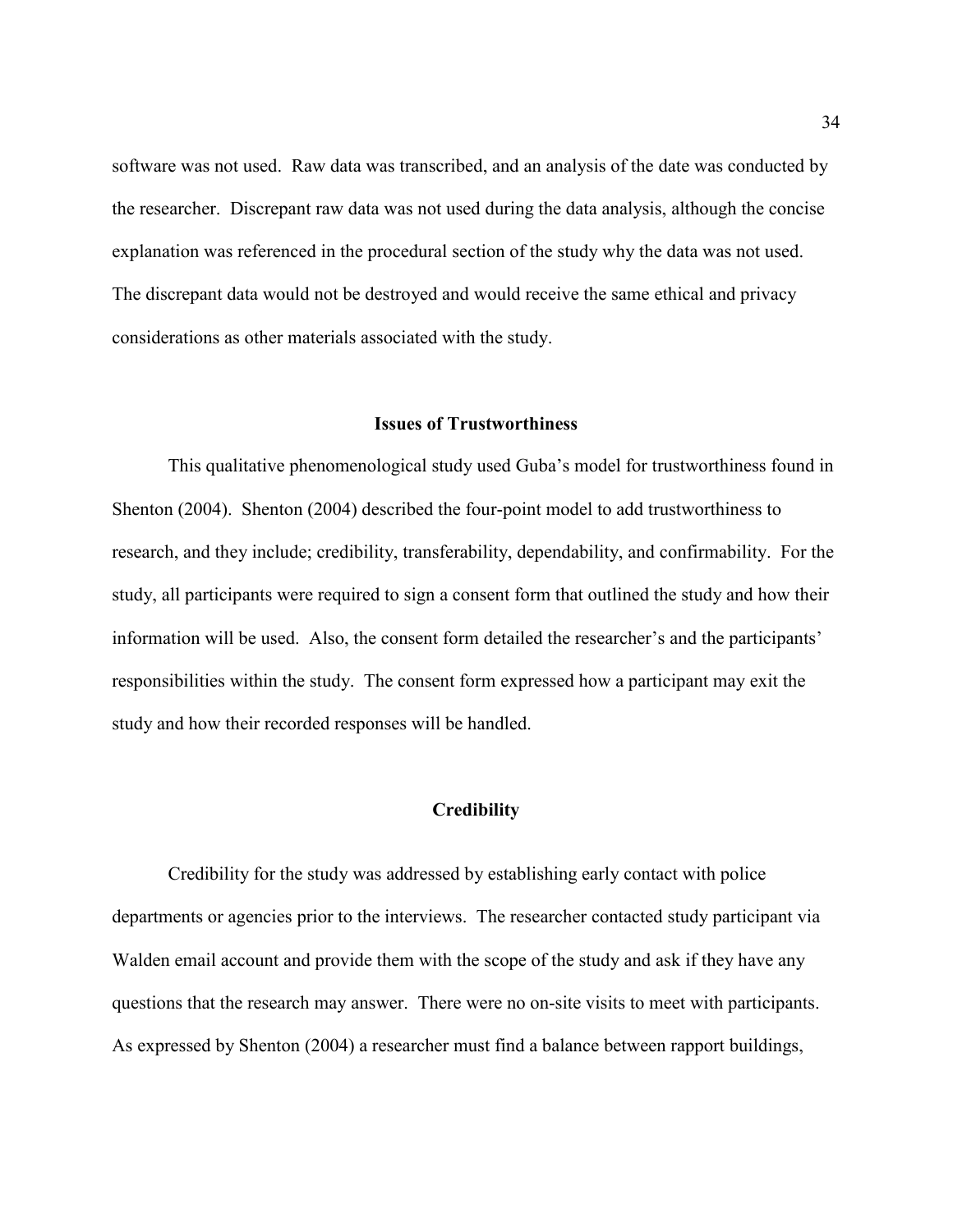becoming a nuisance to participants, and becoming emotionally connected to participants thus decrease study impartiality. The researcher established the correct balance of rapport with participants, so they felt comfortable during the interview process.

The researcher used triangulation of participants' comments to verify similarities in responses to interview questions. As a part of a data collection process, the researcher did not refer to open source documents such as court records, newspaper articles, or police records that may collaborate participants' oral responses to interview questions.

Member checking of interview transcripts by participants was used. The research offered participants to review their interview transcript, and only one participant agreed to member checking. Member checking of interview transcripts allow the participant to verify data and clarify responses prior to the data analysis. The researcher remained in in close communication with my Committee Chair during this study. The committee chair acted as a debriefing mechanism to identify any flaw in the study and act as a sounding board during the reflective process.

## **Transferability**

Transferability was addressed by providing a rich description of the phenomenon so other researchers might have a deeper understanding of the study. A qualitative study finding is determined in the context of an environment whereby data is received and analyzed. Duplicating the context of a study environment is difficult and perhaps impossible.

To address transferability, the researcher provided rich description of the phenomenon and provide clear boundaries of the study such as; identify study participants, any limitations in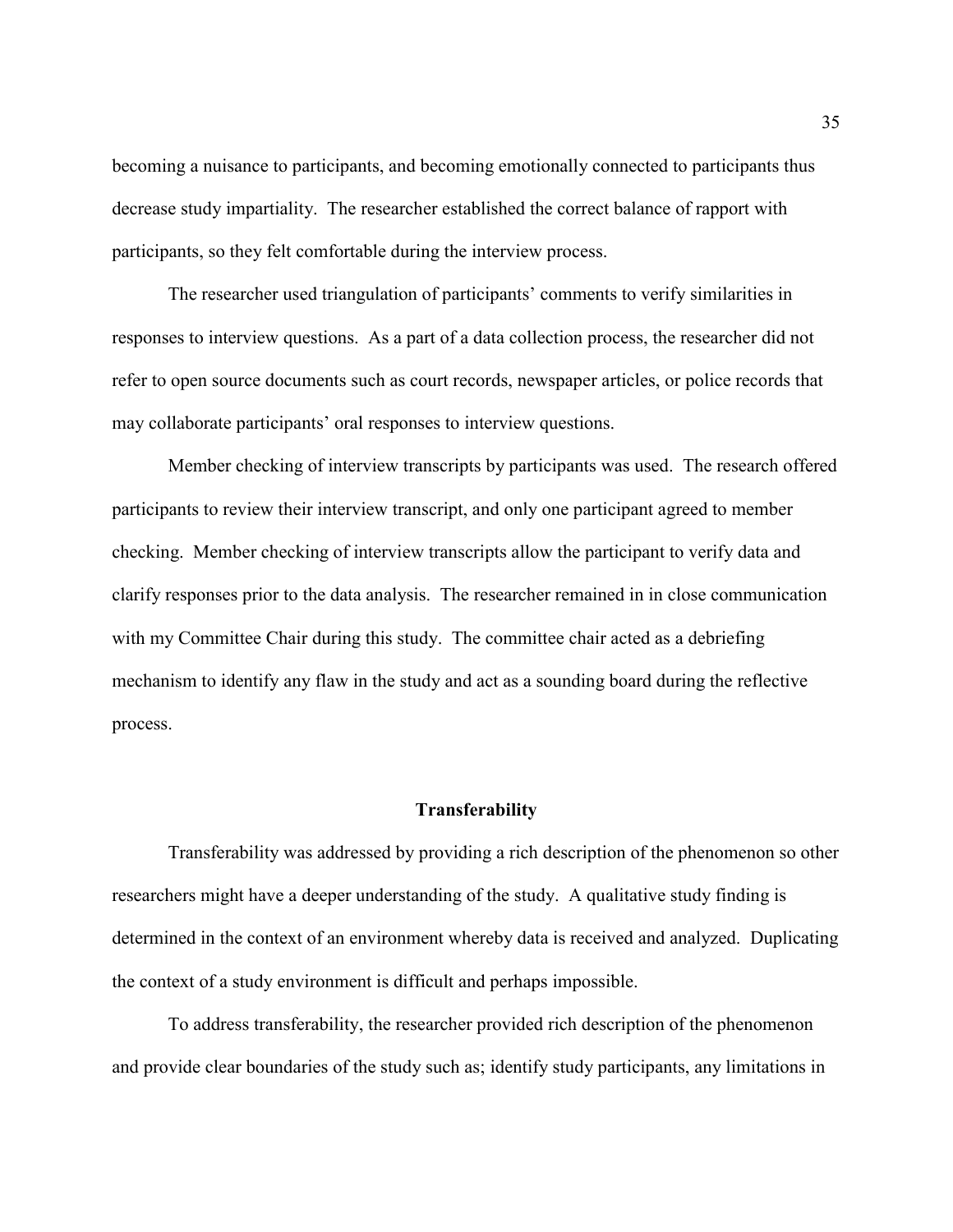the study, how the data was extracted, duration of the study, number of participants in the study, how may interviews were conducted and for how long. Providing a rich concrete description of the study provides other researchers the information needed to determine if the study findings align with their enquiry.

## **Dependability**

Transferability is closely associated with dependability of research finding. As expressed by Shenton (2004), dependability requires a rich concrete description of the study method and boundaries. To address dependability, the researcher provided concrete details of the study so other researchers may conduct a similar study, even if not arriving at the same conclusion as this study. Arriving at different conclusions will not discredit a qualitative study rather they will extend the knowledge of the phenomenon.

#### **Confirmability**

Confirmability was addressed by reflective notes of interviews, and step-by-step decisions relating to the study. Reflective notes will provide a compressive audit-trail throughout the whole study.

## **Ethical Procedures**

Ethical concerns were addressed in compliance with Walden policy. At no point during the study were participants encouraged to respond to questions that would make them uncomfortable or coerce them to remain in the study. There were no participants that decided to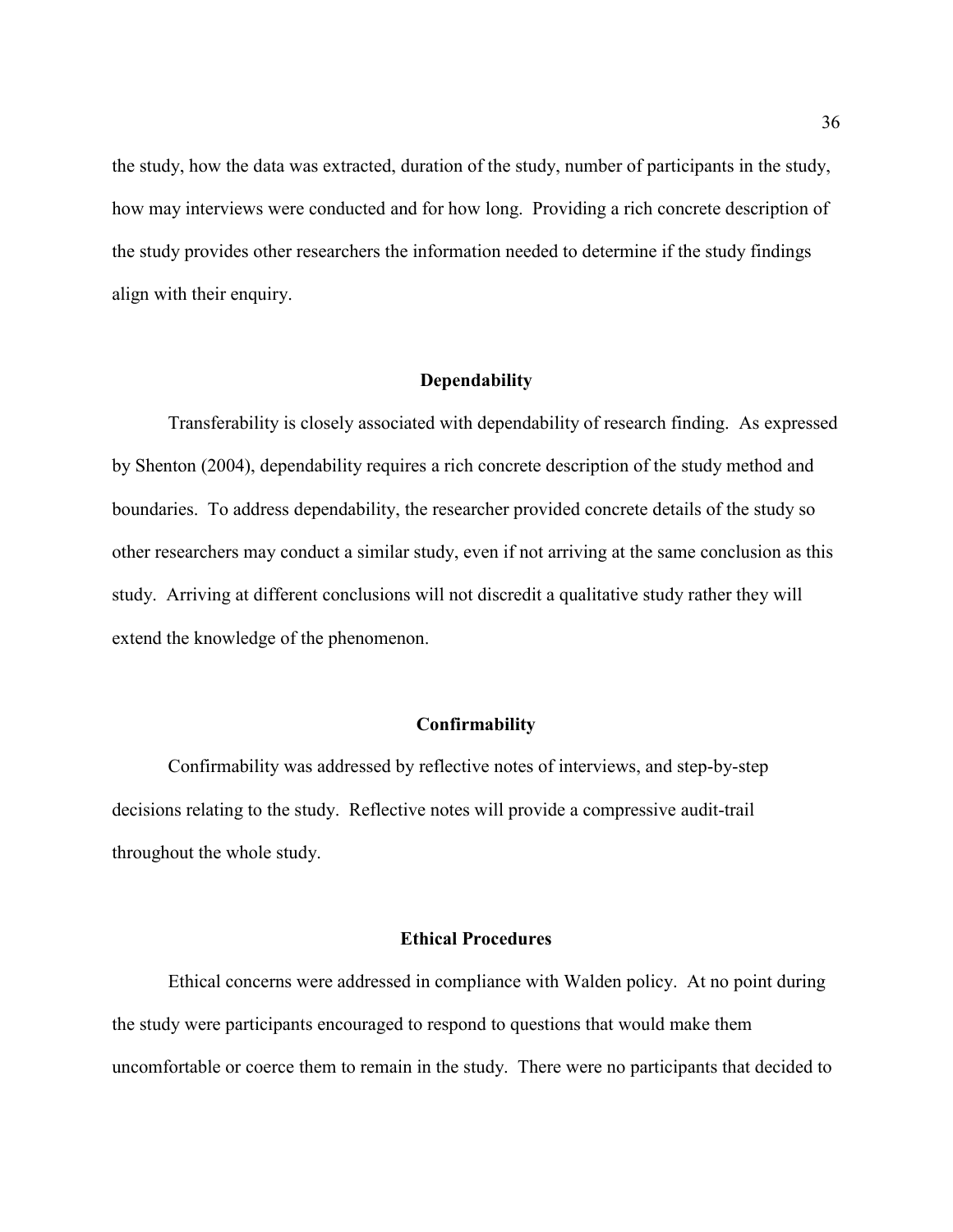leave the study early, but the researcher must respect and protect their right to do so and protect their privacy. Raw data collected for this study will be safeguarded against unauthorized access. All material was kept under locked key in a security cabinet within the researcher's home office when not being used. Also, the researcher assigned pseudo names to each of the participants to ensure the anonymity of the participants. Finally, the researcher adhered to Walden University and IRB guidelines for the protection of study material to include the destruction of study materials. The present study did not take place within the researcher's work environment. Participants in this study are not associated with researcher's place of employment.

## **Summary**

In Chapter 3, the researcher discussed the research design and rationale for selecting a qualitative phenomenological study, as well as the researcher's role in protecting the participants from psychological and physical harm. Also outlined were ethical considerations that were addressed throughout the study, and how the safeguarding and destruction of study materials must be in accordance with Walden University and IRB guidance. The nature of a phenomenological study finding may not extend to the larger population. The coding methods selected were supportive of a qualitative phenomenological study. Chapter 4 will outline the findings from the qualitative interviews conducted.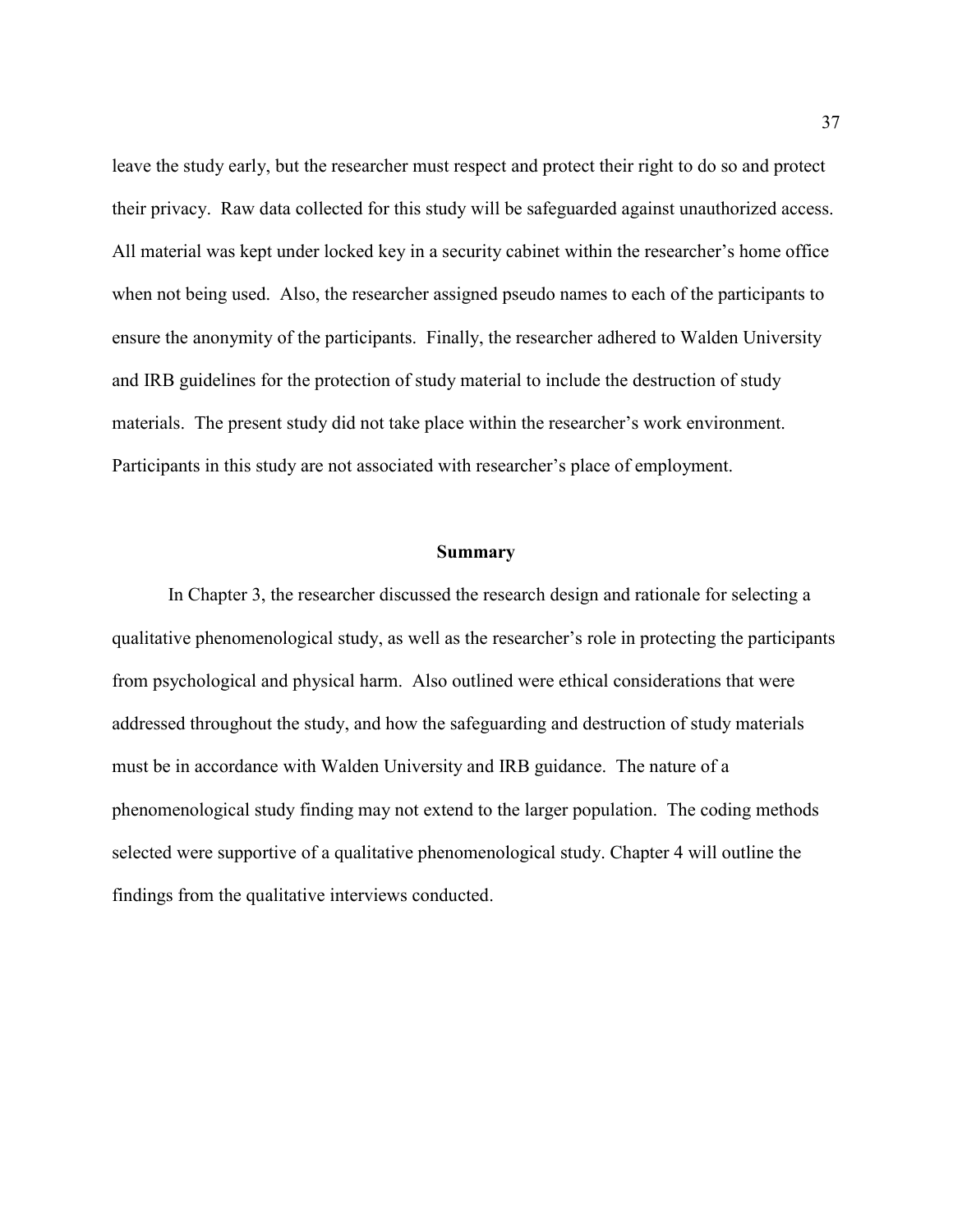## Chapter 4: Results

## **Introduction**

The international refugee crisis caused national security concerns for Western European countries and the United States. The accurate or inaccurate linkage between refugees and terrorist actors has raised American citizens' awareness of security concerns for resettled refugees within the United States. Recent international incidents may have had a significant influence on the public perception of refugees. Because members of law enforcement are a part of the public at large, their perceptions of refugees are of interest due to their authority to enforce the law of the United States without bias. The purpose of this study was to explore and comprehend the lived experiences of law enforcement officers from the states of Michigan and Texas and their attitudes and behaviors toward refugees in their state.

In this chapter, the researcher discusses how participants' experiences may have influenced their responses to interview questions. The demographics of participants are briefly reviewed to include the number of participants, data collection method, and analysis. Finally, the researcher presents a discussion of the study results.

## **Settings**

The researcher was not aware of any personal or organizational conditions that may have influenced study participants. The study participants did not reveal any conditions that would have influenced their participation or responses to interview questions.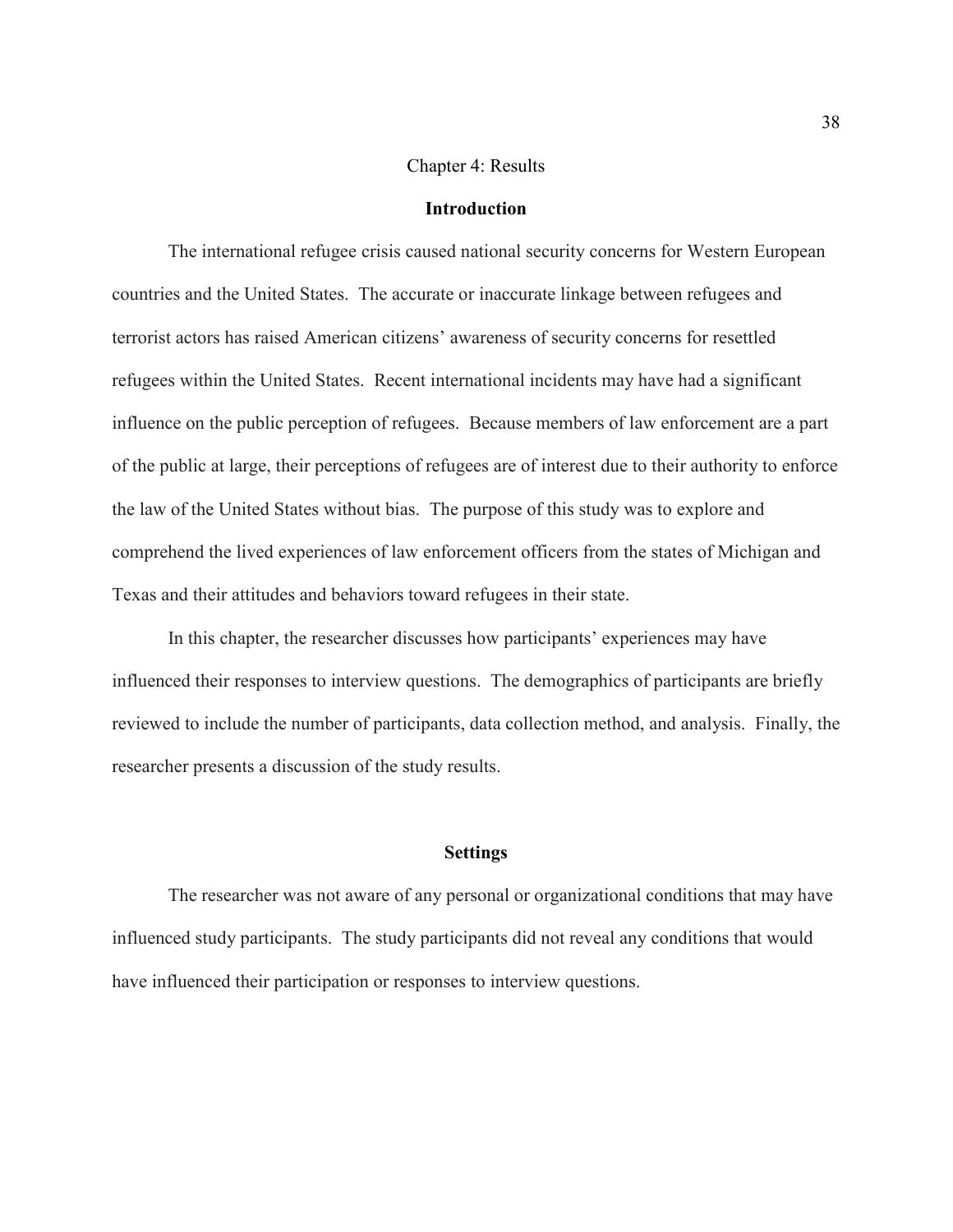#### **Sample**

The researcher contacted 27 law enforcement departments and agencies via email or telephone within the states of Michigan and Texas. On departments' and agencies' websites, an email address was not always available. In those situations, the researcher telephoned the departments and agencies as the initial contact and followed up with the email study invitations. The sourcing of study participants returned nine individuals willing to participate in the study. The study participants included eight males and one female. There were four participants from the state of Michigan and five participants from the state of Texas. Sworn law enforcement participants had no less than 10-years of service.

#### **Data Collection**

Over five months (April 2019 through August 2019) the researcher contacted 27 law enforcement departments or agencies within the states of Michigan and Texas seeking volunteers to participate in this study. The researcher used email or telephone for initial contact and interaction with law enforcement officers. There was no variation in the original data collection plan detailed in Chapter 3. There were nine study participants taken from the contacted law enforcement officers in the states of Michigan and Texas, four and five, respectively.

The researcher conducted telephone interviews and acted as the primary collection tool. The researcher addressed the participants' privacy; pseudonyms were assigned to all study participants to ensure privacy was maintained. Participants selected a time and location they felt comfortable and safe with to complete the telephone interview. During the telephone interviews,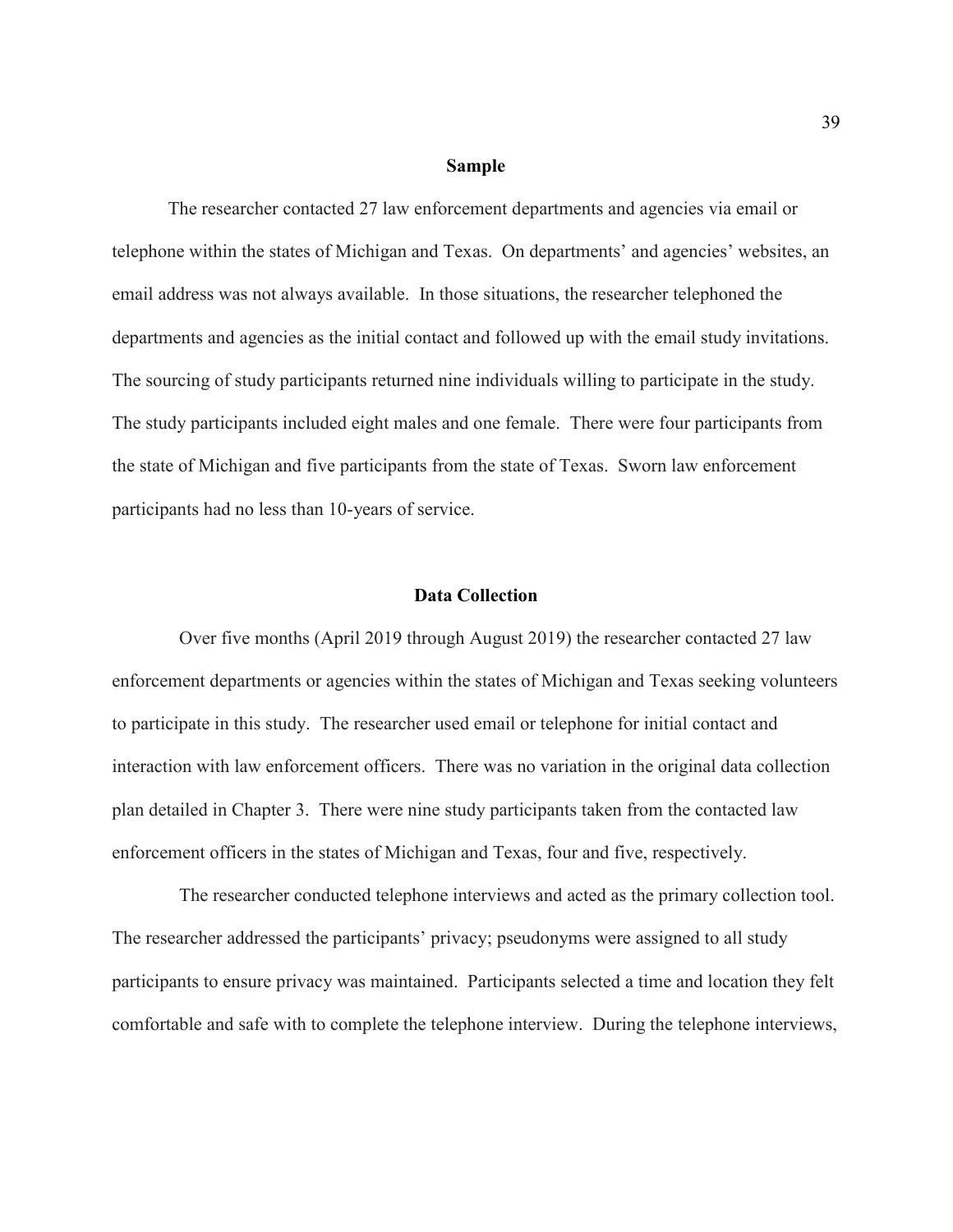the researcher was in a private location, whereby an unauthorized individual could not overhear the participants' comments.

The researcher developed an interview guidebook for the study. The guidebook contained six semi-structured open-ended interview questions (see Appendix B). The interview questions were designed in a manner to evoke a thoughtful response from each participant. The study participants acknowledged a Walden University IRB approved consent form (see Appendix A). The researcher received the acknowledged consent forms via email attachments. The researcher scheduled telephone interviews for 90 minutes, and none of the interviews lasted more than 30 minutes. Participant responses to the interview questions were digitally recorded and transcribed for later analysis. After the initial transcription, the researcher compared the audio recording two additional times to ensure accuracy. No follow up interviews were conducted. Data saturation was considered after the ninth interview, when it became apparent that no new information was collected. Data saturation is when new data collection ceases to be necessary since it would not alter the understanding of the research phenomenon.

An unusual circumstance that may have influenced a participant's agreement to participate in the survey and the responses of those interviewed was the immigration issues at the U.S. Mexico border. The immigration issue was in the news during the same time as the researcher conducted the interviews. Currently, the U.S. has experienced an unprecedented influx of individuals attempting illegal border crossings at the southern U.S. border. As expressed by David (2016), most of those attempting illegal border crossings are from Guatemala, Honduras, and El Salvador, the so-called Northern Triangle. The violence, social unrest, and economic living conditions in the Northern Triangle are comparable with the refugee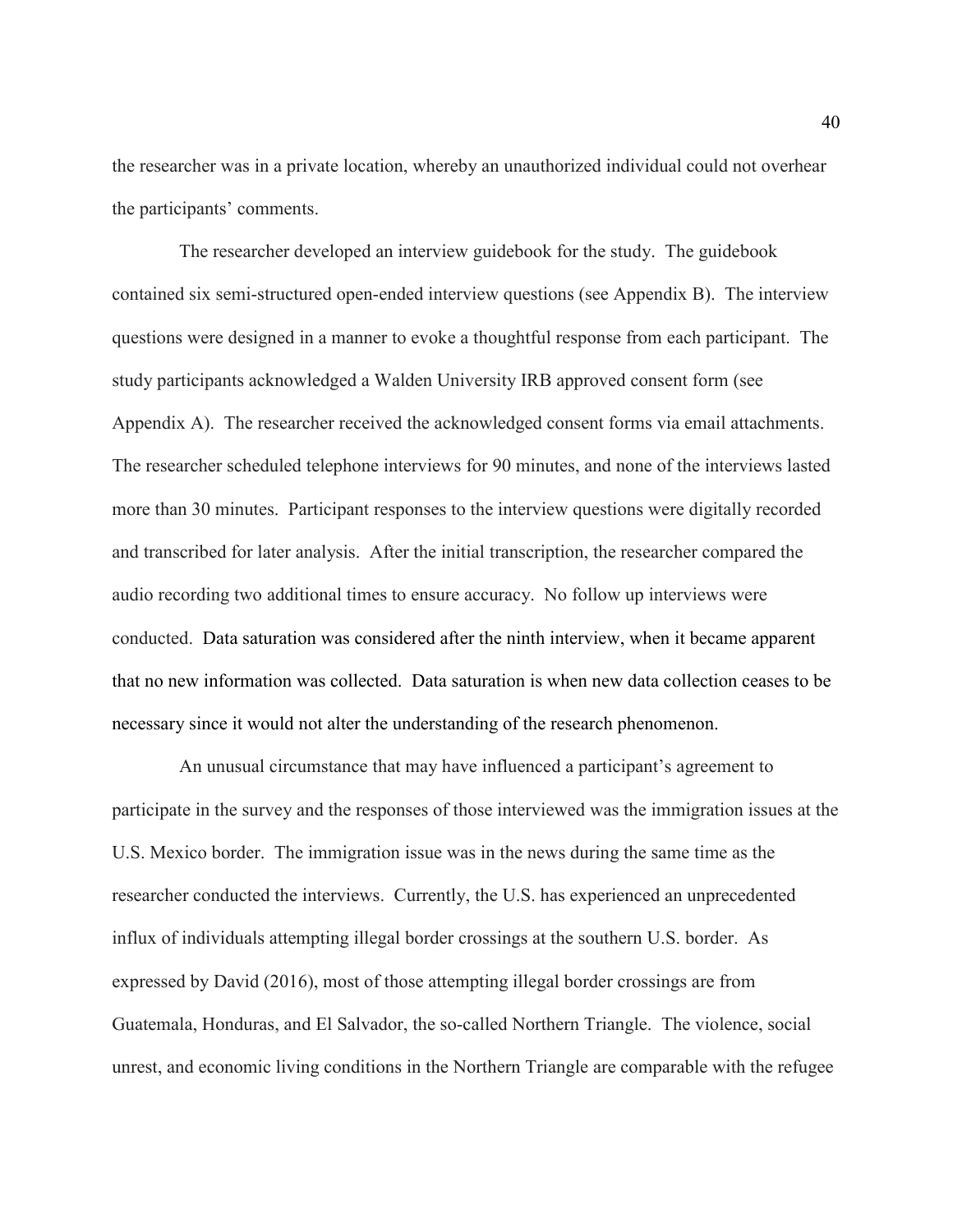situation in Europe (David 2016). As expressed by Kos-Stanii (2018), the U.S. is treating the individuals departing the Northern Triangle and attempting illegal border crossings at the southern U.S. border as a transnational immigration security threat and not a humanitarian refugee crisis.

The media's portrayal and social discourse of unauthorized border crossings as a transnational terrorist threat from the U.S. southern border may have helped to form a perception of refugees as an archetypal enemy. The media and politicians may have considered their selfinterests and agendas to conflate illegal border crossings and terrorist threats (Pacheco, 2015). The current U.S. administration has suggested that these individuals may be a potential threat to national security (Villazor & Johnson, 2019). Thus, some potential and actual study participants confused immigrants with refugees. Individuals meeting the subject of this study were defined in Chapter 1; "a refugee is a person living outside of their home country and is unable or unwilling to return due to persecution or fear of persecution because of race, religion, nationality, membership in a social group or political organization" (Refugee Act, 1980). Refugee status is designated by the United Nation High Commissioner for Refugees (UNHCR). The UNHCR works with displaced individuals and the international community to legally resettle a person in their home country or a new country. Participants may have conflated or not understood the difference between an individual designated as a refugee by the UNHCR and an individual entering the U. S. illegally at the U.S. southern border. On several occasions, the researcher reiterated the difference between illegal immigration and legal refugee status. On more than one occasion, the researcher read the refugee definition detailed within Chapter 1.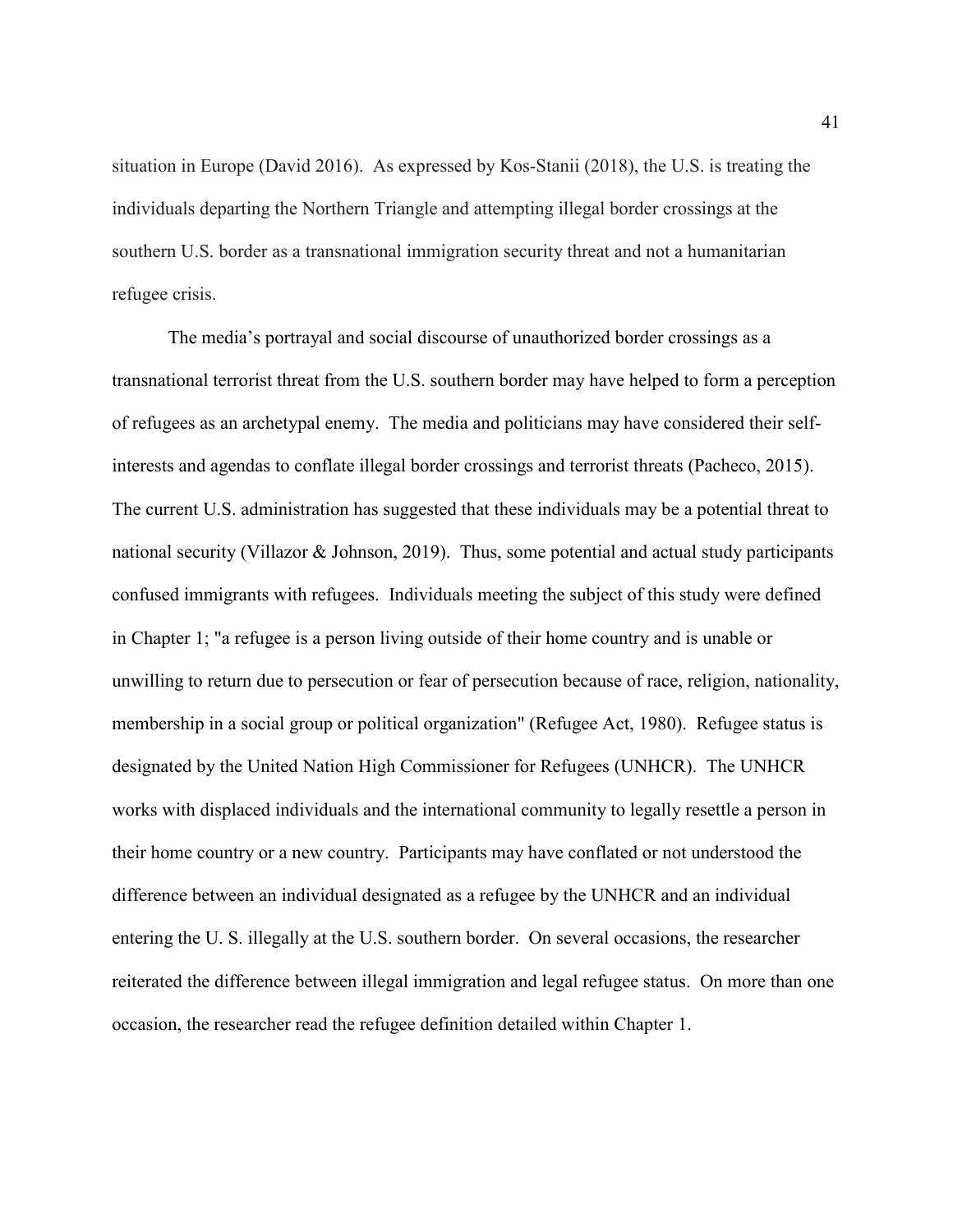A pilot study was not conducted because the researcher was directly interested in how law enforcement interpreted their lived experiences, attitude and behavior toward refugees in their state. Participation in this study was voluntary and there was no reimbursement, payment, or other incentives for participating in the study.

## **Data Analysis**

Vivo coding was used to identify themes and categories located within the data. Vivo coding should not be confused with NVivo software coding, as Vivo analysis requires the researcher to conduct hand-coding of interview transcripts. As expressed by Saldana (2016), Vivo coding is used to enhance or deepen the understanding of study participants' accrual experiences. Data were collected using recorded semi-structured interviews and the researcher's notes from the interviews.

The researcher transcribed verbatim the recorded interviews into a Word document. As required in Vivo coding, the researcher used the verbatim principle, explained by Saldana (2016) to capture a participant's expression of concepts and terms unique to their experiences. The verbatim principle required the researcher to code the data by identifying relevant words, phrases, or sentences that have meaning for the study and inform the research questions. The researcher coded and recoded each transcript. Coded material was entered in an Excel spreadsheet and placed into categories by how they related among participants' transcripts. A single word or phrase was used to capture the essence of the coded material. The essence of the categories was used as themes to develop the results of the study. As an example, multicultural, grew up around, up bring, and diversity was grouped to create a family theme for the category.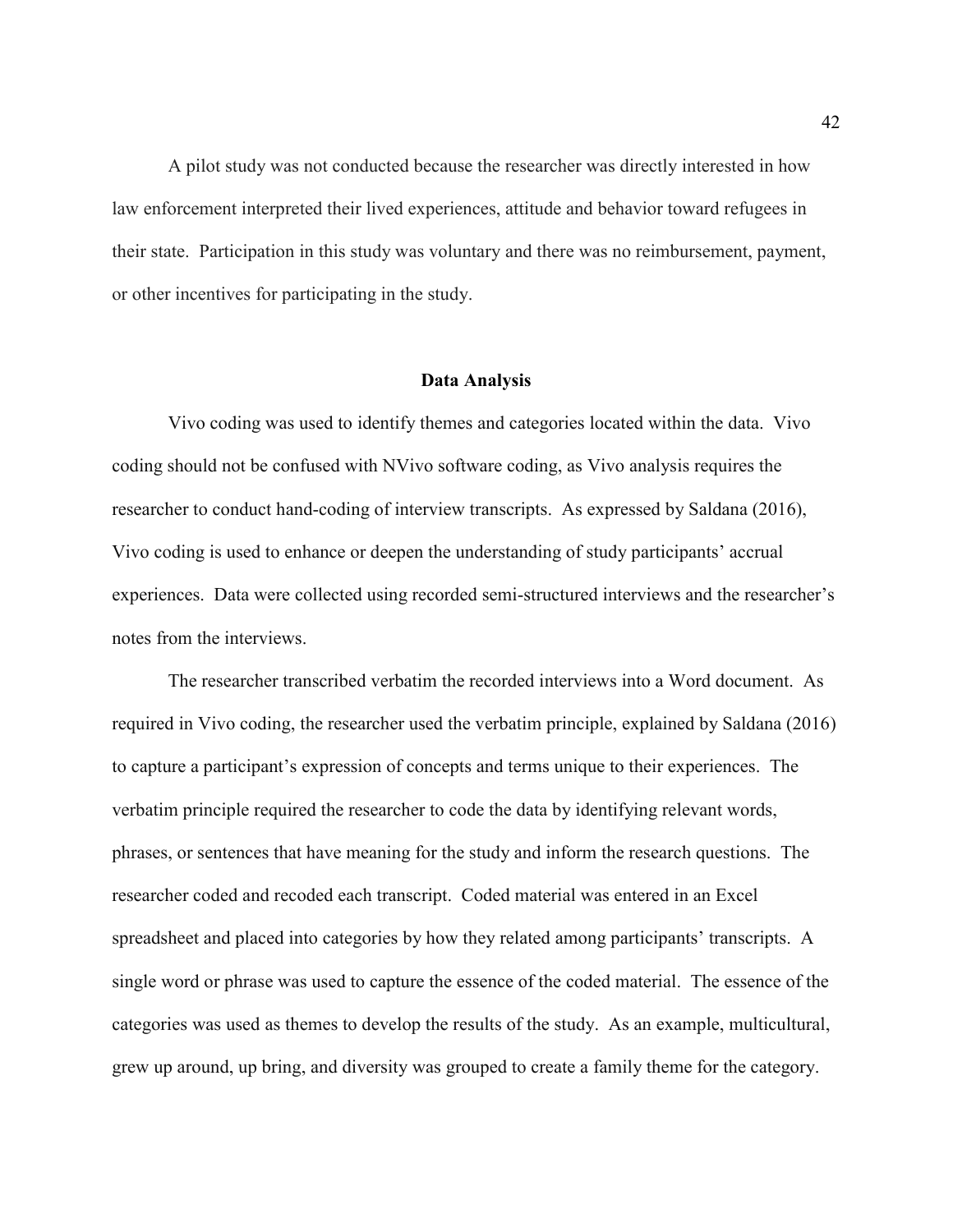Before coding, the researcher engaged in epoche or bracketing personal experiences. The epoche or bracketing process ensures that the researcher's personal experiences do not interfere with the analysis. In phenomenology research, the researcher must understand the essence of a participant's lived experiences, such as whether they share similar perceptions or not. Bracketing of personal experiences allowed the researcher to focus on presented experiences. Giorgi (2009) asserted that it is critical in phenomenology research not to use past experiences to evaluate the present. The assumptions are necessary as they can affect the results of the analysis and results of the study.

Before coding could take place, the researcher underwent data immersion. The researcher read and re-read the transcripts multiple times. As part of the epoch or bracketing process, the researcher listened to the recorded interviews and read the interview notes. Data immersion was necessary to capture the nuance of audible voice inflection of participants. Hand coding was used to identify themes and categories within the data. Through an iterative analysis process, four themes emerged from the interviews, as shown in Table 1. Themes for this study were developed from participants' interview transcripts. Words and phrases from the interviews were used to develop the themes and categories. The six interview questions organized the themes and categories. The interview questions were used to inform the two research questions. The research questions for this study were RQ1: Are there lived experiences of law enforcement officers in the states of Michigan and Texas relative to stereotyping and bias toward refugees resettled within the US?, and RQ2: If there are [lived experiences], how do they view refugees, and what might have the greatest influences on law enforcement officers' perceptions towards refugees?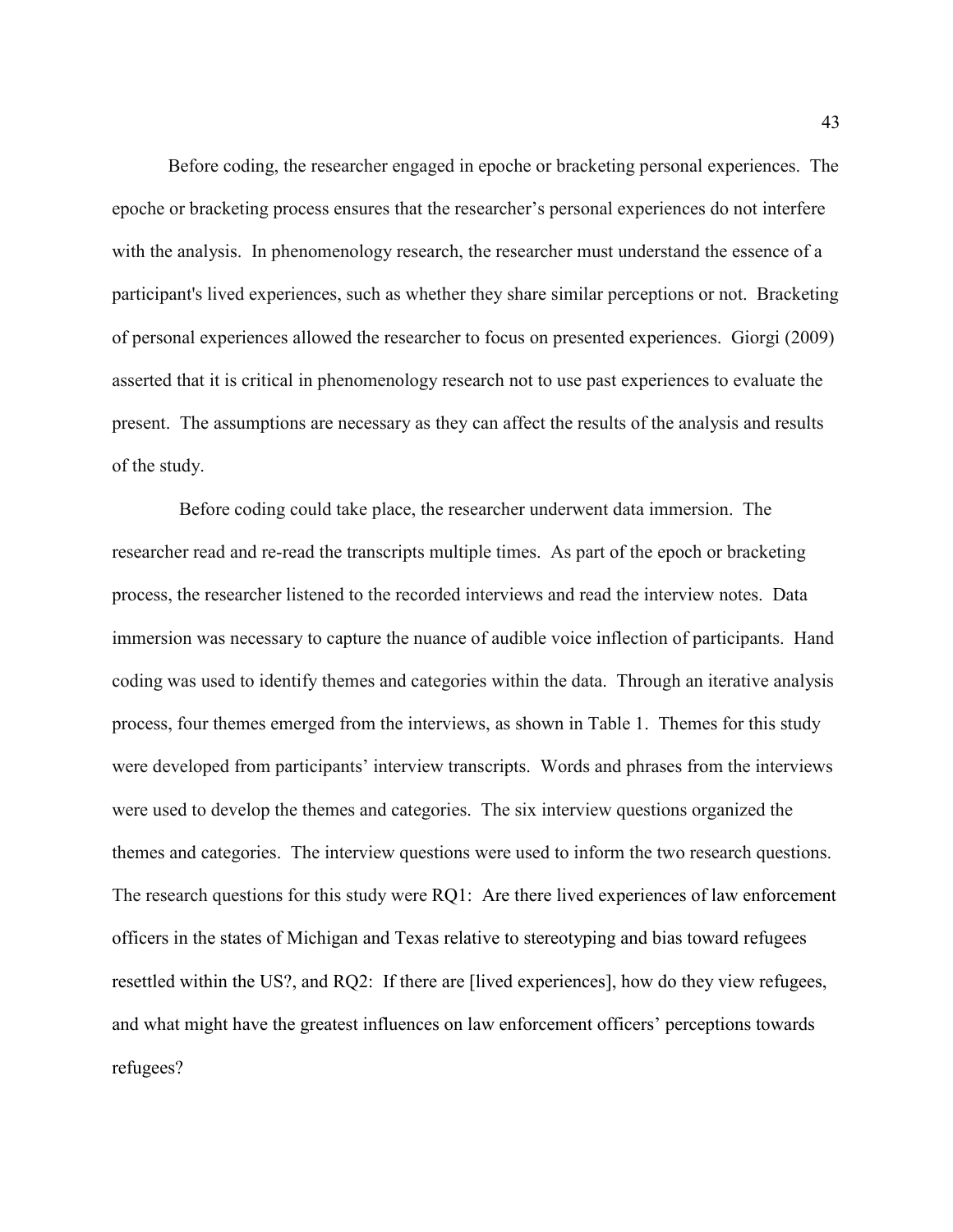# Table 1

*Themes and Categories from Interviews* 

| Themes                              | Categories                                   |
|-------------------------------------|----------------------------------------------|
| Community or Comment to Service     | Embracing of all different types of cultures |
|                                     | Intermingling                                |
|                                     |                                              |
| Family                              | Multicultural                                |
|                                     | Grew up around refugees                      |
|                                     | Up bring                                     |
|                                     | Diversity                                    |
|                                     |                                              |
| Professional                        | View them as victims of crimes               |
|                                     | Language and vocabulary                      |
|                                     | Passion and compassion                       |
|                                     |                                              |
|                                     | Untrusting                                   |
| Law enforcement perception of media |                                              |
|                                     | Skeptical                                    |
|                                     | Suspicious                                   |
|                                     | Exploit people                               |
|                                     |                                              |

# **Theme 1: Community or Commitment to Service**

For the first theme, five participants used words or phrases that suggest their community or commitment to service may influence how they view a refugee. In the interviews, the participants discussed how doing their job was an important part of what they do. The participants were concerned with helping refugees assimilate into their new surroundings. The participants were not concerned with an individual's social or economic status; rather, they were embracing all different types of culture. Participant One stated, "Becoming more involved with the Mosque, Indian Temples may go a long away to set a positive goal toward welcoming folks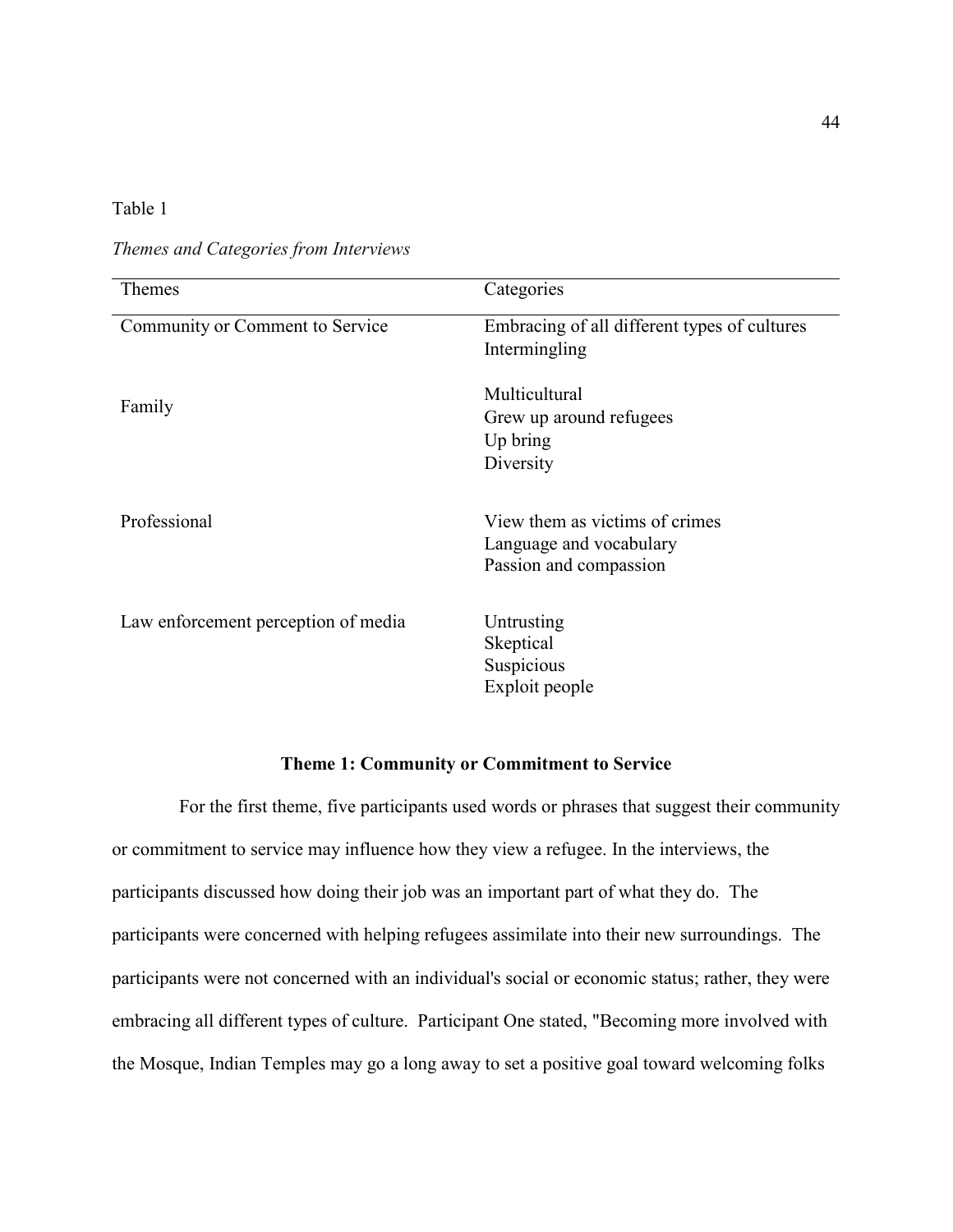for different countries." Participate Eight used the following words, "I believe you get what you put out." In another response, participant Seven suggested, "Some refugees came here with a negative impression of law enforcement, I need to make these folks believe I am here to help them." The participants suggested, during interaction with a refugee, it is their behavior that will determine an officer's perception. Participant Two stated that "I form the opinion from person to person not culture to culture." Some participants felt refugees are a part of the community even if they are not from U.S. Participant Four stated, "Let me take care of you and give you the help you need, even though you are not from this country, let me give you a hand." Community and commitment to service was a common theme that emerged from the participant interviews.

## **Theme 2: Family**

For the second theme, nine participants in the study used words or phrases that suggest the family was the most influential in the formation of stereotypical implicit bias of refugees. Participants may have learned stereotypes implicitly during early cognitive development and the socialization of inculcated family values. Some of the participants felt being in a military family and living overseas informed their perception of refugees. The military family environment and the accessibility to different cultures internationally at an early age may encourage diversity of thought and inform refugee perceptions. Participant One shared, "I grew up in a military family...I have lived internationally, so from that perspective, growing up among different cultures is kind of normal for me…Growing up internationally gave me a healthy opinion of refugees." Participants echoed these types of comments. Participant Two identified themselves as coming from a multicultural family and shared the comments, "Well my family is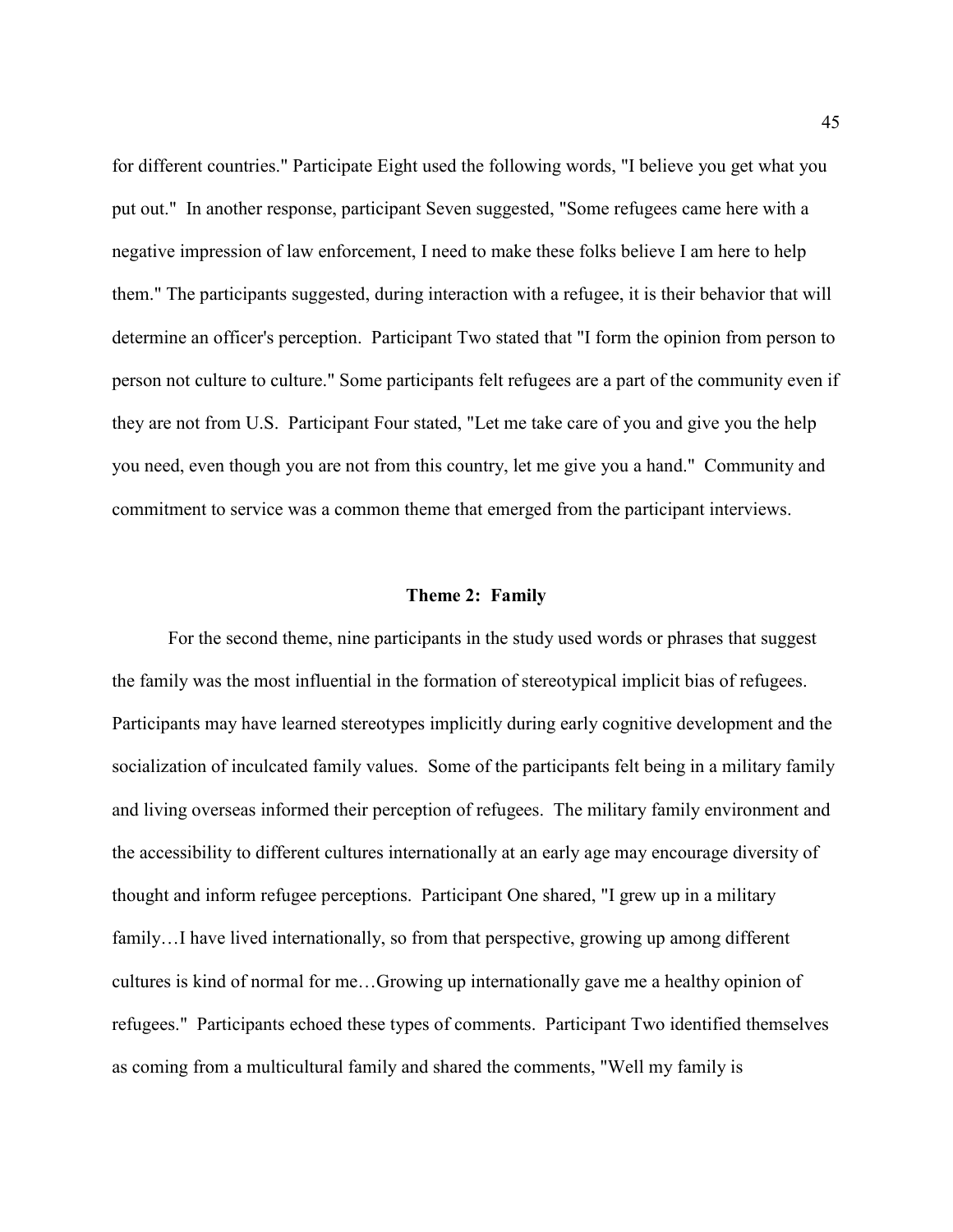multicultural and embracing of all types of cultures, which I thought was much to my advantage…grew up around refugees most of my life." Participant Three remarked, "My up bring and teachings of treating people the way I would want to be treated…Treating people equally and fairly, play a contributing roll in how I view or treat a refugee." Participant Four expressed, "my family and friends did not discriminate against refugee." Participant Five commented that family was a positive influence in stating, "My family was a positive response." The views offered by participant Seven suggested an in-group family connection during a perceiver's early cognitive years. Participant Seven remarked, "My dad was a State Trooper in Miami Florida, so I heard through him about the Cuban boatlift, so I had some idea of what a refugee was from him telling me about what happen at work that day." Participant Eight added, "As a young man growing up, I would have to say that my family and community initially influenced me." Participant Nine added that "family" was the most influential in forming a perception of a refugee. Law enforcement officers are a product of the community they serve. The same environmental stimuli may influence them as the general public such as family, community, professional experiences, and the media's representation of a refugee. The chronic memories of inculcated family values may have a greater prediction of a participants' perception, attitude, and outward behavior toward a refugee.

The researcher analyzed the study participants' narrative descriptions and found two out of nine of the participants had interacted with refugees early in life during their cognitive development years. All the study participants expressed that their family had the greatest influence on how they perceived a refugee. The researcher confirmed participants' assertions that the family had the greatest influence on their perception of a refugee when asking a

46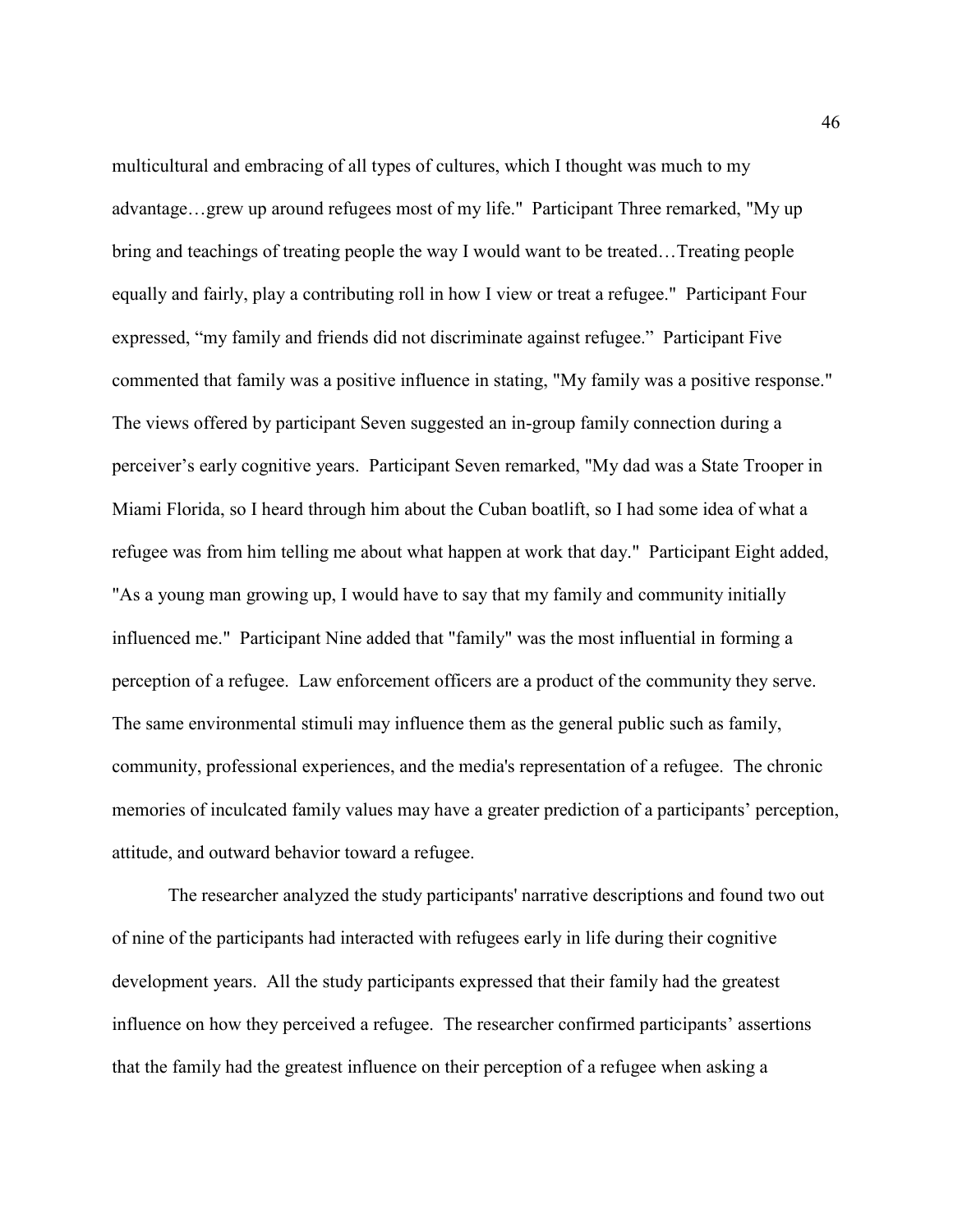clarifying question to all the participants: Between family, community, job, and media, which has the greatest influence over your perception of a refugee? The researcher found from participants in this study that family has the greatest prediction of informing their perception of refugees.

The researcher found that participants' inculcated family values were a primary predictor of a participant's attitude and outward behavior toward refugees. Participants may view other elements such as community and professional interaction as secondary to the family influence on their perception of refugees. This study is in line with River et al. (2017) assertion that family inculcated values are indicative of stereotypical implicit bias.

## **Theme 3: Professional**

For the third theme, eight participants in the study used words or phrases that suggest that professionalism may have influenced how they perceive a refugee. Participants may have viewed a refugee as a victim due to their interactions. Participant One remarked, "I saw backlash from folks, US citizen…some of my interaction with her was through victim interviewing…I think in the role of a potential victim in terms of offenders." The researcher's reflective analysis of the participants' comments suggests that refugees may be viewed as victims. The participants' interaction with refugees in the role of a victim may shape their perception of refugees. Participant Seven commented, "Things must be really bad where they are." Participants in this study may have determined that refugees resettled in the U.S. are victims of a circumstance that was outside of their control. As such, they may not be perceived as a criminal. Participant Six asserted, "You deal with them as sort of a humanitarian crisis, so you deal with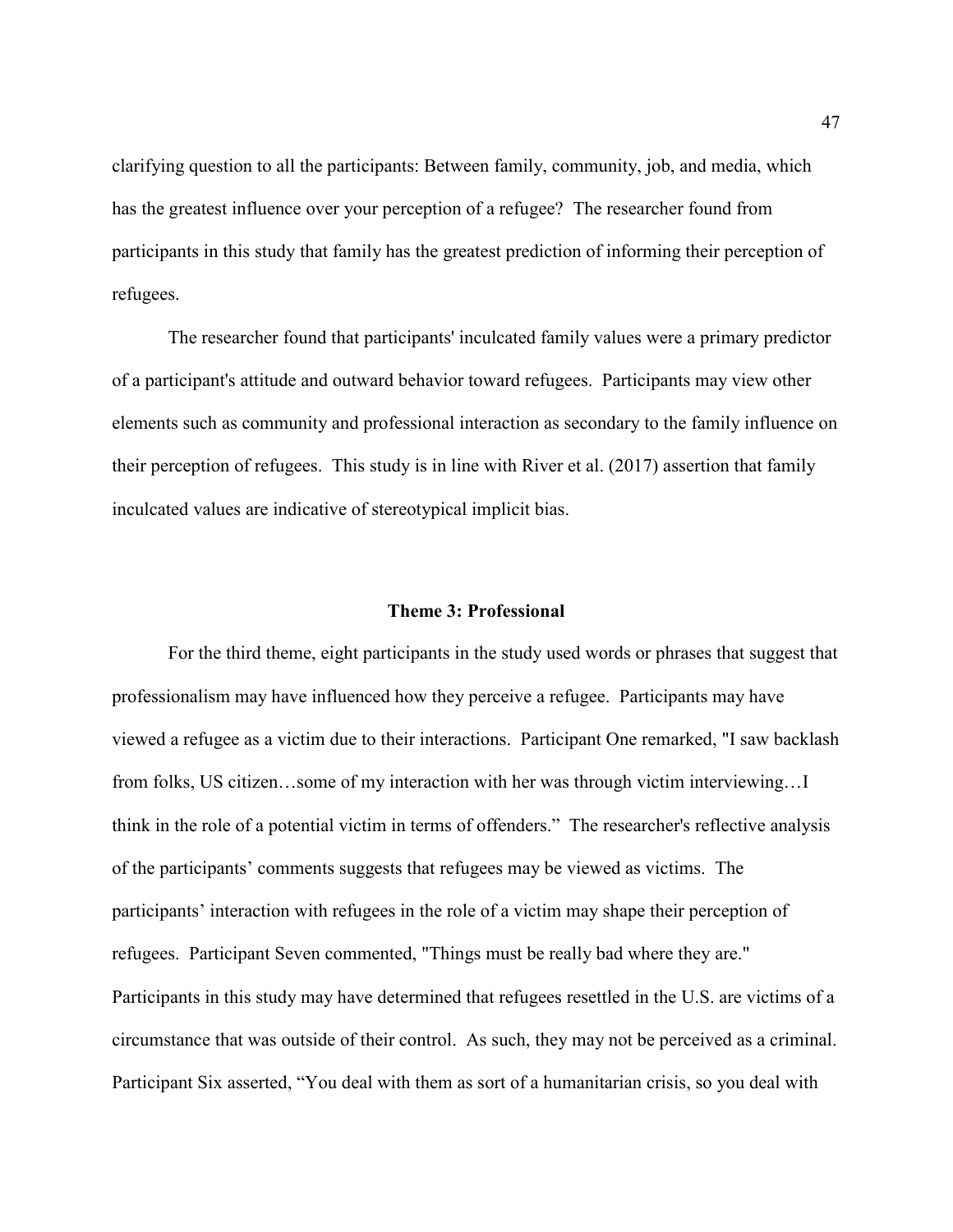them a little different than someone that broke into a house." Participant's interactions with a refugee may shape their professional perception of them. Participant Eight expressed, "Refugees are not criminals."

Participants may perceive a refugee as being in a place of a disadvantage as a result of a language barrier presented in their new environment. Participants' repeated comments suggested their professional acoustic interactions with refugees influenced how they perceive refugees. Participant One remarked, "I had to go through an interpreter for her native language." Participants may have viewed a language barrier as an expected consequence of interaction with refugees. Participants Two shared these comments:

For me at the time, it was the language barrier, and that would have been with a regular traffic stop. The thing about that is, you never know if someone is pulling your leg, or they don't speak English to avoid getting out of a ticket.

 Refugees not speaking American English is a common misconception that may lead participants to form stereotypical implicit bias of a communication barrier. Participants echoed the language barrier comments during interviews

 Participants felt compassion to assist a refugee to adapt to their new environment. Participants gave the researcher the perception that they had a real passion for assisting a refugee because refugees are in a difficult situation at no fault of their own. Participant One shared: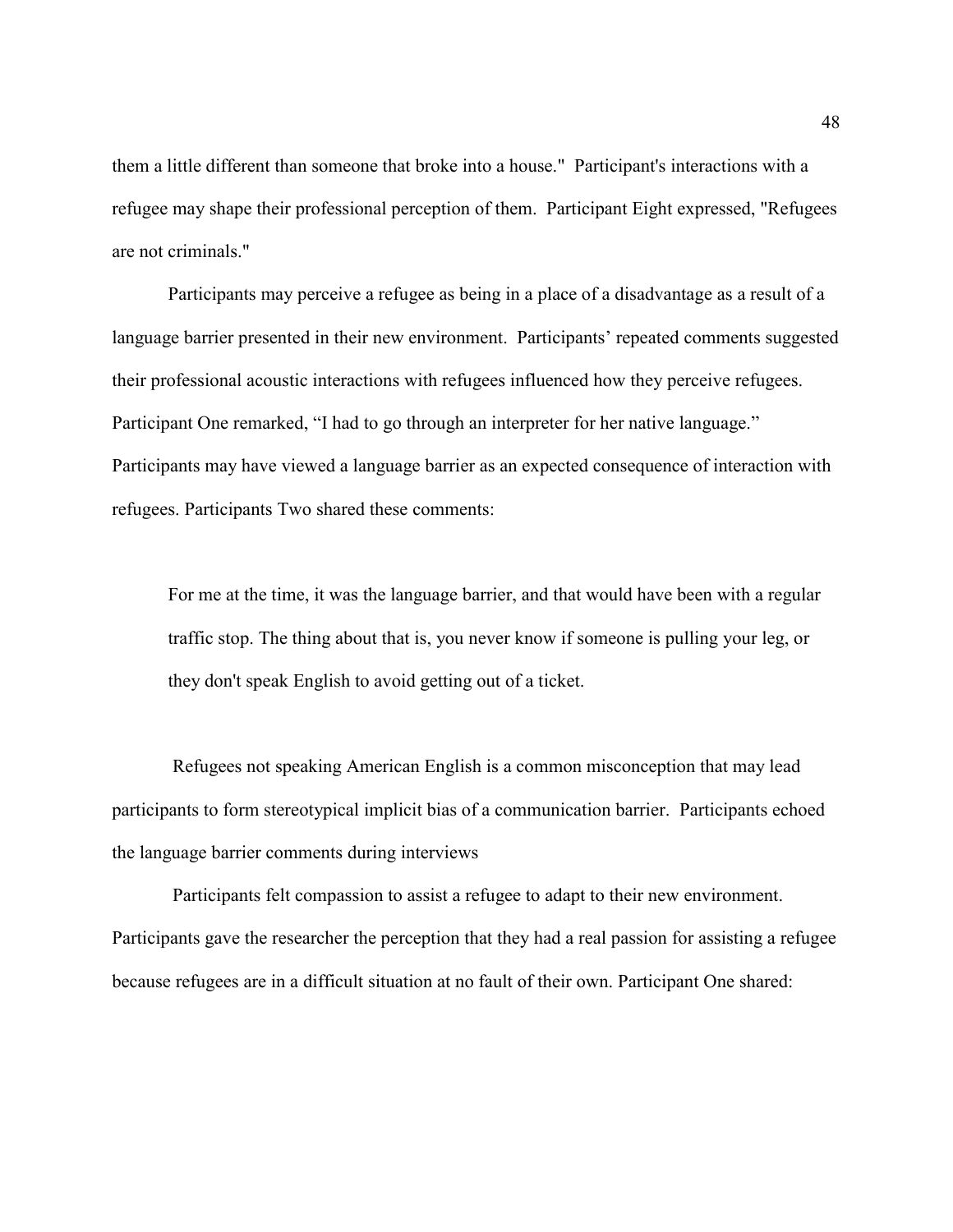Our city is really involved in projecting a positive support infrastructure for folks immigrating from other countries. We have made a dedicated approach to reaching out and trying to be welcoming and make this interaction acceptable to them or understanding to them.

Participant Two commented, "I understand what it was like to be around somebody that was different" Participant Three remarked:

I feel obligated to go the extra mile to help them…I kind a feel obligated and compelled to help them. I have a compassion to protect and serve regardless of a person's nationality or if they are from this country or not. I just remembered feeling like kind a sorry for her because she had no family here.

## **Theme 4: Law Enforcement Perception of Media**

For theme four, nine participants used words and phrases that indicated their mistrust, skepticism, and suspicions on how the media exploits a refugee for their interest. Participant One commented, "What I fear from the media is, they are quick to attack nationally with acts of violence…The media is, to some degree, in my opinion, is skewed." Participant Two shared this comment about the media:

I don't care partially the way the media portrays a lot of different cultures because of their over sensationalism. The media can put their own personal spin on the story based on what their perception is or their overall viewpoint.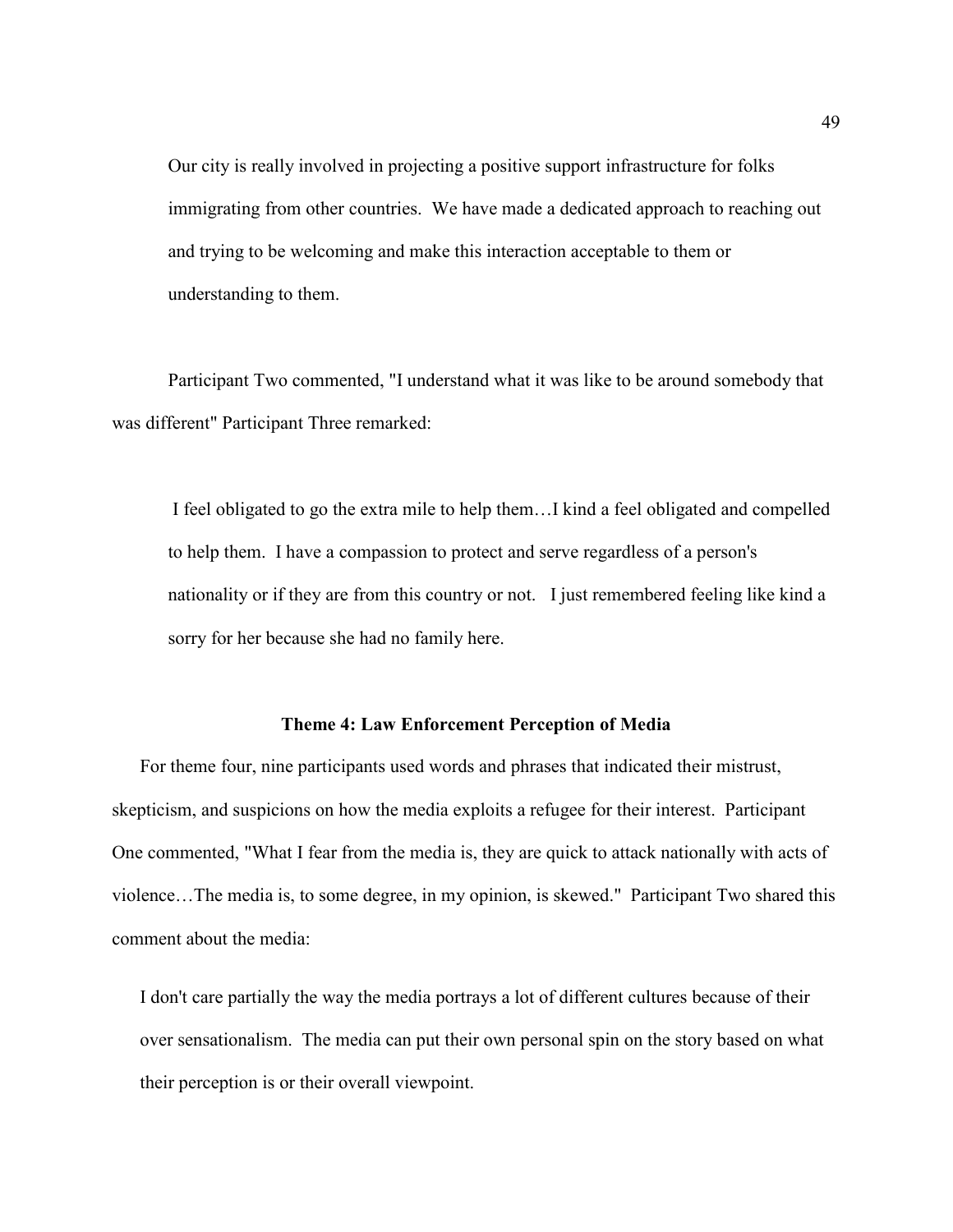Participant Three remarked, "I don't trust the media." Participant Four stated, "The media has not informed my perception of refugees." Participant Five added, "The media didn't influence my perception about the refugees." Participant Seven remarked, "It is just a propaganda machine." Participant Eight stated, "The media focused on all the negatives." Participant Nine suggested, "The media distorts things for their benefit, so I tend not to rely on their perspective."

Unlike Atwell and Mastro (2016), who expressed that the media has influence over a person's perception and how the connotation of the messaging influences it, the researcher found that participants' frame of reference may influence how they react to media messaging. The researcher's analysis of the participants' responses suggests that the media has a neutral effect on the perception of refugees. The participants' neutral perception of the media may be supportive of inculcated family values.

# **Evidence of Trustworthiness**

In this study, the researcher maintained the strategies detailed in Chapter 3. The internal validity of the study findings is addressed through the triangulation of data. The researcher gained participants that were not limited to a single department or agency. Study participants were sourced across the states of Michigan and Texas. Through the triangulation of participants' responses to interview questions, the researcher was able to ensure the validity of findings. Also, the participants in the study were voluntary and given the opportunity to refuse involvement in the study. The use of voluntary participants in the study helped to ensure that data collection would provide genuine responses to interview questions. The researcher informed participants that there is no reimbursement or payment for being in the study.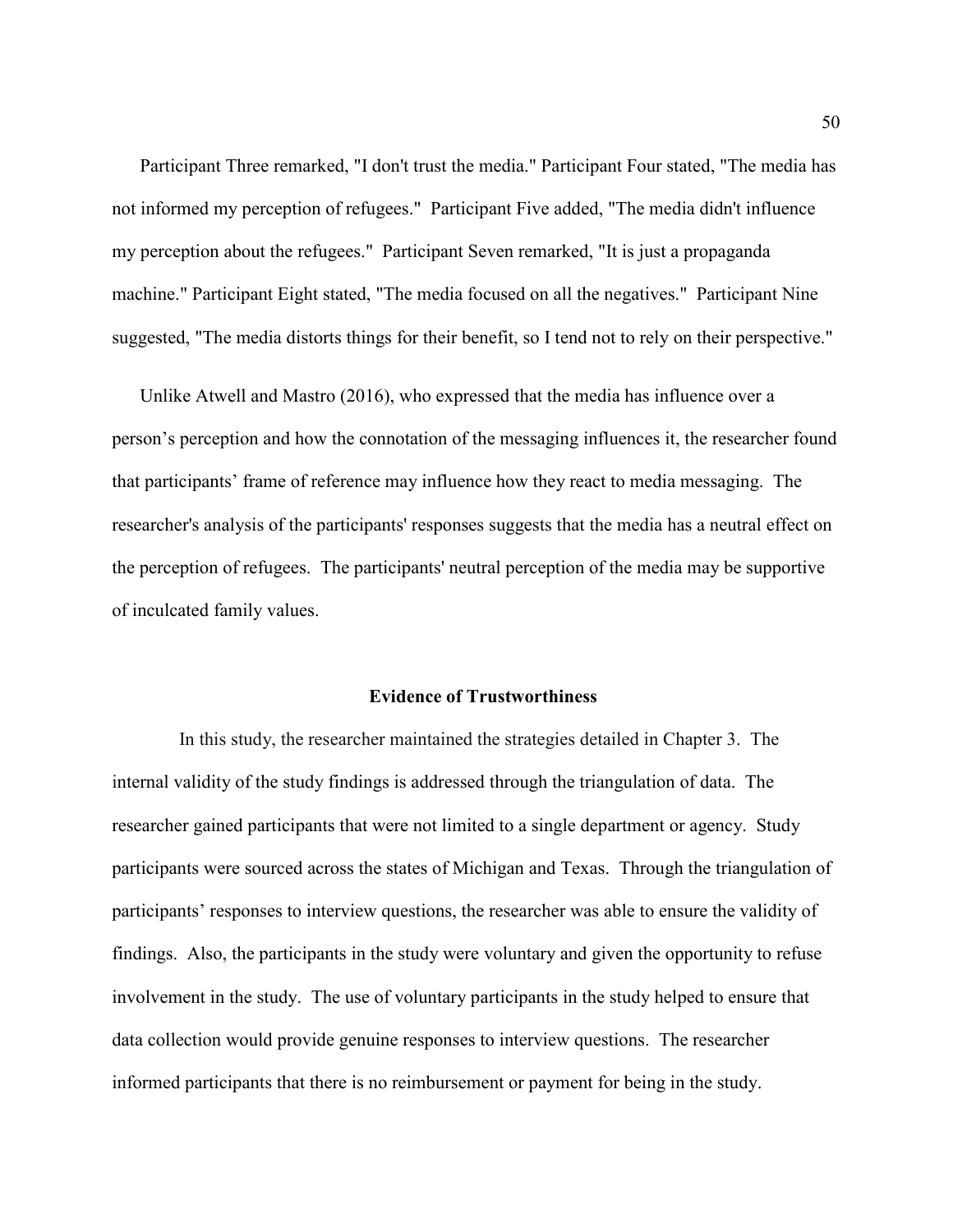To address the creditability of the study, the researcher described the study to the participants in detail. The researcher answered participants' questions about the use of their comments, their responsibility, and the safeguard of their privacy. Through early discussions with the participants, the researcher was able to establish rapport before scheduling interviews. The rapport between the researcher and participants help the researcher to rephrase questions which allowed the participants to express a thoughtful expression of their experiences. The establishment of rapport between the researcher and participants helped the researcher gain a deeper understanding of participants' responses to interview questions. Participants, in the study, acknowledge an IRB Walden consent form before their participation. The consent form outlined in plain language the nature of the study, how participants' comments would be used, and their option to withdraw from the study. During the interview process, the researcher used follow up questions for clarification of participants' expression of concepts and to uncover potential falsehoods in their responses. At no point did participants offer secondary information to support their comments. Member checking of interview transcripts by participants was used. Member checking of interview transcripts allow the participant to verify data and clarify responses prior to the data analysis. The researcher offered participants the opportunity to review their interview transcript, and only one participant agreed to member checking. The researcher remained in close communication with their dissertation Committee Chair. The researcher used the Committee Chair for a debriefing mechanism to identify flaws in the study and act as a sounding board during the reflective process. The Committee Chair provided a fresh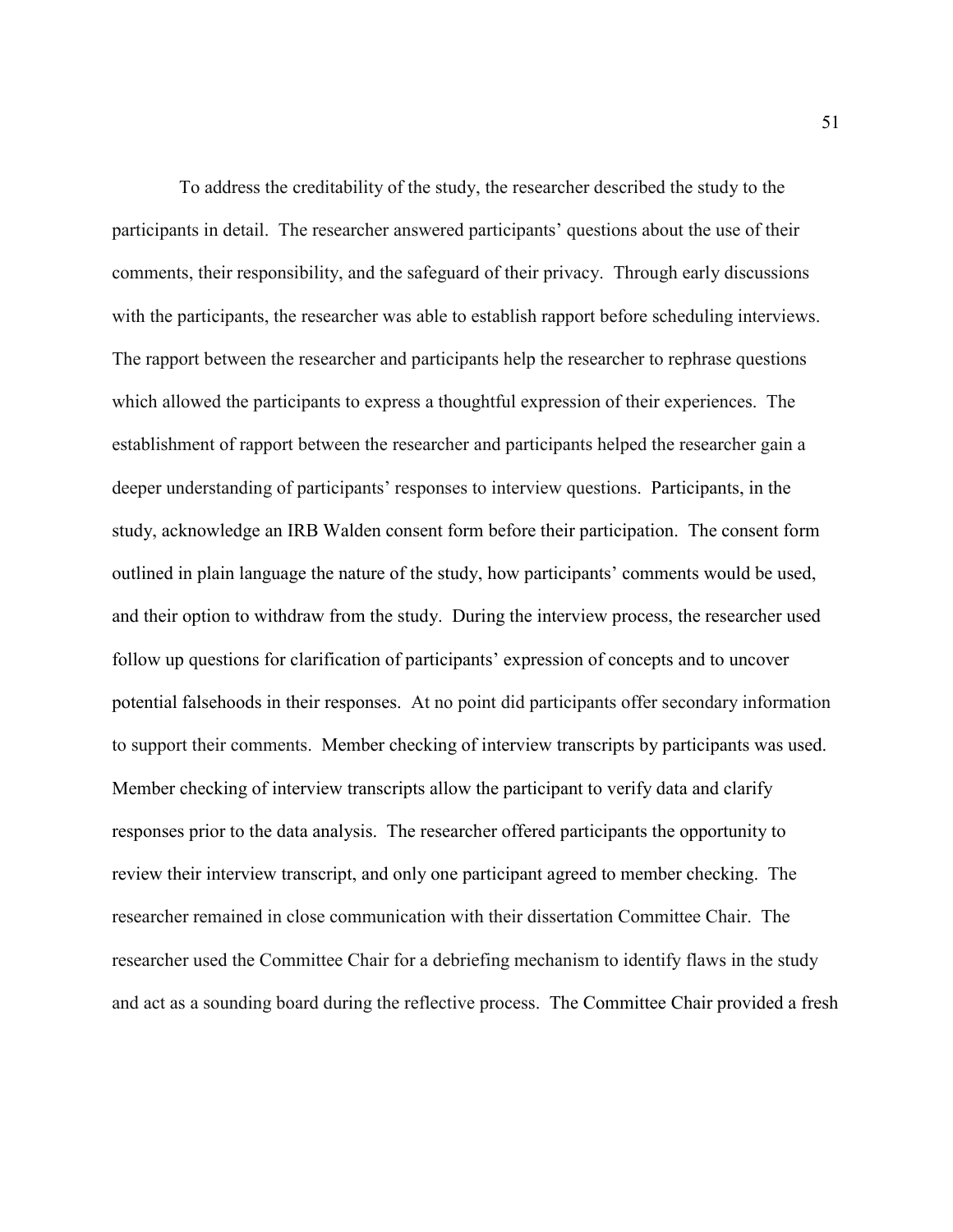perspective to the researcher. A fresh perspective during the reflective process helped to ensure validity throughout the data analysis, whereby contributed to the finding and results.

The transferability plan detailed in Chapter 3 of this study was unchanged. External validity was addressed through a detailed description of the study boundaries. The researcher provided a concrete description of the phenomenon. There were nine participants interviewed for this study. The duration of the participants' telephone interviews did not last more than 30 minutes. The researcher maintained an accurate count of participants in the study. The researcher maintained an accurate and rich description of the study process so other researchers may be informed of the scope and limitations. In this study, the results are not extrapolated across all law enforcement departments or agencies. Instead, they serve as a starting point for similar studies employing the same boundaries. The rich description in this study assists other researchers in arriving at their unique findings, whereby adding to the body of knowledge of law enforcements' perception of refugees within the United States.

There were no adjustments to the original dependability strategies detailed in Chapter 3. Finally, the researcher did not deviate from the confirmability strategies detailed in Chapter 3. The researcher developed reflective notes throughout the research process. The reflective notes served as a comprehensive audit trail and guided the decision and processes to reach the study findings.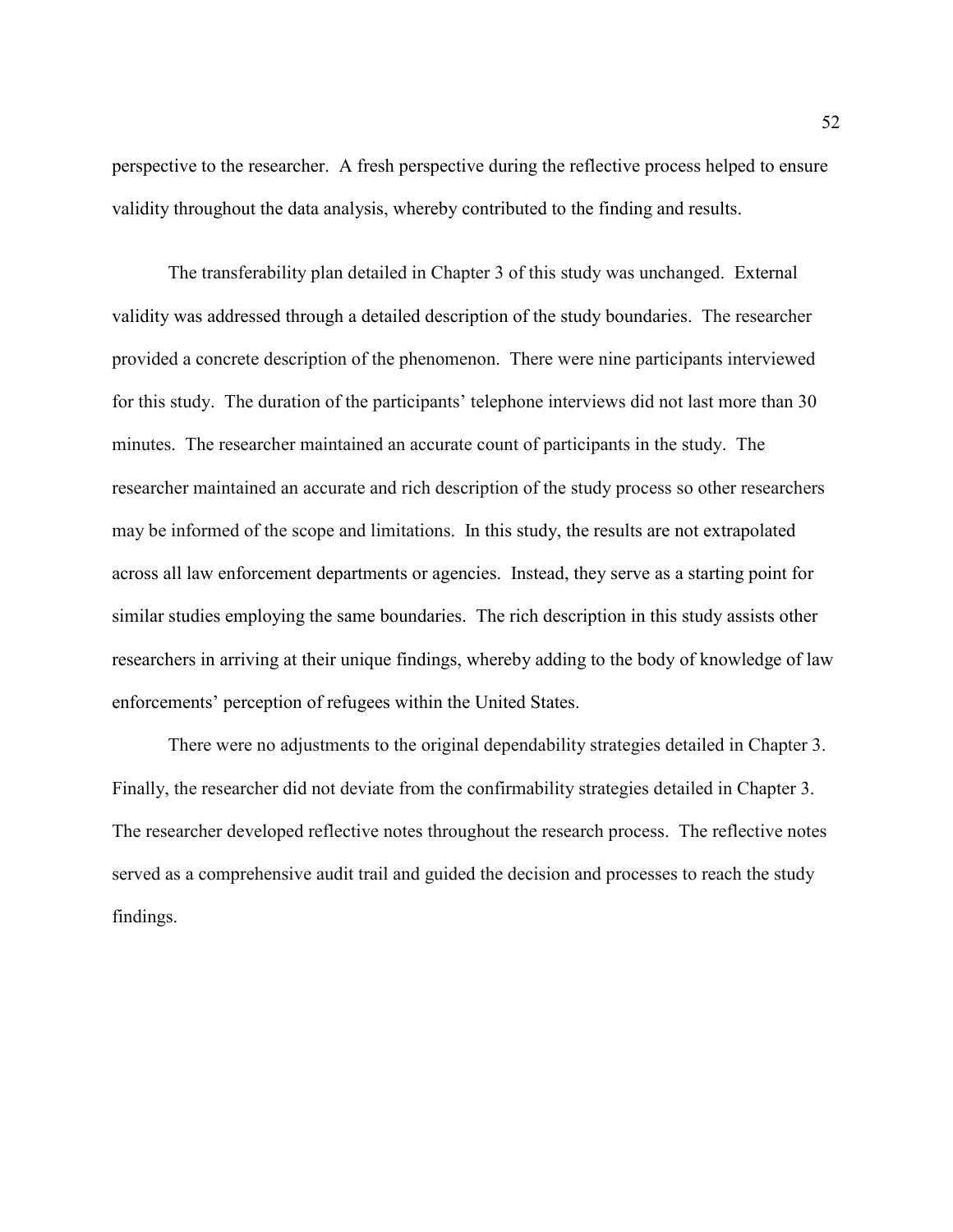## **Results**

There were two research questions for this study. The following is the first question: RQ1: Are there lived experiences of law enforcement officers in the states of Michigan and Texas relative to stereotyping and bias toward refugees resettled within the United States?

The researcher suggests that there are lived experiences relative to stereotyping and bias toward refugees resettled within the United States. Thus, the null hypothesis is rejected.

Several of the participants suggested that social values learned early and supported over their lifetime had shaped their view of refugees. Participants' early childhood experiences such as exposure to cultural elements that are unique from their own may encourage diversity of thought. A review of the data suggests that an active military member, being raised in a military family, and living abroad may have provided the experiences supportive of positive stereotypical implicit bias toward refugees. For example, Participant One shared the following, "I grew up in a military family…I have lived internationally…so I have lived in England, I lived in Greece." Participant Two expressed, "I grew up around refugees most of my life…I was used to being around different cultures and understanding."

The data also suggests that military association and living abroad were not the only lived experiences relevant to stereotypical implicit bias. An analysis of the data suggests inculcated family values may have influenced how participants responded to refugees. A family grounded in faith and a belief of treating people as they would like to be treated may influence perception. Also, a multicultural family unit may influence different life perspectives and different ways of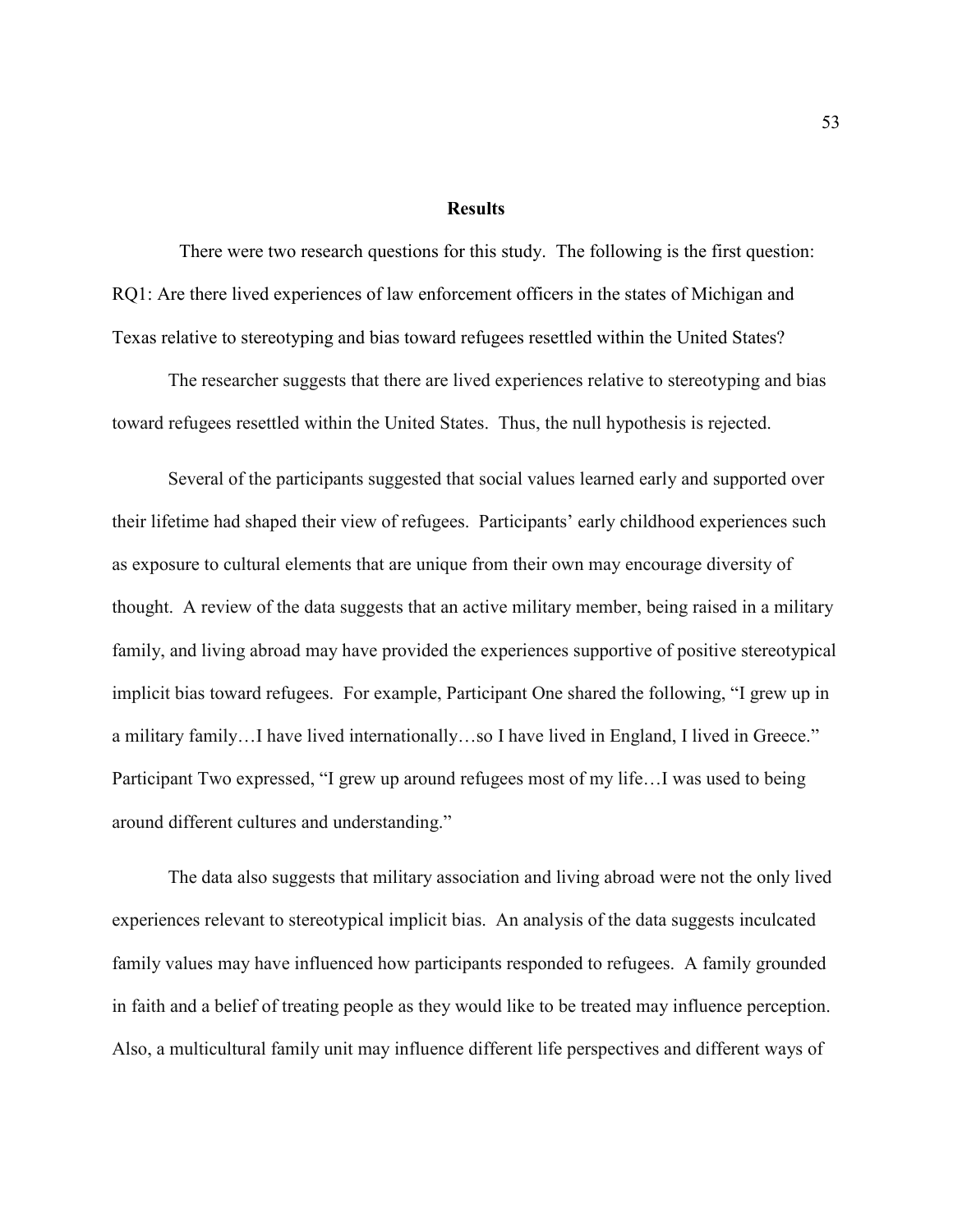doing things. Having a shared experience may also influence stereotypical implicit bias towards a person or social group. A shared experience may inform an in-group dynamic whereby members of the group feel a responsibility to other members within the group. For example, Participant One commented:

I would say a lot of my viewpoints are fairly well established and set in terms of the issues. I think a lot of it has come from family and the upbringing that I had and that whole thing.

Participant Two asserted, "Well my family is multicultural, so there you go", while Participant Three explained, "A faith-based family…just my up bring… treating people the way you would want to be treated." Participant Four expressed, "my family and friends don't discriminate at all with refugees." Participant Six suggested, "at one point my parents were refugees." Participant Seven expressed that his father was a sworn law enforcement officer, "so I kind a heard through him." Participant Eight stated, "I was raised in church, I was taught at an early age to treat everyone the way you would like to be treated." Participant Nine stated, "I was a refugee."

Stereotypical implicit bias may be a consequence of chronic and situational factors. Situational factors such as the personal experiences of witnessing refugee subjected to verbal abuse by non-refugees is an example. Also, an officer witnessed an individual fleeing their home country in search of safety in the U.S. In another situation, participants' experienced refugees in episodes of domestic violence. In this study, participants may view refugees as victims. Participant One stated the following, "I see where they are receiving some backlash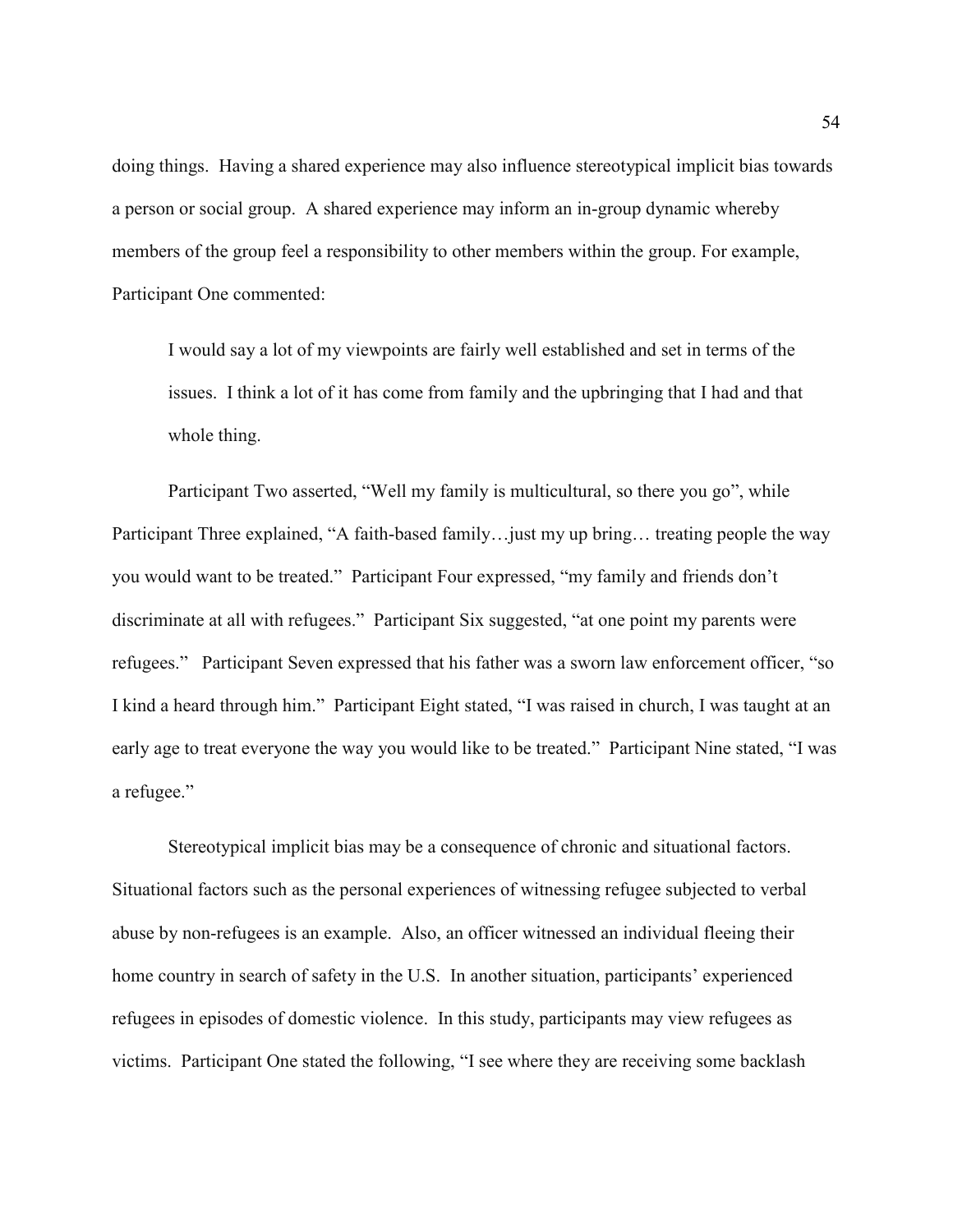from folks, U.S. citizen…people making racial or some type of remark towards them." Participant three added, "They were also victims of intimate partner violence with a spouse…compassion for them because they are in an abusive relationship." Participant Four expressed, "when our president came out there and let things get so bad like refugee and immigrant into our country, like it is a bad thing." Participant Five asserted, "thank GOD that I was there at that time to help." Participant seven explained, "they were running for their lives." Participant Eight expressed, "refugees are not criminals."

The following is the second research question:

RQ2: If there are [lived experiences], how do they view refugees and what might have the greatest influences on law enforcement officers' perception toward refugees?

The findings suggest that participants view refugees as victims. What may have the greatest influences on participants' perception toward refugees may be chronic and situational factors. The researcher's analysis of the data suggests that participants' chronic and situational experiences early in life and reinforced had the greatest influence. In this study the researcher found family to have the greatest influences on participant perception of refugees. Stereotypical implicit bias may be positive or negative and may be contingent on a person's chronic and situational experiences. The researcher also found that the media had a neutral influence on the study participants' perceptions of refugees. Participants in this study shared similar perceptions of the media and how they portray refugees. Participant One stated, "the media to some degree in my opinion is skewed…I would not put a lot of stock into the media presenting thing." Participant Two expressed, "The media does not influence me. The media can put their own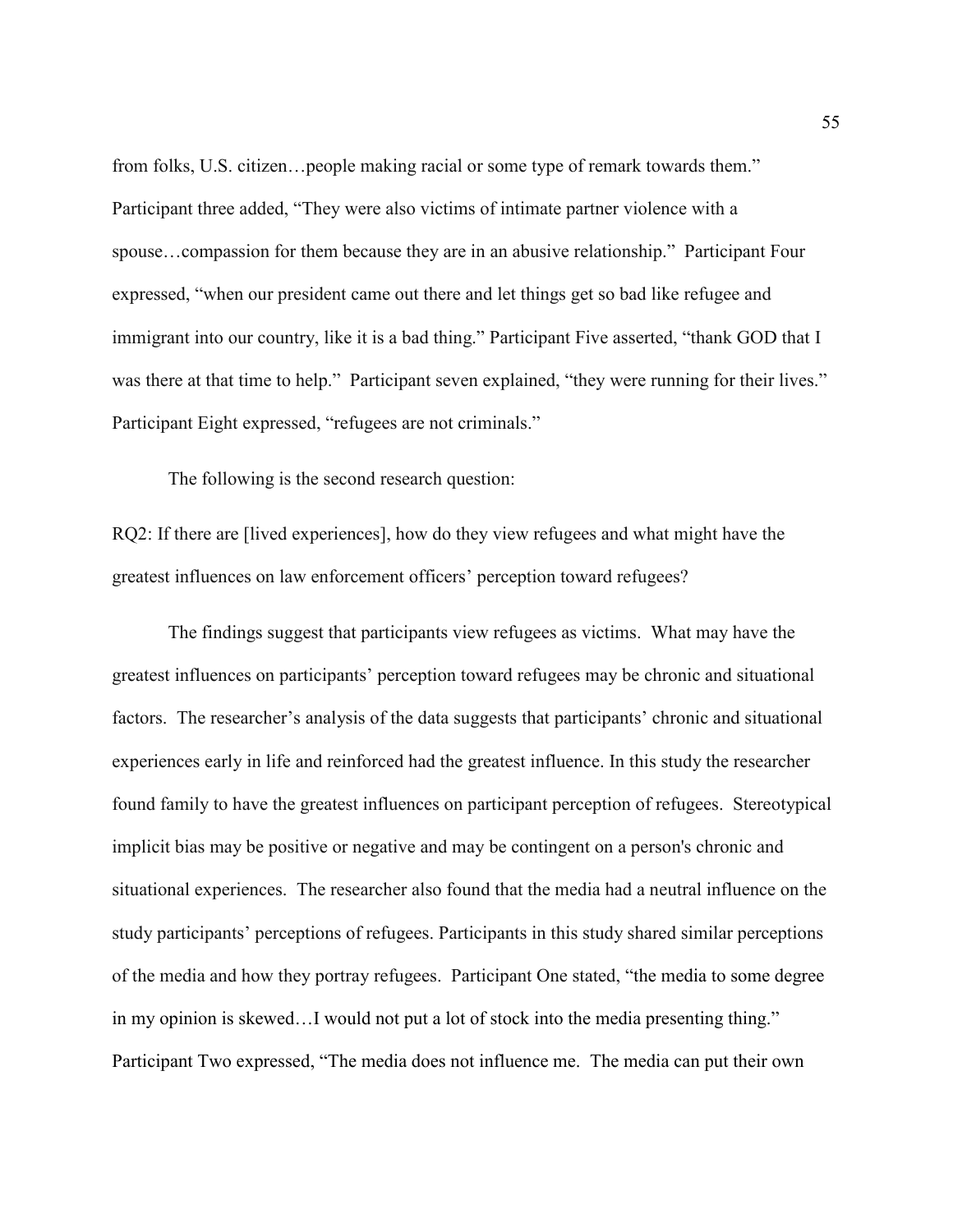personal spin on the story based on what their perception is or their overall viewpoint." Participant Three expressed, "I don't really trust the media." Participant Four expressed, "the media has not informed my perception of refugees." Participant Five stated, "the media didn't influence my perception about the refugee." Participant Seven commented, "the perception the media gave me of a refugee was one-hundred percent inaccurate to what I saw boots on the ground." Participant Eight stated, "the media focused on all the negatives." Participant Nine suggested, "the media distorts things for their benefit, so I tend not to relay on their perspective." Participants' explicit responses suggest there is no media influence over their cognitive decisionmaking process relevant to refugees.

#### **Summary**

The results of this study suggest that participants are a product of the public domain and not exempt from chronic and situational factors that can influence stereotypical implicit bias. Participants' cognitive process of categorization of information about an individual or social group is inherent. The results show that the family may be a factor with the greatest influence over participants' perception towards refugees. Job experiences may also contribute to law enforcement's stereotypical implicit bias toward refugee. Participants viewed refugees as victims and their encounters with them as positive. While the media acts as a conduit for information and influence for the public, participants' viewed the media as not a source of influence as it relates to stereotypical implicit bias toward refugees. In Chapter 5 the researcher discusses the findings of the study and how they extend the current knowledge as it relates to peer-reviewed literature described in Chapter 2.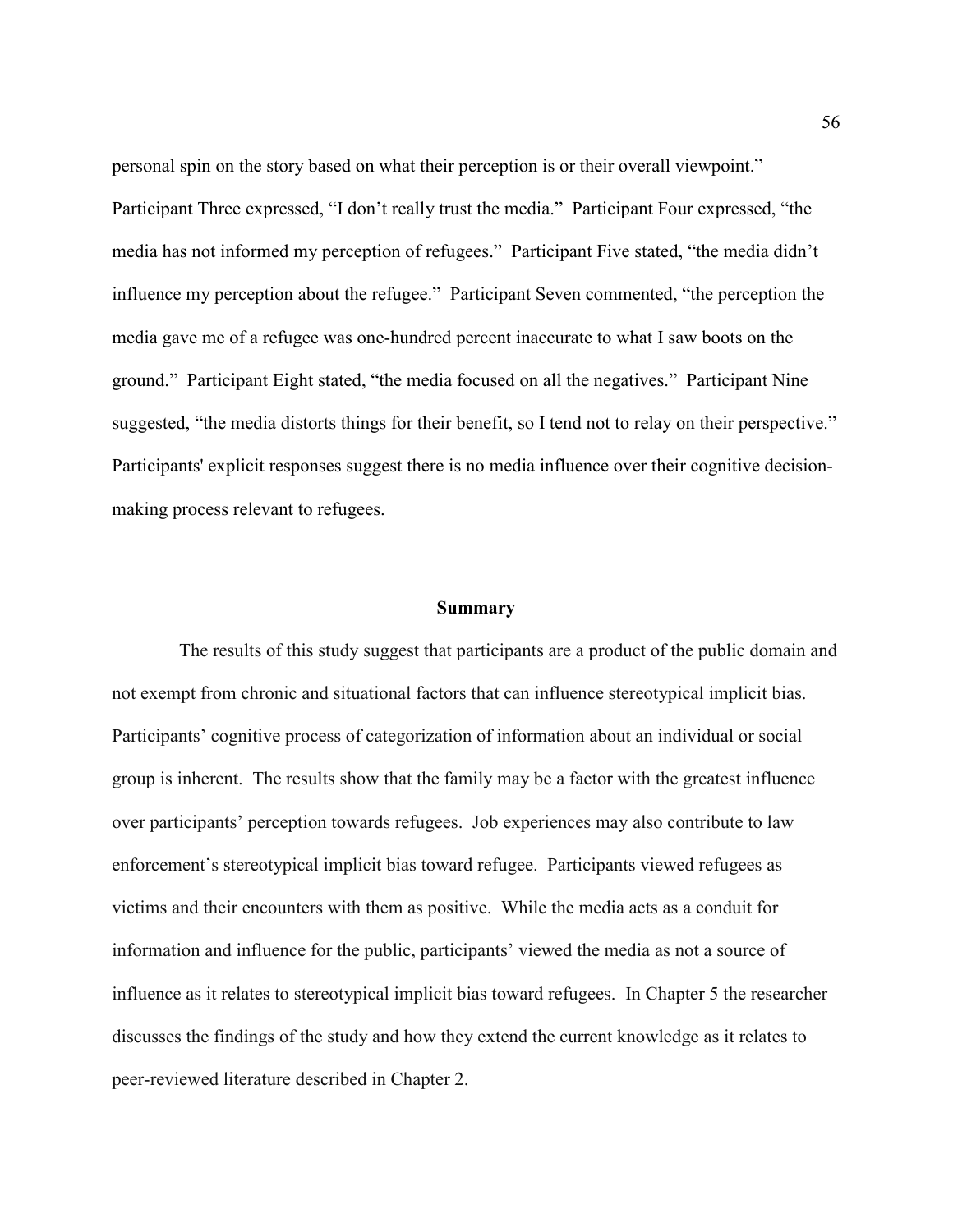Chapter 5: Discussion, Conclusions, and Recommendations

## **Introduction**

The purpose of the study was to explore and comprehend the lived experiences of law enforcement officers from the states of Michigan and Texas and their attitudes and behaviors toward refugees. This study investigated what factors may influence law enforcement officers' attitude and behavior toward refugees. The use of Allport's implicit bias theory provided the theoretical framework for the study. The nature of the study was qualitative. As expressed in Creswell (2009), a qualitative research study is suitable to understand social problems. The researcher found that early family experiences may have the greatest influence on how law enforcement officers perceive refugees. Law enforcement officers are a product of the community they serve, and as such may be influenced by the same environmental stimuli as the general public. Environmental stimuli that may influence law enforcement officers are family, community, professional experiences. The researcher found that participants' inculcated family values were a primary predictor of law enforcement officers in the states of Michigan and Texas and their attitudes and outward behaviors toward refugees.

## **Interpretation of Findings**

The researcher's findings helped to fill the gap in the literature, specifically understanding how law enforcement officers perceive refugees. The researcher investigated the lived experiences of law enforcement officers from the states of Michigan and Texas, and their attitude and behavior toward refugees in the United States. The participants in the study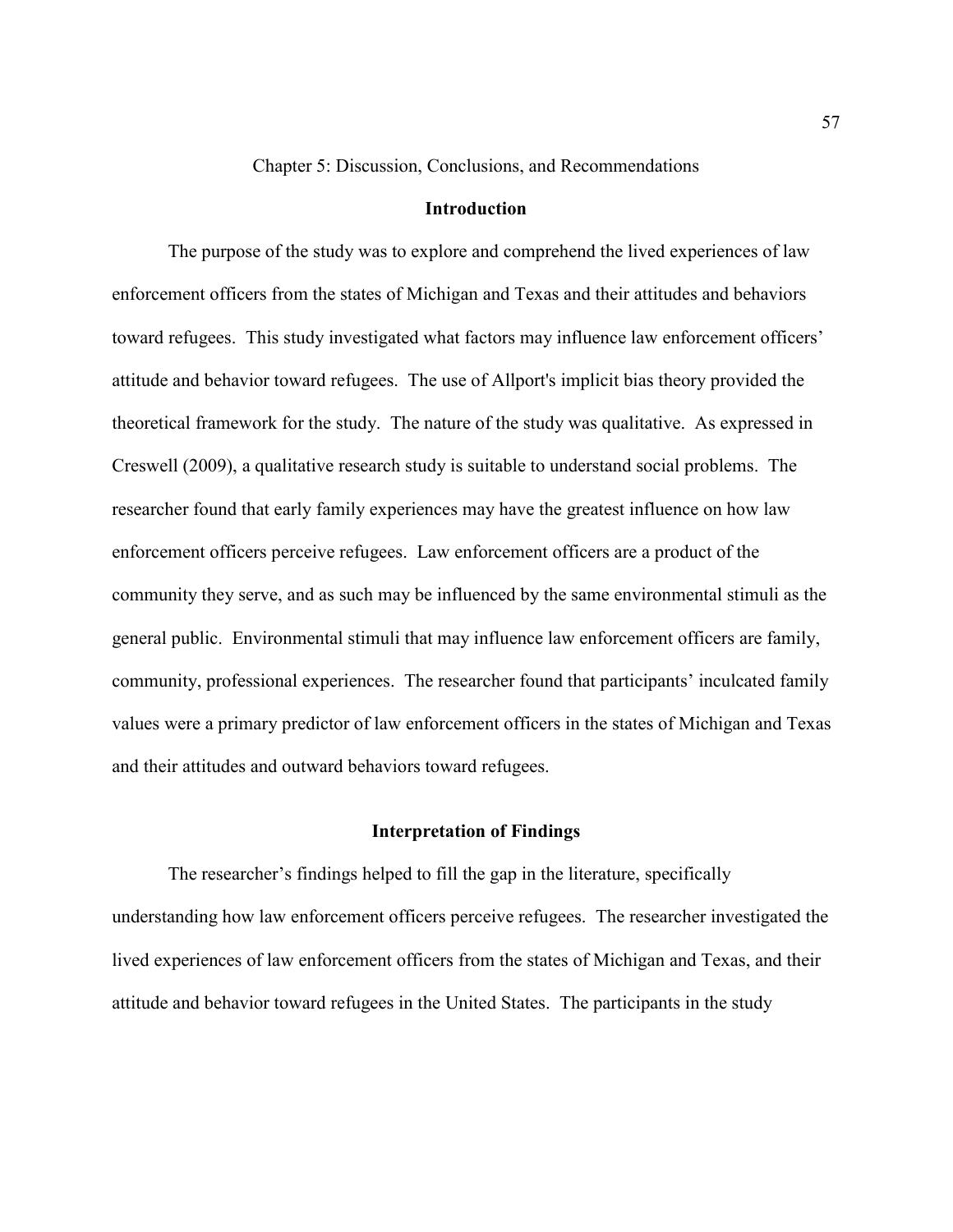provided detailed descriptions of personal experiences that influenced their perception of refugees.

The researcher confirmed Lippman's (1922) assertion that a person's life experiences shape mental images of social groups. As expressed by River et al. (2017), culture and human interaction are indicative of stereotypical implicit bias. A person's images of social groups may be used to inform stereotypical implicit bias before and during the cognitive decision-making process. This researcher suggests that family values may guide perception or stereotypical implicit bias towards refugees. Participants' military experiences, traveling overseas, and living with other cultures may have influenced how participants perceived and developed a stereotypical implicit bias toward refugees. The researcher's findings are not in line with Nier et al. (n.d.) finding that a perceiver's position of power is predictive of stereotypical implicit bias. The researcher found that participants expressed characteristics inherent in providing public service void of a refugee's social status. The researcher found that participants may hold a stereotypical implicit bias toward refugees as victims.

 Cauthen, Robinson, and Krauss (1971) asserted that language presented by the media influences stereotypical implicit bias toward targeted groups. As expressed by Allport (1954), depending on a perceiver's frame of reference, it can influence how a perceiver may react to the presented information. In contradiction to Thweatt (2005), participants in this study suggested that the media's representation of refugees is less than accurate and communicate contradictions of chronic and situational experiences.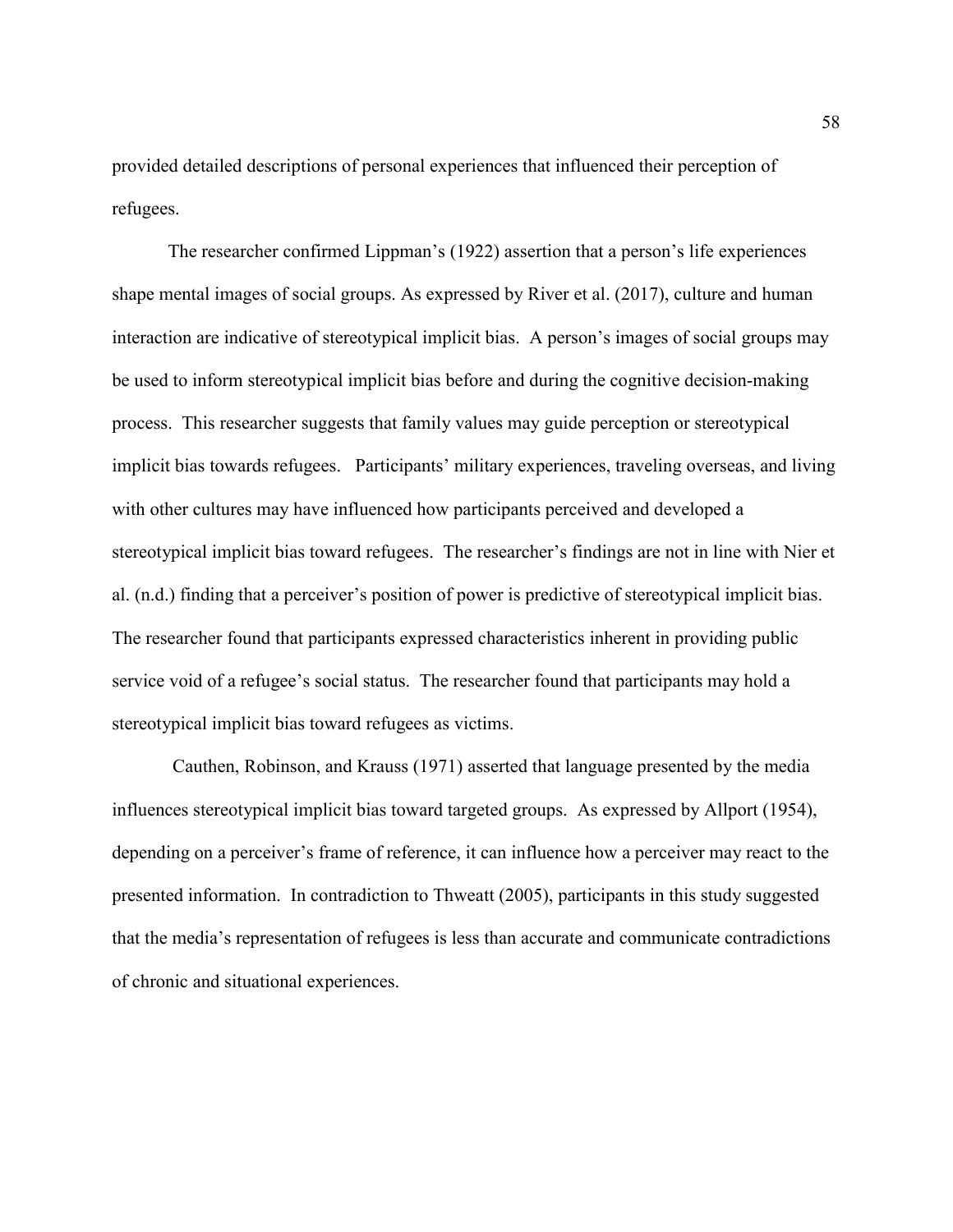## **Limitations of the Study**

A limitation of this study is that the findings will not represent the total population of law enforcement officers. The study findings are restrictive to a small sample of participants. The researcher acknowledges the limitation of the small sample size and its effectiveness to extrapolate findings across a larger domain. The extrapolation of findings was not the principal determinant of the present study. The researcher strived to understand the lived experiences of law enforcement officers in the states of Michigan and Texas relative to stereotypical implicit bias. Also, if they are, what may be the greatest influence. The researcher achieved an understanding of participants' lived experiences and perception of refugees. Understanding how the lived experiences of study participants' influenced perception may provide valuable information to extend the knowledge of stereotypical implicit bias. The study sample size was impacted by a participant's rational to take part in the study. The inherently social phenomenon of illegal immigration on the U.S. southern border and legal refugee status may have conflated into a politically unpopular topic.

#### **Recommendations**

Law enforcement officers are members of the society in which they serve. For this reason, the same chronic and situational influences may help to shape an officer's stereotypical implicit bias as other citizens. Stereotypical implicit bias is naturally occurring. The researcher suggests that future researchers use these findings to conduct qualitative studies in other geographical areas in the U.S. and the international community. The unique cultural environment of other geographical areas may prove interesting to see if the same themes emerge.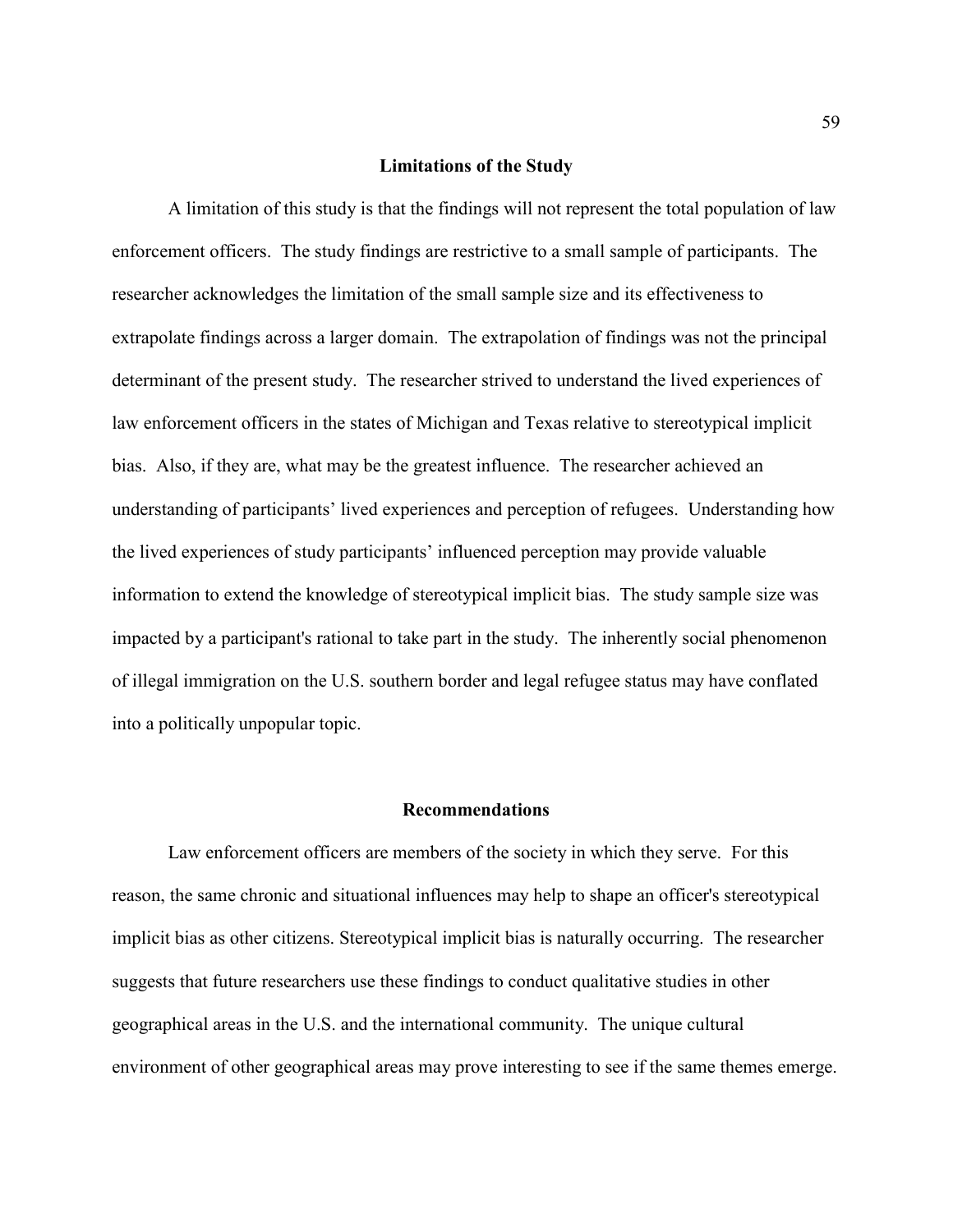The researcher recommends that other researchers conduct studies with a larger sample size, and with specific demographic information. Researchers may consider demographic information such as gender, age, political association, level of education, and cultural ethnicity.

Based on the findings, law enforcement departments and agencies may consider investing in cultural diversity training for both officers and their family members. Within a multicultural society, law enforcement officers' family values may differ depending on their experiences, level of education, cultural norms, and political association. The degree that family values extend beyond officers' immediate environment may influence the perception of refugees. The researcher's findings suggest that an officer's family experiences are likely to bias their opinion of refugees. What this means is participants lived experiences may affect the quality of interaction between officer and refugee. This type of interaction will either reinforce positive stereotypical implicit bias or encourage negative attitude and behavior toward refugees. Law enforcement departments and agencies may make efforts to hire and retain officers with lived experiences that are in line with desired attitudes and behaviors.

Law enforcement departments and agencies may invest in cultural awareness training that starts at the academy level and builds on officers' perceptions of refugees. Understanding officers' perceptions of a refugee while undergoing cultural awareness training will assist the officers in visualizing their bias and prepare them to handle diverse situations involving refugees. Cultural awareness training may reinforce positive preconceived perceptions of refugees while assisting an officer in understanding what they are feeling. Law enforcement departments and agencies may influence officer recruits and current officers' perceptions of refugees through socialization. Law enforcement departments and agencies may consider exposing recruits to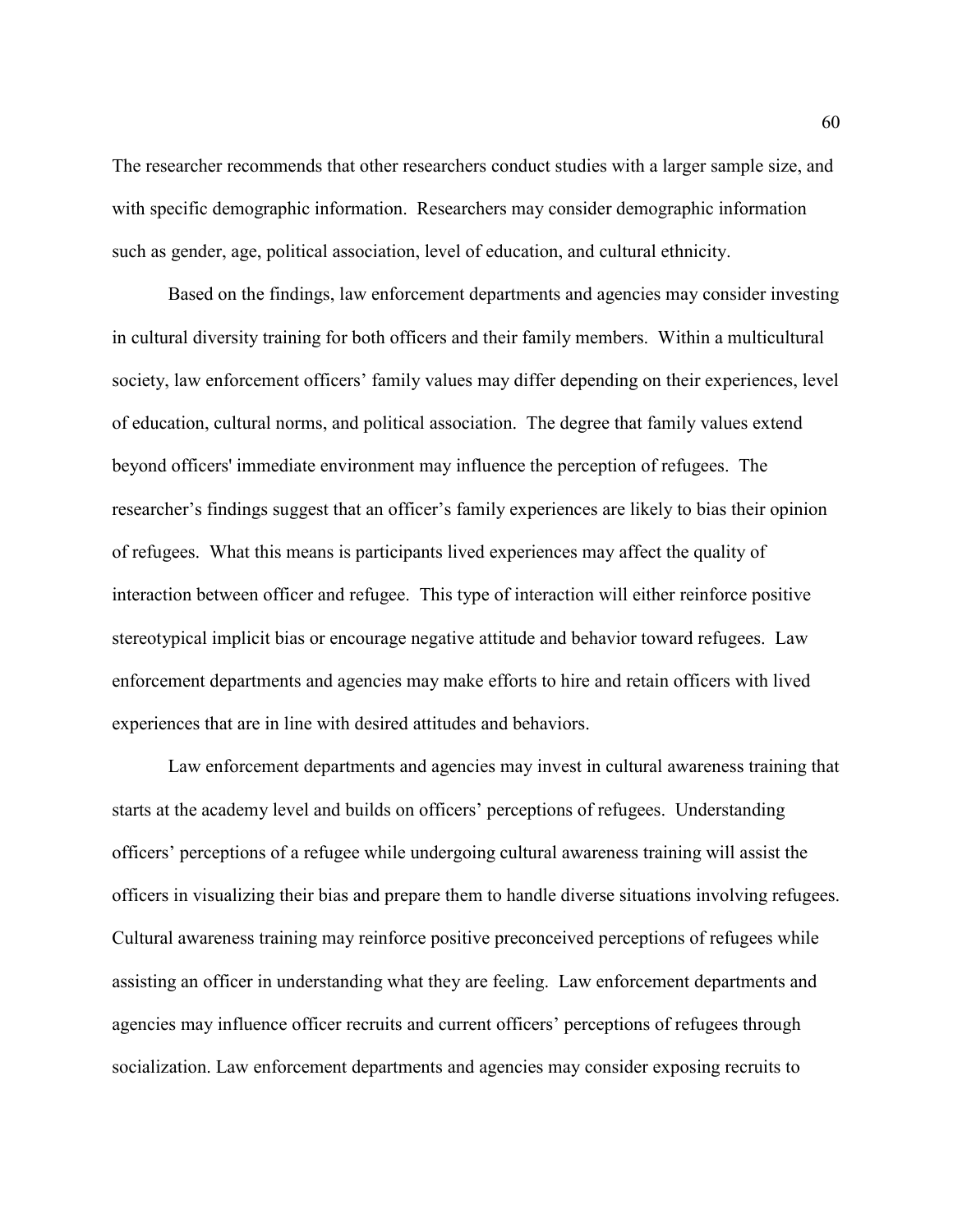refugees in an early positive setting. Early positive exposure to refugees may help to dispel a negative perception of refugees, whereby shaping a positive social image. Law enforcement departments and agencies may also consider requiring current officers to undergo recurring cultural awareness training. Cultural awareness training found beneficial may extend across departments, agencies, and the international community. Cultural awareness training is a way to identify damaging stereotypical implicit bias and control its adverse effects on refugees.

The researcher's findings suggest the family influences may be predictive of stereotypical implicit bias in law enforcement offices. Law enforcement officers are members of the communities they serve, and their attitudes and behavior extend outside of the family and affect a wider community, specifically refugees resettled in the U.S. The management of the family dynamic through law enforcement cultural diversity training may help the wider community to break the cycle of damaging stereotypical implicit bias and positively affect social change.

Study participants' expressed skepticism, suspicion, and lack of trust of the media. The participants did not express how they received their news information. There are many different sources of news outlets that may provide favorable or contradictory information that can influence participants' perception of refugees. Participants' that are technically savvy may have used social media sites and Apps. Less savvy participants may have used local or 24-hour international television news sources. Newspapers and magazines may also be a source of information that may have influenced participants' perception of refugees. In either case, departments and agencies should provide media education training to officers. Media education training would inform officers about the media's messaging and how it may influence an officer's perception of refugees. Law enforcement departments and agencies should be aware of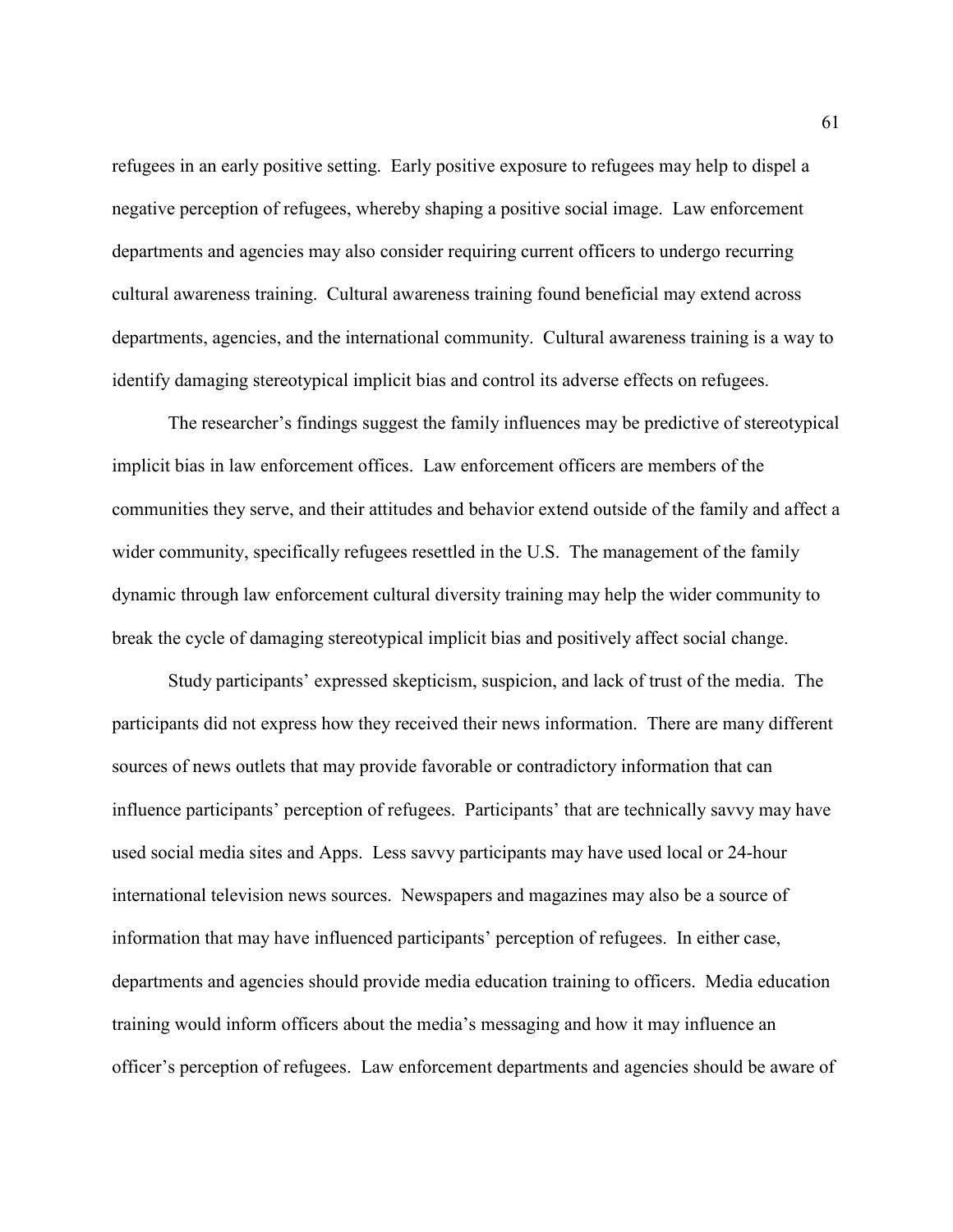the conscious and unconscious influences that the media's messaging may have on officers' cognitive decision making. As expressed by Cozine (2016), the media may exploit or frame ideals in newscast and print that may benefit their ratings.

Departments and agencies may also expand their community and commitment to service for refugees by investing in a diversity messaging initiative. Participants expressed how language was a barrier to providing services to refugees. In one situation, it was difficult for a participant to communicate with a refugee to let them know of services available to them. In another, a refugee was subject to intimate partner violence. The officers had difficulty expressing to a refugee what service was available to assist them. Law enforcement departments and agencies may partner with news outlets to develop a media campaign to deliver information on available social services. Media campaign information should be delivered in different languages to accommodate various refugee communities.

### **Implications**

The findings of this study underpin policies to encourage positive social change through a qualitative prediction of law enforcements' behavior toward refugees and identify strategies for social equality. The findings may inform law enforcement within the United States and other Western countries how to identify and eradicate refugee stereotypical implicit bias and foster positive social change. At the individual, family, and organizational levels, law enforcement may be positively impacted through a diversity of interpersonal interaction with other cultures. Cultural appreciation through professional and personal interaction may extend into societal/policy development. Law enforcement departments and agencies may promote funding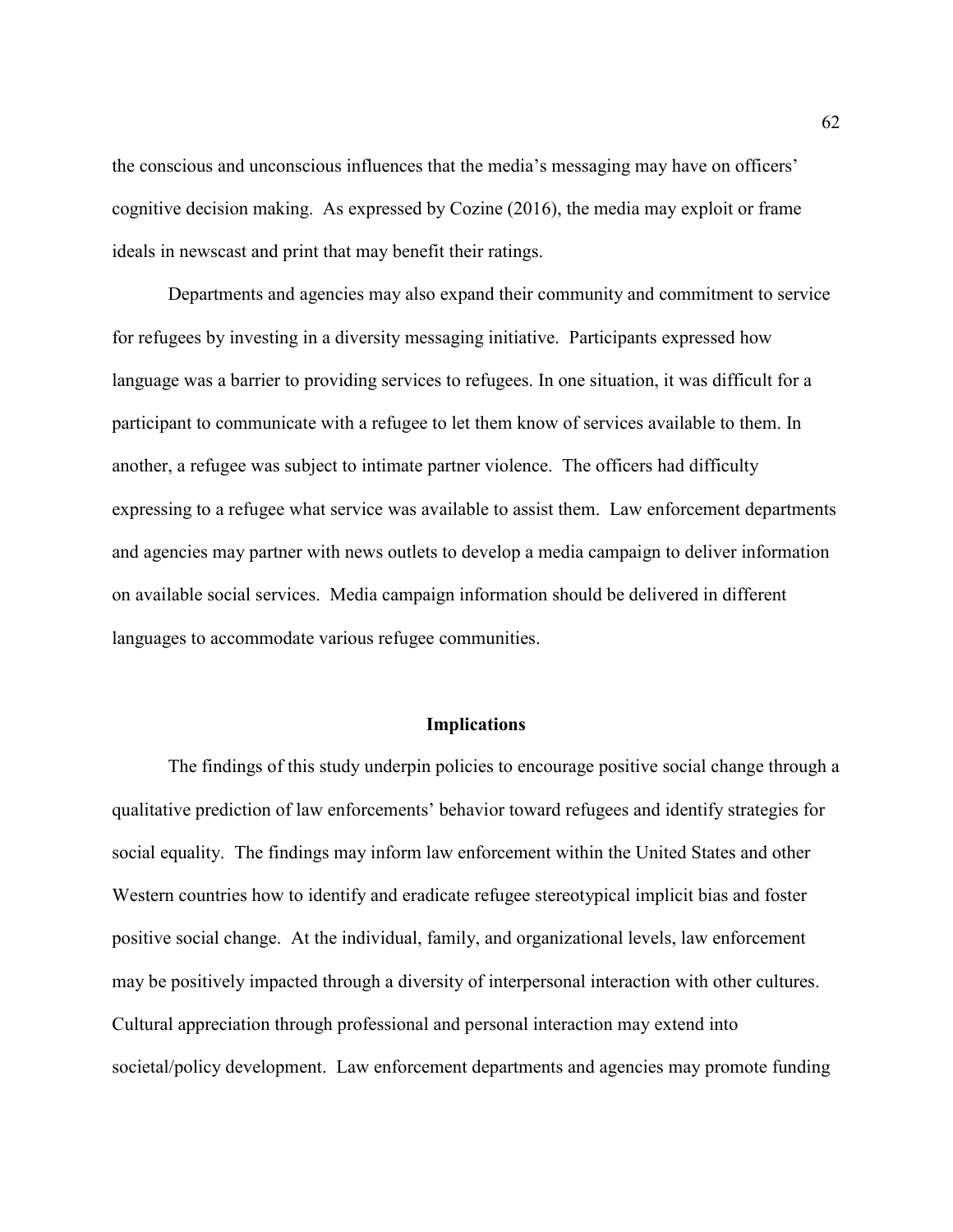programs that extend the exchange of police officers nationally and internationally.

Theoretically, an international program that promotes mutual understanding of cultural richness and diversity will improve relationships between law enforcement and refugees.

## **Conclusion**

The researcher's findings helped to fill the gap in the literature by investigating if law enforcement officers have a stereotypical implicit bias toward refugees within the United States. This research study confirmed that law enforcement officers in the states of Michigan and Texas do have a stereotypical implicit bias toward refugees. Whether law enforcement stereotypical implicit bias is positive or negative, dependents on their unique lived experiences. The researcher demonstrated that human beings perspective gained in early life experiences may carry forward in later decision-making processes. Law enforcement's lived experiences are irreversible and remain a part of the cognitive decision-making process. The researcher provided an analysis of what it means to be a law enforcement officer and how lived experiences are drawn upon when interacting with refugees. The researcher's findings may be used with law enforcement departments and agencies to assist in the development of training programs. Cultural awareness training found beneficial may extend across other departments, agencies, and the international community. Cultural awareness training is a way to identify damaging stereotypical implicit bias and control its adverse effects on refugees. Finally, the researcher's findings encourage positive social change through a qualitative prediction of law enforcement stereotypical implicit bias toward refugees.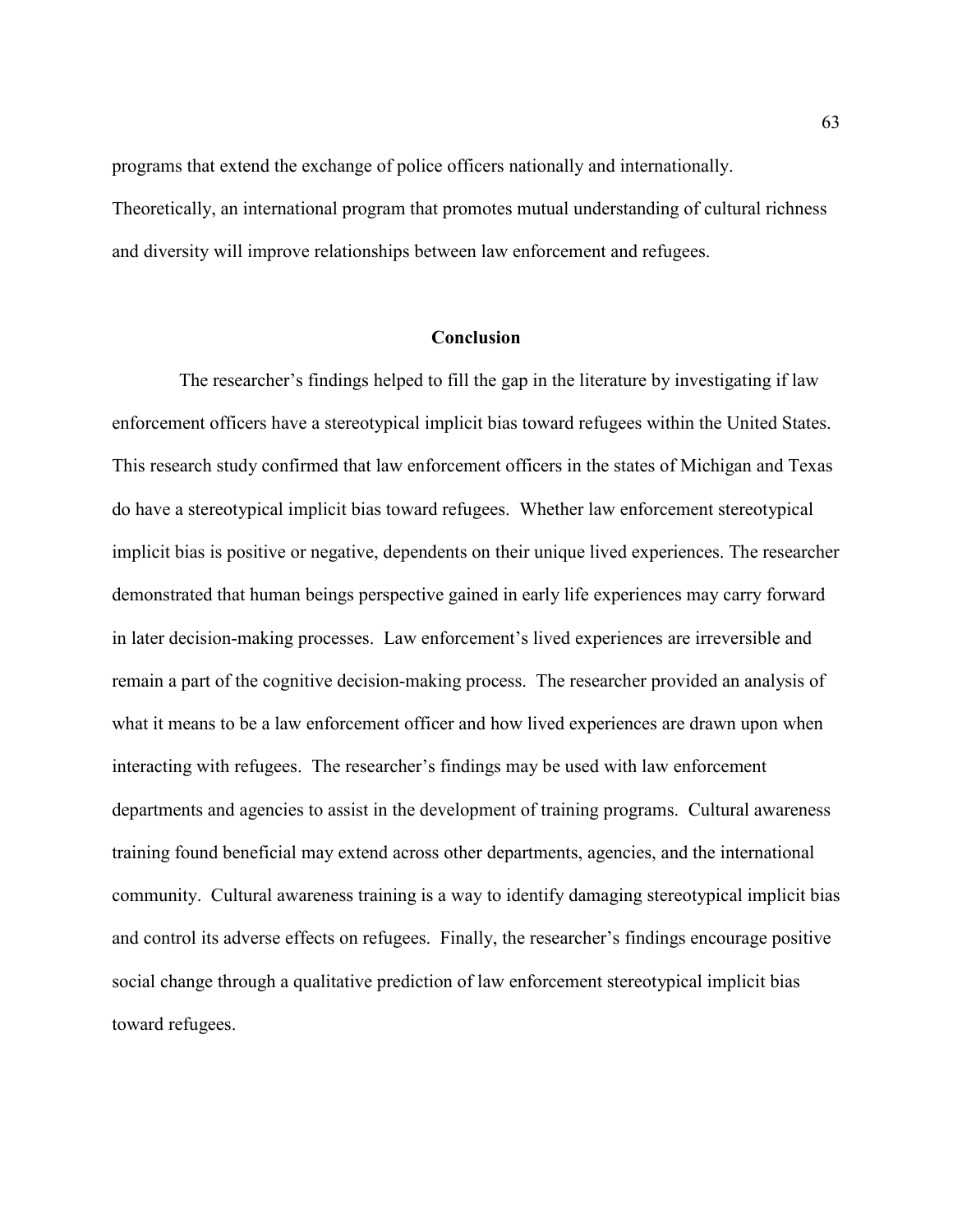#### References

Allport, G. W. (1954). *The nature of prejudice*. New York, NY. Basic Books.

Arkes, H. R., & Tetlock, P. E. (2004). Target article: Attributions of implicit prejudice, or "Would Jesse Jackson'Fail' the Implicit Association Test?". *Psychological Inquiry*, *15*(4), 257–278. https://doi-

org.ezp.waldenulibrary.org/10.1207/s15327965pli1504pass:[\_]01

- Atwell Seate, A., & Mastro, D. (2016). Media's influence on immigration attitudes: An intergroup threat theory approach. *Communication Monographs, 83(2),* 194-213. doi:10.1080/03637751.2015.1068433
- Bongar, B., Brown, L. M., Beutler, L. E., Breckenridge, J. N., & Zimbardo, P. G. (Eds.). (2007). *Psychology of terrorism*. New York, NY: Oxford University.
- Borum, R. (2004). Psychology of terrorism. Tampa: University of South Florida. Psychology of terrorism. University of South Florida. ©2004 by Randy Borum. Reprinted by permission of Randy Borum. Retrieved from https://www.ncjrs.gov/pdffiles1/nij/grants/208552.PDF
- Brad Blitz. (2017). Another story: What public opinion data tell us about refugee and humanitarian policy. *Journal on Migration and Human Security, Vol 5, Iss 2 (2017)*, (2). https://doi-org.ezp.waldenulibrary.org/10.14240/jmhs.v5i2.89
- Broomé, R. E. (2014). A phenomenological psychological study of the police officer's lived experience of the use of deadly force. Journal of Humanistic Psychology, 54(2), 158–181. https://doi-org.ezp.waldenulibrary.org/10.1177/0022167813480850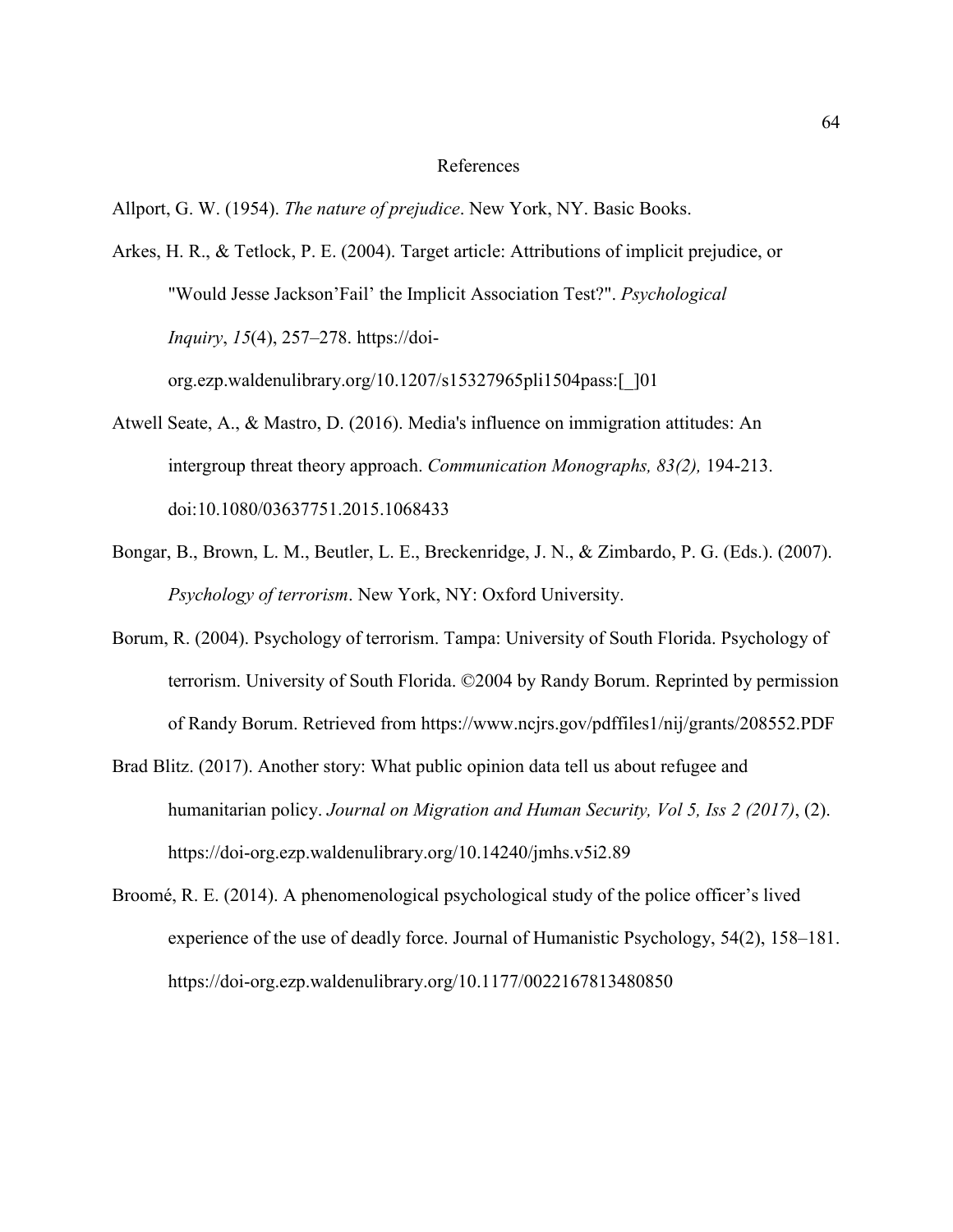Cameron, C. D., Payne, B. K., & Knobe, J. (2010). Do theories of implicit race bias change moral judgments? *Social Justice Research, 23*(4), 272-289. doi:http://dx.doi.org.ezp.waldenulibrary.org/10.1007/s11211-010-0118-z

Cauthen, N. R., Robinson, I. E., & Krauss, H. H. (1971). Stereotypes: A review of the literature 1926--1968. Journal of Social Psychology, 84(1), 103–125. Retrieved from https://ezp.waldenulibrary.org/login?url=https://search.ebscohost.com/login.aspx?direct=t rue&db=sih&AN=16428853&site=eds-live&scope=site

- Chen, S. Y., Ross, B. H., & Murphy, G. L. (n.d.). Implicit and explicit processes in categorybased induction: Is induction best when we don't think?. Journal Of Experimental Psychology-General, 143(1), 227-246. doi:10.1037/a0032064
- Connor, P & Krogstad, J. M. (5 July 2018) For the first time U.S. resettles fewer refugees than the rest of the world. Retrieved from http://www.pewresearch.org/facttank/2018/07/05/for-the-first-time-u-s-resettles-fewer-refugees-than-the-rest-of-theworld/
- Cozine, K. (2016). Social Media and the Globalization of the Sicarii. *Global Security Studies*, *7*(1), 1–12. Retrieved from https://search-ebscohostcom.ezp.waldenulibrary.org/login.aspx?direct=true&db=poh&AN=113999650&site=ed s-live&scope=site
- Creswell, J. (2009). *Research design: Qualitative, quantitative, and mixed methods approaches* (Laureate Education, Inc., custom ed.). Thousand Oaks, CA: Sage Publications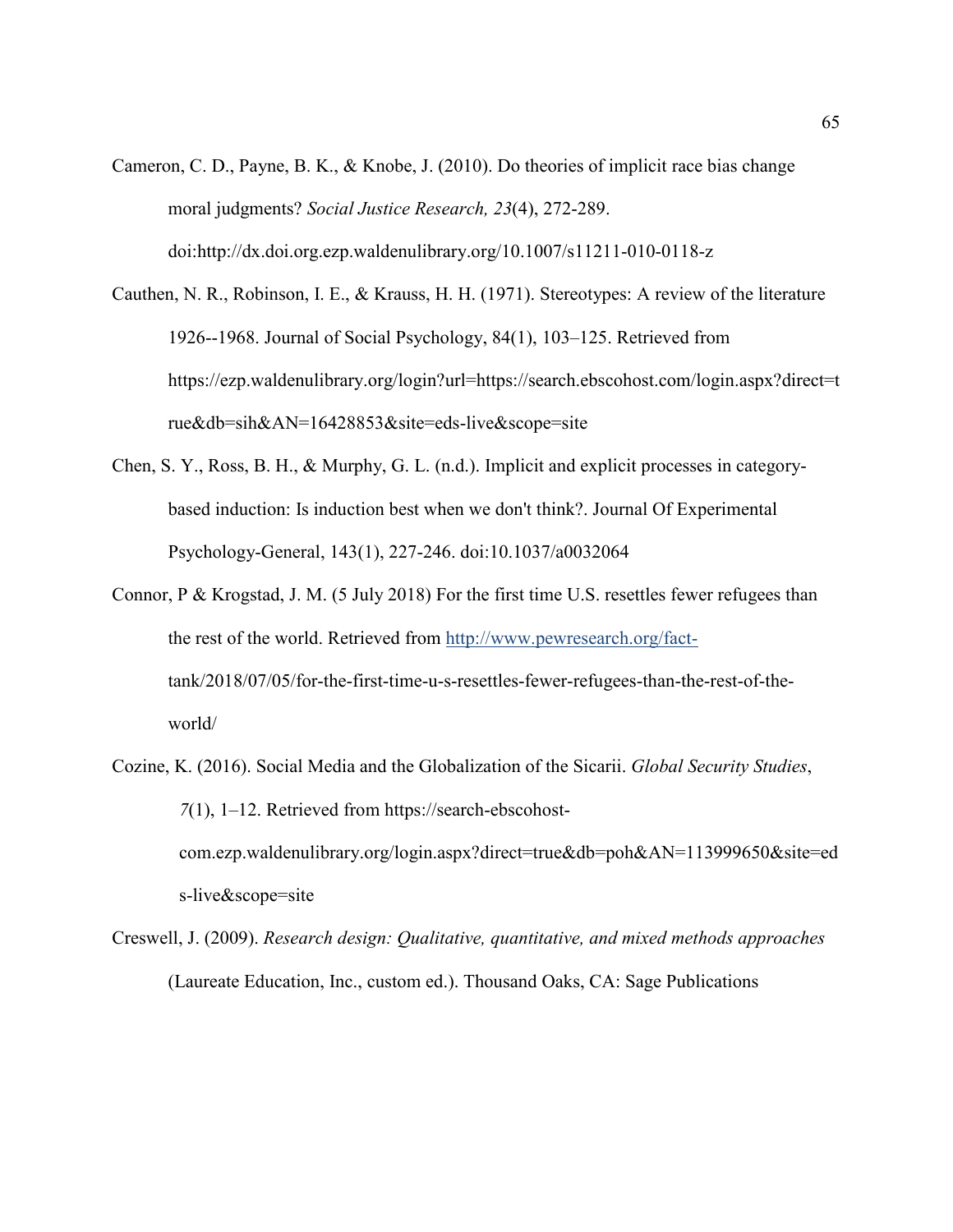- David, J. C. .(2016). 'As deadly as armed conflict? Gang violence and forced displacement in the Northern Triangle of Central America.' *Agenda Internacional*, (34), 77. https://doiorg.ezp.waldenulibrary.org/10.18800/agenda.201601.003
- Dorrough, A. R., Glöckner, A., Betsch, T., & Wille, A. (2017). When knowledge activated from memory intrudes on probabilistic inferences from description—The case of stereotypes. *Acta Psychologica*, 18064-78. doi: 10.1016/j.actpsy.2017.08.006
- Durr, M. (n.d.). What is the difference between slave patrols and modern day policing? Institutional violence in a community of color. Critical Sociology, 41(6), 873–879. https://doi-org.ezp.waldenulibrary.org/10.1177/0896920515594766
- Fandl, K. J. (2017). States' rights and refugee resettlement. Texas International Law Journal, 52(1), 71-101. Retrieved from https://search-proquestcom.ezp.waldenulibrary.org/docview/1910472954?accountid=14872
- Fantz, A., Brumfield, B. (19 November 2015). More than half the nation's governors say Syrian refugees not welcome. Retrieved from http://www.cnn.com/2015/11/16/world/parisattacks-syrian-refugees-backlash/index.html
- Gawronski, B., & Bodenhausen, G. V. (2006). Associative and propositional processes in evaluation: an integrative review of implicit and explicit attitude change. Psychological Bulletin, (5), 692.
- Gawronski, B. & Payne, K. B. (2010). Handbook of implicit social cognition: Measurement, theory and application. New York, NY. Gulford Press.
- Geschke, D., Sassenberg, K., Ruhrmann, G., & Sommer, D. (2010). Effects of linguistic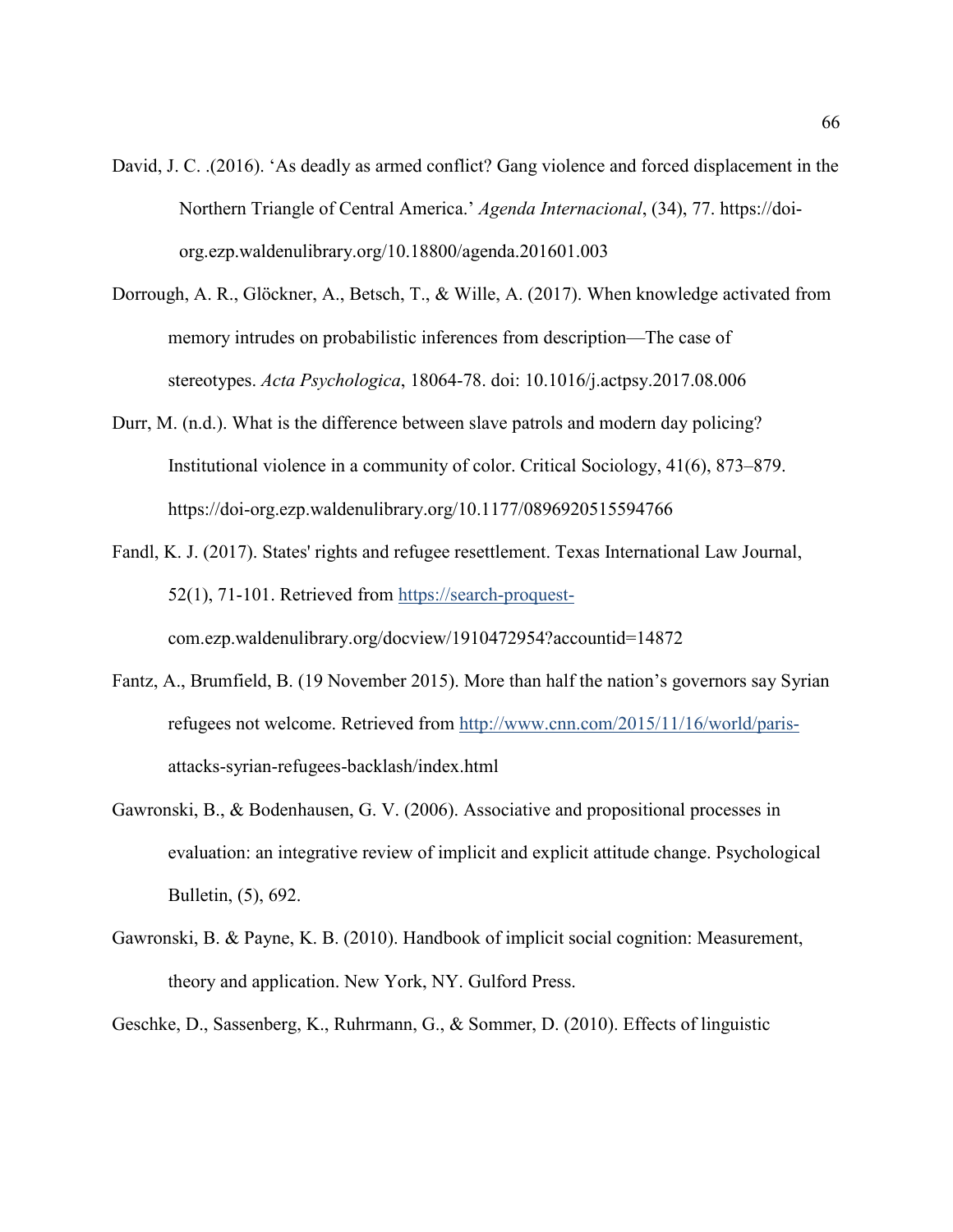abstractness in the mass media: How newspaper articles shape readers' attitudes toward migrants. Journal Of Media Psychology: Theories, Methods, And Applications, 22(3), 99-104. doi:10.1027/1864-1105/a000014

- Giorgi, A. (2009). The descriptive phenomenological method in psychology: A modified husserlian approach. Pittsburgh Pennsylvania. Duquesne University Press
- Greenwald, A. G., Uhlmann, E. L., Poehlman, T. A., & Banaji, M. R. (2009). Understanding and using the implicit association test: III. Meta-analysis of predictive validity. *Journal of Personality and Social Psychology*, (1), 17. Retrieved from https://ezp.waldenulibrary.org/login?url=https://search.ebscohost.com/login.aspx?direct=t rue&db=edsgea&AN=edsgcl.202918162&site=eds-live&scope=site
- Hartig, H. (24 May 2018). Republicans turn more negative toward refugees as number admitted to U.S. plummets. Retrieved from http://www.pewresearch.org/facttank/2018/05/24/republicans-turn-more-negative-toward-refugees-as-number-admittedto-u-s-plummets/
- Harris, G., Sanger, D. E., & Herszenhorn, D. M. (10 September 2015). Obama increases number of syrian refugees for U.S. resettlement to 10,000. Retrieved from https://www.nytimes.com/2015/09/11/world/middleeast/obama-directs-administration-toaccept-10000-syrian-refugees.html
- Homeland Security Committee. (2015). Syrian refugee flows security risk and counterterrorism challenges. Retrieved from https://homeland.house.gov/wpcontent/uploads/2015/11/Homeland-Security-Committee-Syrian-Refugee-Report.pdf

Hunter, S. T., Shortland, N. D., Crayne, M. P., & Ligon, G. S. (2017). Recruitment and selection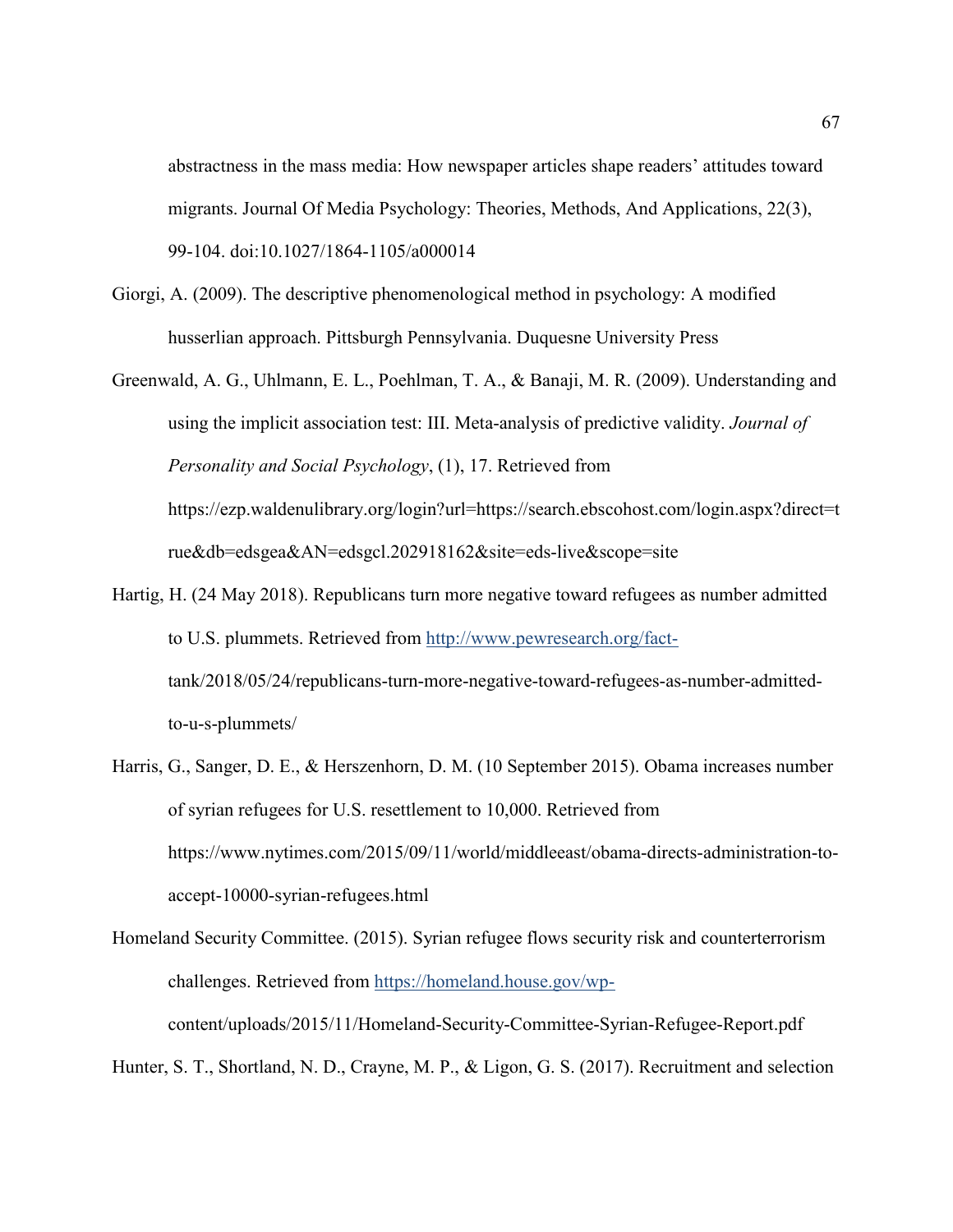in violent extremist organizations: Exploring what industrial and organizational psychology might contribute. *American Psychologist, 72(3), 242-254.* 

James, L. (n.d.). The Stability of implicit racial bias in police officers. *Police Quarterly*, *21*(1), 30–52. https://doi-org.ezp.waldenulibrary.org/10.1177/1098611117732974

Kahn, K. B., Steele, J. S., McMahon, J. M., & Stewart, G. (n.d.). How Suspect Race Affects Police Use of Force in an Interaction Over Time. LAW AND HUMAN BEHAVIOR, 41(2), 117–126. https://doiorg.ezp.waldenulibrary.org/10.1037/lhb0000218

- Kawakami, K., Dovidio, J. F., & Dijksterhuis, A. (2003). Effect of social category priming on personal attitudes. *Psychological Science (0956-7976)*, *14*(4), 315–319. https://doiorg.ezp.waldenulibrary.org/10.1111/1467-9280.14451
- Kofman, L., & Mather, L. (2017). The bias of crowds model: promise and potential challenges for practitioners. Psychological Inquiry, 28(4), 278-280. doi:10.1080/1047840X.2017.1373560
- Kos-Staniić, L. (2018). Illegal Migrants in Transit as a Security Threat to the Citizens of Mexico. *Migracijske i Etnicke Teme*, (3), 271–273. Retrieved from https://search-ebscohostcom.ezp.waldenulibrary.org/login.aspx?direct=true&db=sih&AN=137785348&site=eds -live&scope=site
- Legal Information Institute. (n.d.). U.S. Constitution Article VI. Retrieved from https://www.law.cornell.edu/constitution/articlevi
- Levy, N. (n.d.). Consciousness, implicit attitudes and moral responsibility. NOUS, 48(1), 21–40. https://doi-org.ezp.waldenulibrary.org/10.1111/j.1468-0068.2011.00853.x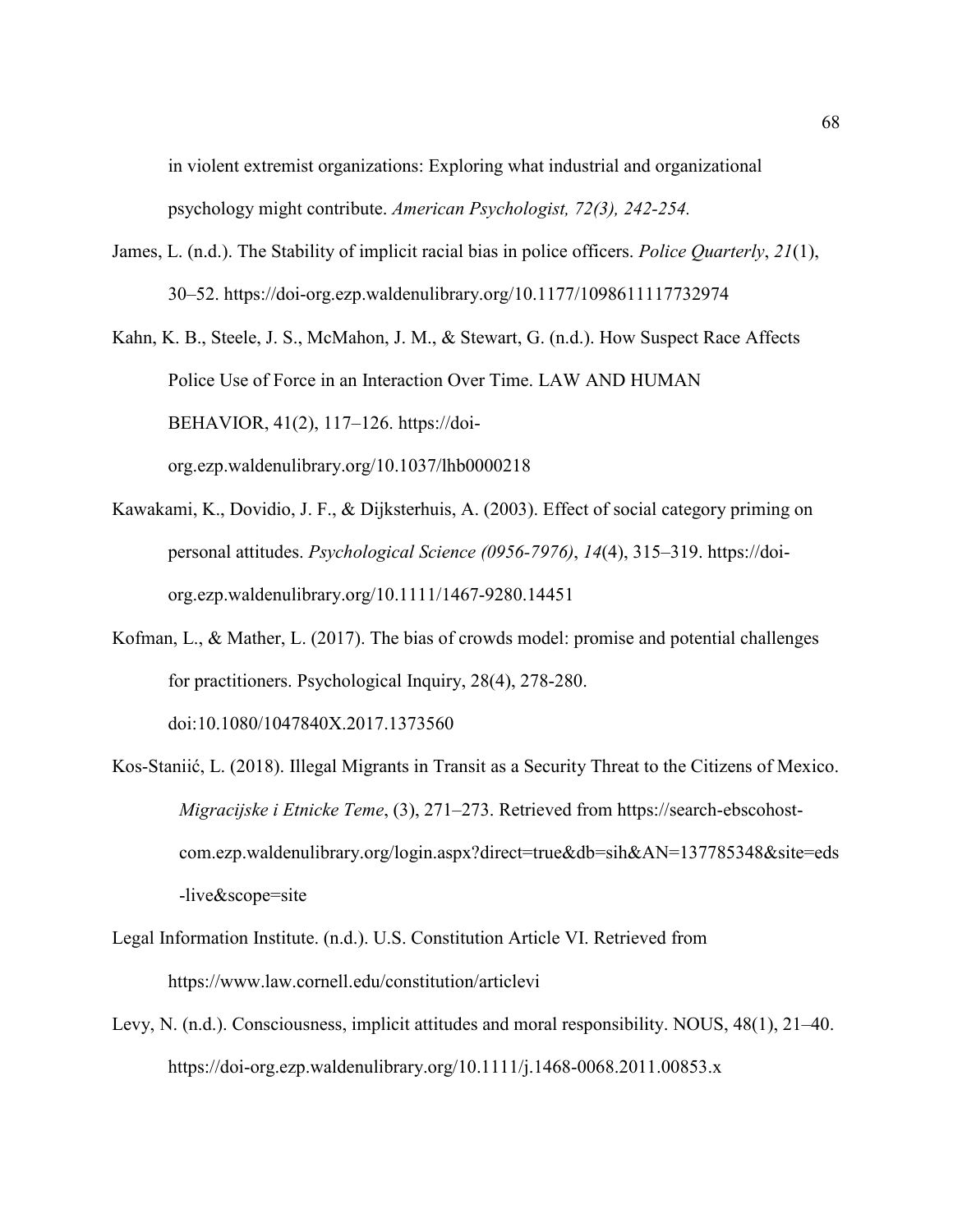Lick, D. J., Alter, A. L., & Freeman, J. B. (2018). Superior pattern detectors efficiently learn, activate, apply, and update social stereotypes. *Journal Of Experimental Psychology: General, 147(2)*, 209-227. doi:10.1037/xge0000349

Lippmann, W. (1922). *Public opinion*. New York, NY. Simon and Schuster Inc

- Mackie, D. M., & Hamilton, D. L. (1993). Affect, cognition and stereotyping: Interactive process in group perception. Academic Press Inc., San Diego CA
- Mason, M. (2010). Sample size and saturation in PhD studies using qualitative interviews. Forum: Qualitative Social Research, Vol 11, Iss 3 (2010), (3),
- Ojanen, T. (2010). Terrorist profiling: human rights concerns. *Critical Studies On Terrorism*, *3(2),* 295. doi:10.1080/17539153.2010.491343
- Pacheco, N. M. (2015). Border Security: A Comprehensive Review of the United States' Approach to Southwest Border Policy. *Perspectives (University of New Hampshire)*, 4– 12. Retrieved from https://search-ebscohostcom.ezp.waldenulibrary.org/login.aspx?direct=true&db=sih&AN=110502020&site=eds -live&scope=site
- Patterson, G., Chung, I., & Swan, P. G. (2012). The effects of stress management interventions among police officers and recruits. Campbell Systematic Reviews, 8(7) Retrieved from https://ezp.waldenulibrary.org/login?url=https://search-proquestcom.ezp.waldenulibrary.org/docview/1773963333?accountid=14872
- Patton, M. Q. (2015). *Qualitative research & evaluation methods: Integrating theory and practice* (4th ed.). Thousand Oaks, CA: SAGE.

Payne, B. K., Vuletich, H. A., & Lundberg, K. B. (2017). The bias of crowds: How implicit bias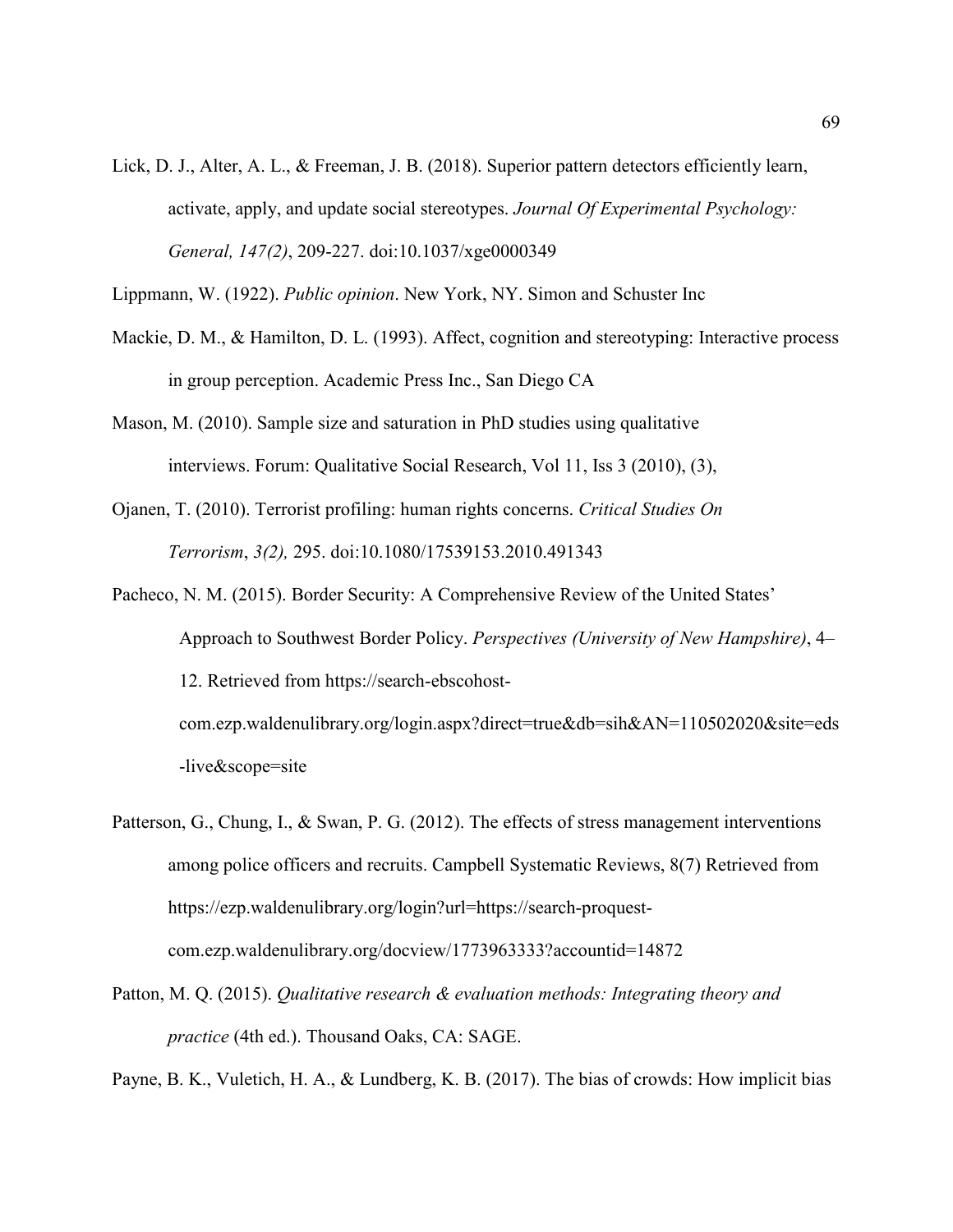bridges personal and systemic prejudice. Psychological Inquiry, 28(4), 233-248. doi:10.1080/1047840X.2017.1335568

- Ruisch, B., Cone, J., Shen, X., & Ferguson, M. J. (2018). Dual and single-process perspectives on the role of threat detection in evaluation. PSYCHOLOGICAL INQUIRY, 29(1), 22– 27. https://doi-org.ezp.waldenulibrary.org/10.1080/1047840X.2018.1435619
- Phillip, A. (17 November 2015). Governors rush to slam door on Syrian refugees. Retrieved from https://www.washingtonpost.com/news/post-politics/wp/2015/11/16/governorsrush-to-slam-door-on-syrian-refugees/?utm\_term=.4993503980fa
- Ravitch, S. M., & Carl, N. M. (2016). *Qualitative research: Bridging the conceptual, theoretical, and methodological*. Thousand Oaks, CA: Sage Publications.
- Refugee Act of 1979 (1980; 96th Congress S. 643) GovTrack.us. Retrieved from https://www.govtrack.us/congress/bill/96/s643
- Refugee Processing Center (RPC). (2018). Interactive reporting: Admissions and arrivals. Retrieved from http://ireports.wrapsnet.org/Interactive-

Reporting/EnumType/Report?ItemPath=/rpt\_WebArrivalsReports/Map%20-

%20Arrivals%20by%20State%20and%20Nationality

- Reynolds, P. D., Fitzgerald, B. A., and Hicks. J. (2018). The Expendables: A qualitative study of police officers' responses to organizational injustice. Vol 21, Issue 1, pp. 3 - 29. Police **Quarterly**
- Rivers, A. M., Rees, H. R., Calanchini, J., & Sherman, J. W. (2017). Implicit bias reflects the personal and the social. Psychological Inquiry, 28(4), 301. doi:10.1080/1047840X.2017.1373549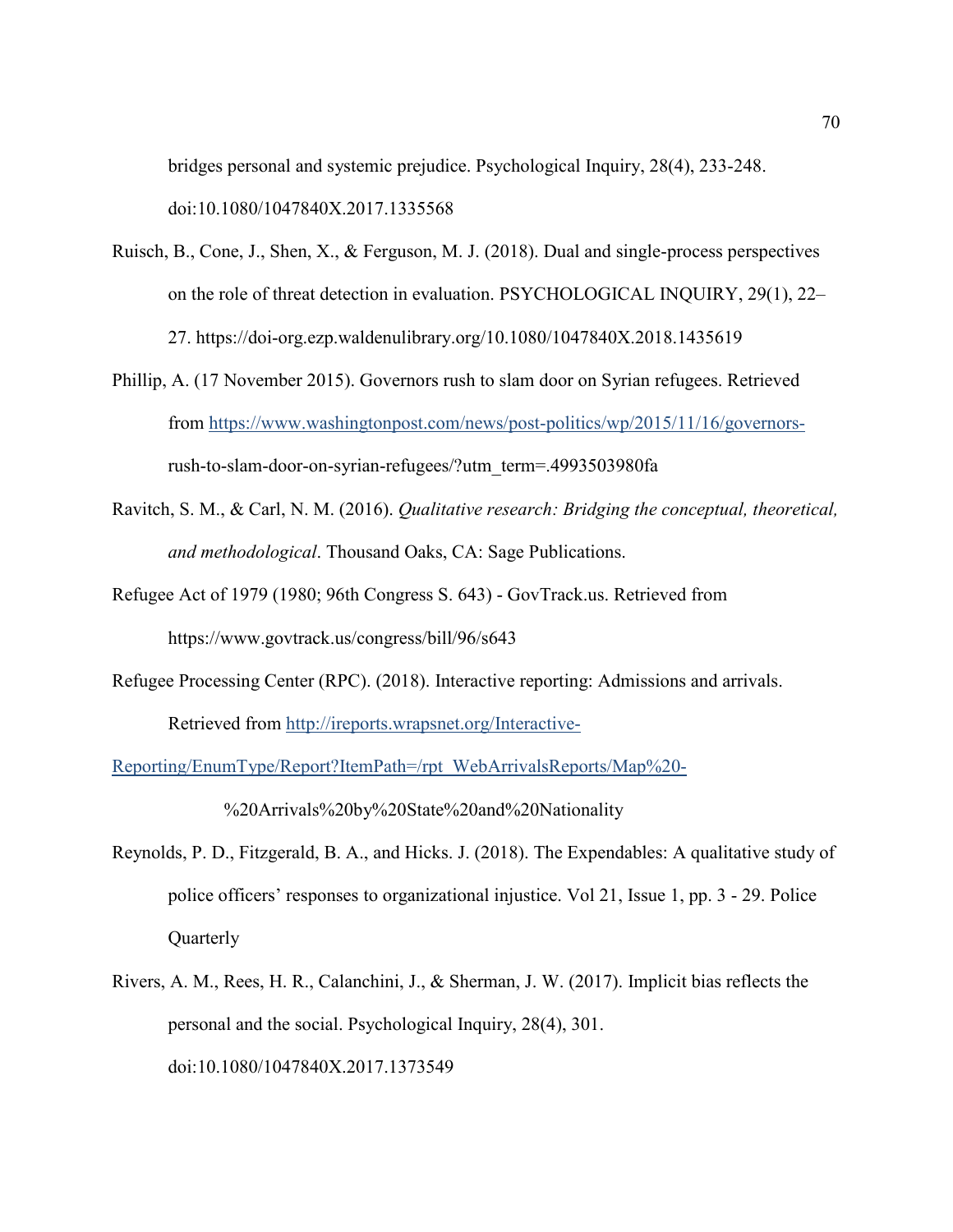Ross, J. (5 October 2016). Mike Pence advanced the idea that bias is best not talked about. Retrieved from https://www.washingtonpost.com/news/the-fix/wp/2016/10/05/gov-mikepence-advanced-the-idea-that-bias-is-best-not-talked-about/?utm\_term=.0b75c0662c81

Rivers, A. M., Rees, H. R., Calanchini, J., & Sherman, J. W. (2017). Implicit bias reflects the personal and the social. Psychological Inquiry, 28(4), 301-305. doi:10.1080/1047840X.2017.1373549. Retrieved from file:///C:/Users/dhawt/AppData/Local/Packages/Microsoft.MicrosoftEdge\_8wekyb3d8bb we/TempState/Downloads/Rivers2017\_PsychInquiry%20(1).pdf

Saldana, J. (2014). The coding manual for qualitative researchers. Thousand Oaks, CA

Schwarz, N. (2007). Attitude construction: evaluation in context. *Social Cognition*, (5), 638. Retrieved from

https://ezp.waldenulibrary.org/login?url=https://search.ebscohost.com/login.aspx?direct=t rue&db=edsgea&AN=edsgcl.172738694&site=eds-live&scope=site

- Shenton, A. K. (2004). Strategies for ensuring trustworthiness in qualitative research projects. *Education for Information*, *22*(2), 63–75. Retrieved from https://ezp.waldenulibrary.org/login?url=https://search.ebscohost.com/login.aspx?direct=t rue&db=eue&AN=502939739&site=eds-live&scope=site
- Smith, A. L., & Mason, S. E. (2016). The age of racial profiling in the context of terrorism. *Modern Psychological Studies*, *21(2),* 75.
- Smith, M. R., & Alpert, G. P. (2007). Explaining police bias: A theory of social conditioning and illusory correlation. Criminal Justice and Behavior, 34(10), 1262–1283. https://doiorg.ezp.waldenulibrary.org/10.1177/0093854807304484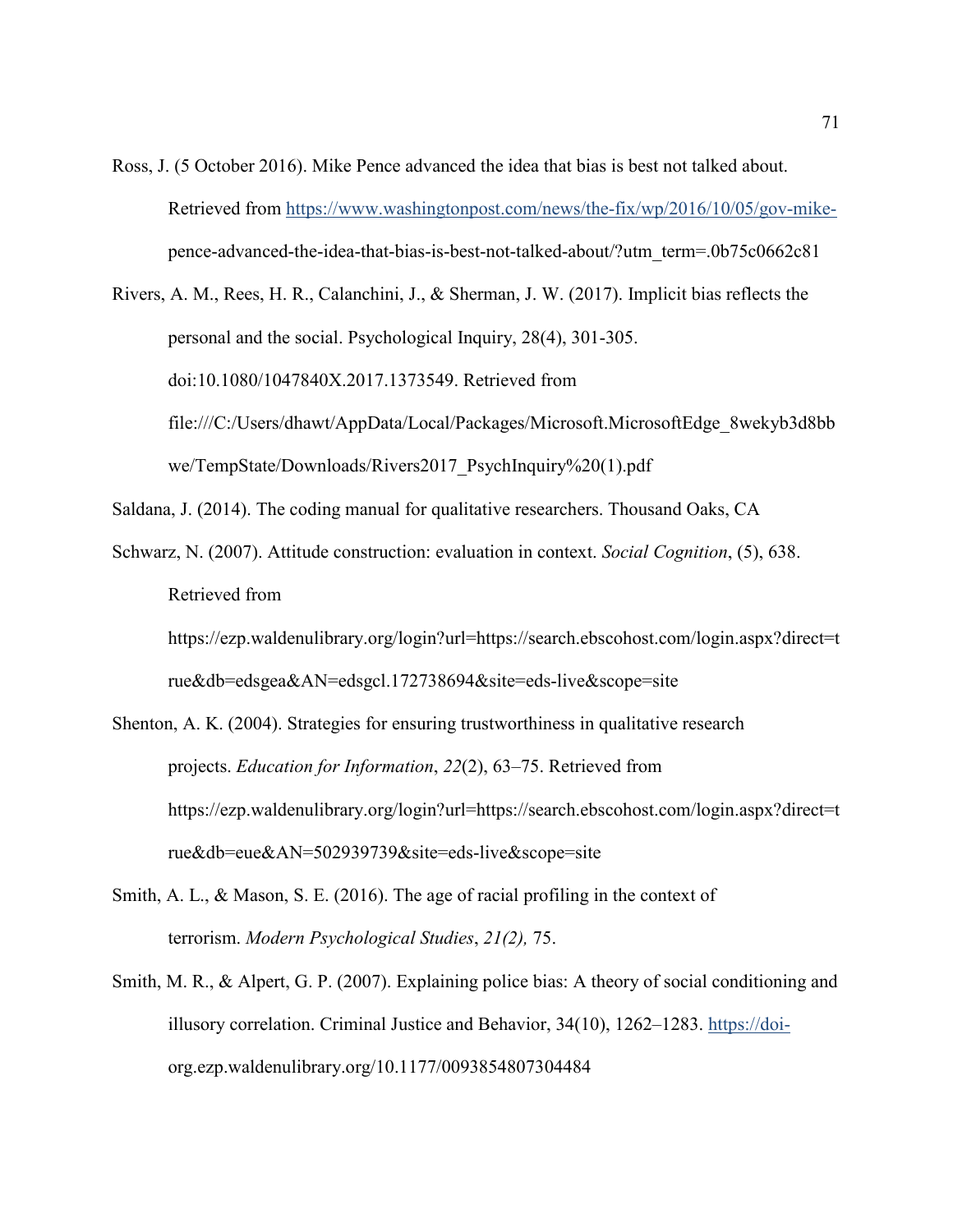- Spencer, K. B., Charbonneau, A. K., & Glaser, J. (2016). Implicit bias and policing. Social & Personality Psychology Compass, 10(1), 50-63. doi:10.1111/spc3.12210
- Tent Foundation. (n.d.). Tent tracker, public perceptions of the refugee crisis, USA year 2 2016/2017. Retrieved from https://www.tent.org/wpcontent/uploads/2017/11/TENT\_2016\_USA\_TRACKER\_US\_V3\_\_1\_.pdf
- Thweatt, T. S. (2005). Attitudes towards new Americans in the local press: A critical ciscourse analysis. North Dakota Journal Of Speech & Theatre, 1825.
- Townsend, M. (2017 October 29). French police use beatings, tear gas and confiscation against Calais refugees. The Guardian. Retrieved from https://www.theguardian.com
- United Nations. (2018). Refugees. Retrieved from http://www.un.org/en/sections/issuesdepth/refugees/index.html
- Van Manen, Max. (2016). Researching lived experiences: Human science for an action sensitive pedagogy. New York, NY. Routledge
- Villazor, R. C., & Johnson, K. R. (2019). The Trump Administration and the War on Immigration Diversity. *Wake Forest Law Review*, *54*(2), 575–616. Retrieved from https://search-ebscohostcom.ezp.waldenulibrary.org/login.aspx?direct=true&db=bth&AN=137107651&site=ed s-live&scope=site
- Welander, M. (2017). Refugee rights, data project. Retrieved from http://refugeerights.org.uk/wp-content/uploads/2017/11/RRDP\_TwelveMonthsOn.pdf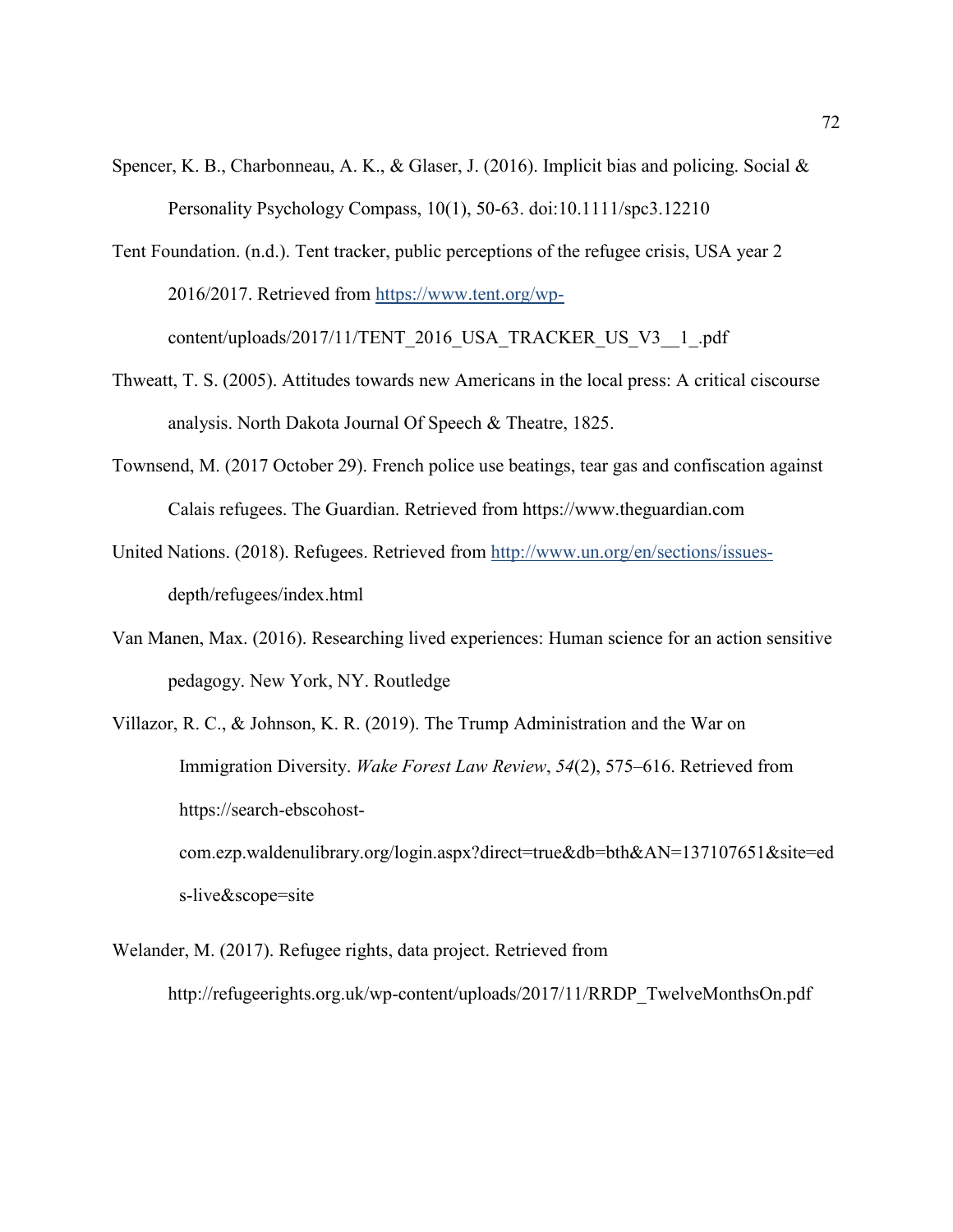## Appendix A Consent Form

You are invited to take part in a research study about law enforcement perception of refugees resettled within the United States. The researcher is inviting law enforcement officers that during the course of their duties have interacted with a refugee between October 2015 and September 2016 to be in the study. Officers interested in being a part of this study should contact the researcher. This form is part of a process called "informed consent" to allow you to understand this study before deciding whether to take part.

This study is being conducted by a researcher, who is a doctoral candidate at Walden University.

 Background Information: The purpose of this study is to assess law enforcement officers' experiences with refugees from the states of Michigan and Texas. The states of Michigan and Texas were selected due to the number of refugees, 4,258 and 7,802 (RPC, 2018), respectively, resettled from October 2015 through September 2016.

 Procedures: If you agree to be in this study, you will be asked to participate in the following:

• You will be asked to participate in an audio recorded telephone interview that will not last for more than 90 minutes but may end sooner depending on your responses.

• You will be asked to respond to 6 questions.

• You may be asked to participate in a follow up interview to clarify information or respond to follow-up questions.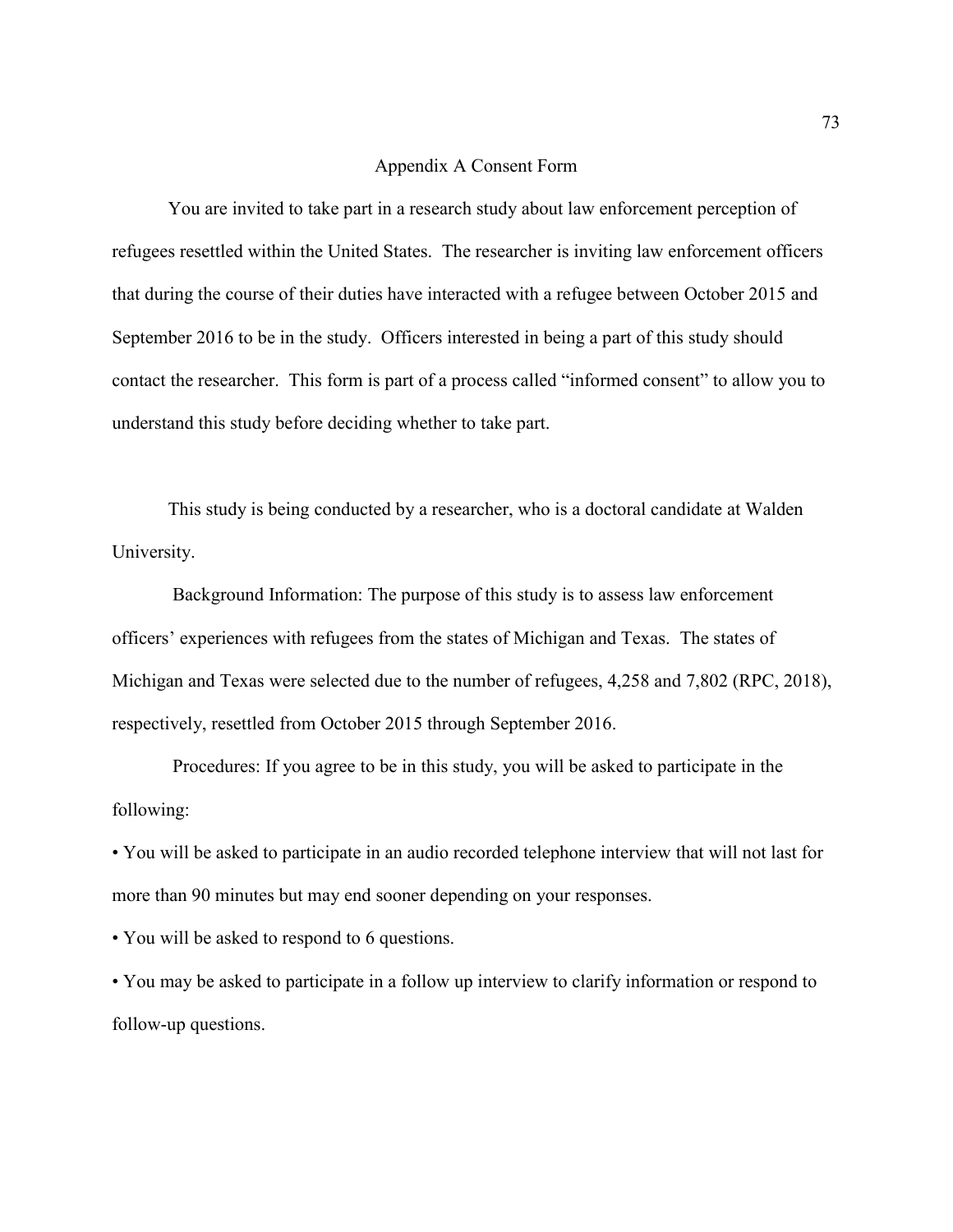• You may be asked to review the transcript of the audio recorded interview for accuracy and clarity.

Here are some sample questions:

• Can you tell me about a time you interacted with a refuge in the performance of official duties?

• Can you tell me how your community may have influenced your perception of refugees?

• Can you tell me how your family may have influenced your perception of refugees?

Voluntary Nature of the Study: This study is voluntary. You are free to accept or turn down the invitation. If you decide to be in the study now, you can still change your mind later. You may stop at any time.

 Risks and Benefits of Being in the Study: Being in this type of study involves some risk of the minor discomforts that can be encountered in daily life, such as becoming upset thinking about past experiences. Being in this study would not pose any risk to your safety or wellbeing. If during the interview, a participant reveals criminal activity or child/elder abuse that has not been appropriately reported, the researcher may be responsible to notify authorities in accordance with state and federal law. The researcher is not a mandated reporter of criminal behavior to appropriate authorities.

 The study will underpin policies to encourage positive social change through a qualitative prediction of law enforcement perceptions toward refugees and identify strategies to strengthen social equality.

 Payment: Participation in this study is voluntary and there is no reimbursement or payment.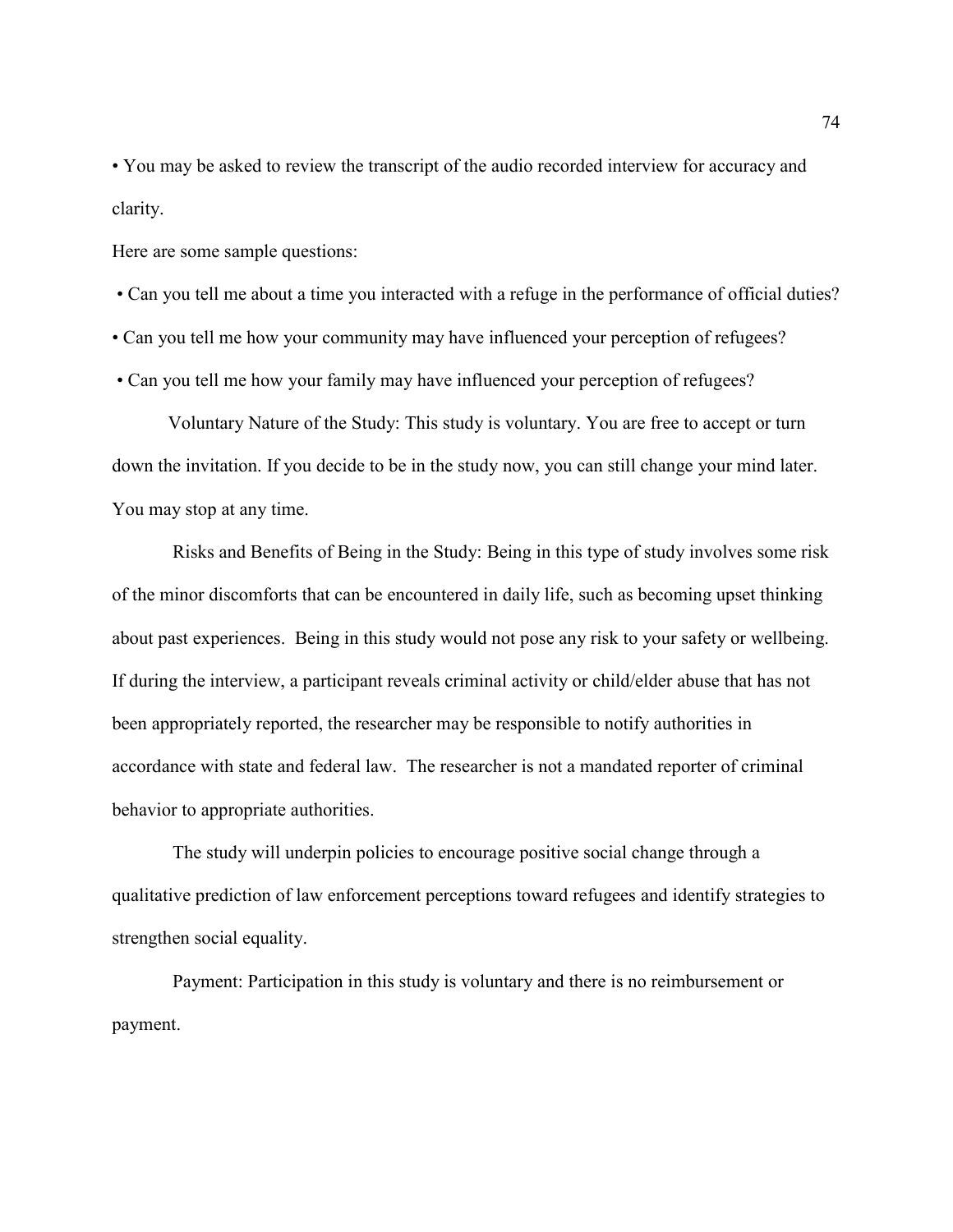Privacy: Reports coming out of this study will not share the identities of individual participants. Details that might identify participants, such as the location of the study, also will not be shared. The researcher will not use your personal information for any purpose outside of this research project. Data will be kept secure by password protection and secured in a lock cabinet. All participants, departments, and agencies will be assigned pseudo names to protect privacy. Password for computer and data files will not be the same. Data will be kept for a period of at least 5 years, as required by the university. As required by Walden University, at the end of this required time all data will be destroyed.

 Contacts and Questions: You may ask any questions you have now. If you want to talk privately about your rights as a participant, you can call the Research Participant Advocate at Walden University.

Please print or save this consent form for your records

Obtaining Your Consent

 If you feel you understand the study well enough to make a decision about it participating, please indicate your consent by replying to this email with the word, "I consent."